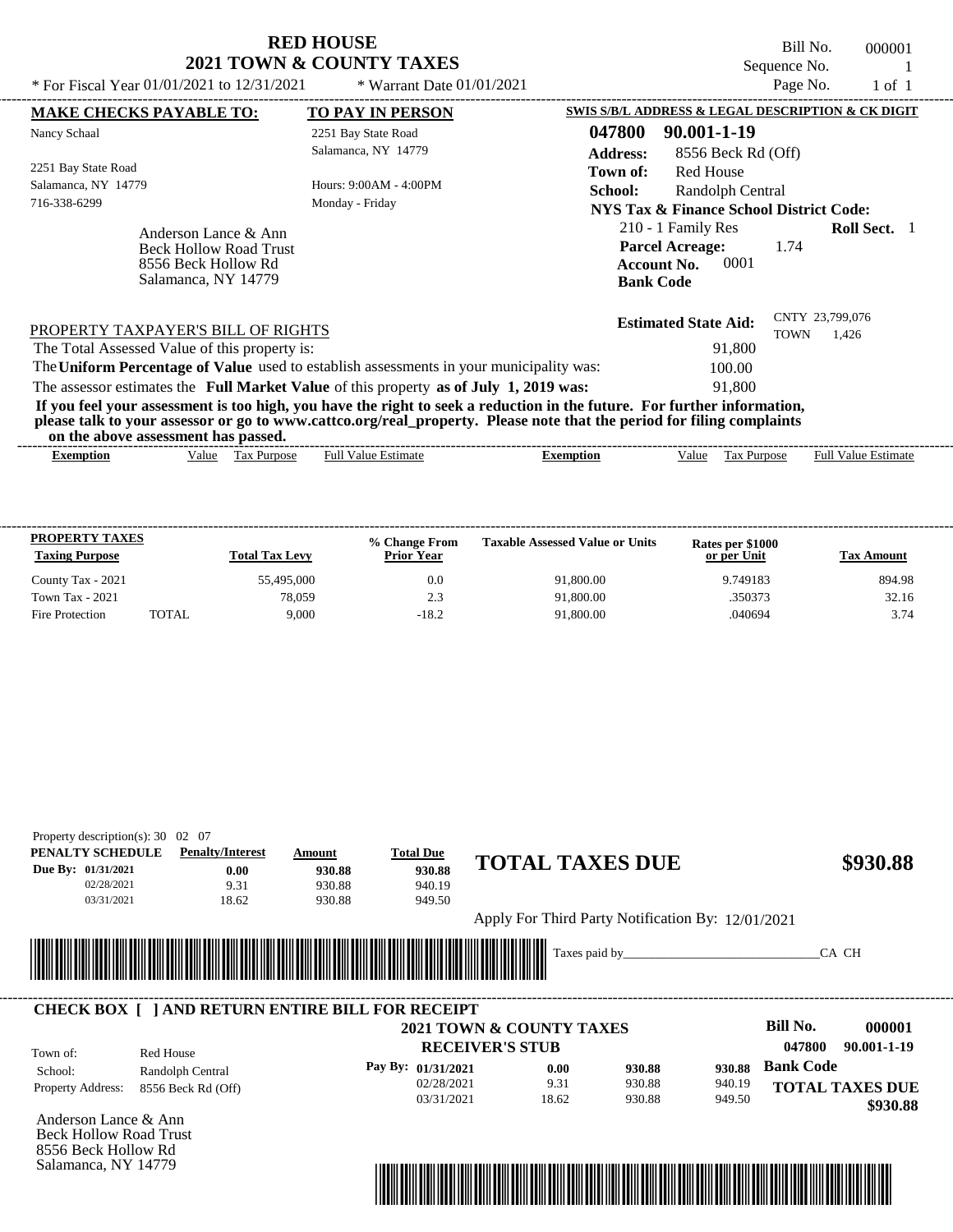| <b>RED HOUSE</b>                    |
|-------------------------------------|
| <b>2021 TOWN &amp; COUNTY TAXES</b> |

Bill No. 000002 Sequence No. 2<br>Page No. 2<br>1 of 1

| * For Fiscal Year 01/01/2021 to 12/31/2021                                         | * Warrant Date $01/01/2021$                                                                                                                                                                                                                      |                                                                                                | Page No.    | $1$ of $1$                 |  |
|------------------------------------------------------------------------------------|--------------------------------------------------------------------------------------------------------------------------------------------------------------------------------------------------------------------------------------------------|------------------------------------------------------------------------------------------------|-------------|----------------------------|--|
| <b>MAKE CHECKS PAYABLE TO:</b>                                                     | <b>TO PAY IN PERSON</b>                                                                                                                                                                                                                          | SWIS S/B/L ADDRESS & LEGAL DESCRIPTION & CK DIGIT                                              |             |                            |  |
| Nancy Schaal                                                                       | 2251 Bay State Road                                                                                                                                                                                                                              | 047800<br>$90.001 - 1 - 8$                                                                     |             |                            |  |
|                                                                                    | Salamanca, NY 14779                                                                                                                                                                                                                              | <b>Address:</b><br>2052 Bay State Rd                                                           |             |                            |  |
| 2251 Bay State Road                                                                |                                                                                                                                                                                                                                                  | <b>Red House</b><br>Town of:                                                                   |             |                            |  |
| Salamanca, NY 14779                                                                | Hours: 9:00AM - 4:00PM                                                                                                                                                                                                                           | School:<br>Randolph Central                                                                    |             |                            |  |
| 716-338-6299                                                                       | Monday - Friday                                                                                                                                                                                                                                  | NYS Tax & Finance School District Code:                                                        |             |                            |  |
| Booth Tamara A<br><b>Booth Brian R</b><br>2052 Bay State Rd<br>Salamanca, NY 14779 |                                                                                                                                                                                                                                                  | 210 - 1 Family Res<br><b>Parcel Acreage:</b><br>0034<br><b>Account No.</b><br><b>Bank Code</b> | 7.47        | <b>Roll Sect.</b> 1        |  |
| PROPERTY TAXPAYER'S BILL OF RIGHTS                                                 |                                                                                                                                                                                                                                                  | <b>Estimated State Aid:</b>                                                                    | <b>TOWN</b> | CNTY 23,799,076<br>1,426   |  |
| The Total Assessed Value of this property is:                                      |                                                                                                                                                                                                                                                  | 119,600                                                                                        |             |                            |  |
|                                                                                    | The Uniform Percentage of Value used to establish assessments in your municipality was:                                                                                                                                                          | 100.00                                                                                         |             |                            |  |
|                                                                                    | The assessor estimates the Full Market Value of this property as of July 1, 2019 was:                                                                                                                                                            | 119,600                                                                                        |             |                            |  |
| on the above assessment has passed.                                                | If you feel your assessment is too high, you have the right to seek a reduction in the future. For further information,<br>please talk to your assessor or go to www.cattco.org/real_property. Please note that the period for filing complaints |                                                                                                |             |                            |  |
| Value Tax Purpose<br>Exemption                                                     | <b>Full Value Estimate</b>                                                                                                                                                                                                                       | <b>Exemption</b><br>Value                                                                      | Tax Purpose | <b>Full Value Estimate</b> |  |

| <b>PROPERTY TAXES</b><br><b>Taxing Purpose</b> |              | <b>Total Tax Levy</b> | % Change From<br><b>Prior Year</b> | <b>Taxable Assessed Value or Units</b> | Rates per \$1000<br>or per Unit | <b>Tax Amount</b> |
|------------------------------------------------|--------------|-----------------------|------------------------------------|----------------------------------------|---------------------------------|-------------------|
| County Tax - 2021                              |              | 55,495,000            | 0.0                                | 119.600.00                             | 9.749183                        | 166.00            |
| <b>Town Tax - 2021</b>                         |              | 78.059                | 2.3                                | 119,600.00                             | .350373                         | 41.90             |
| Fire Protection                                | <b>TOTAL</b> | 9.000                 | $-18.2$                            | 119,600.00                             | .040694                         | 4.87              |

| PENALTY SCHEDULE              | <b>Penalty/Interest</b>                                 | Amount                    | <b>Total Due</b>       | <b>TOTAL TAXES DUE</b>                            |          |                            |
|-------------------------------|---------------------------------------------------------|---------------------------|------------------------|---------------------------------------------------|----------|----------------------------|
| Due By: 01/31/2021            | 0.00                                                    | 1,212.77                  | 1,212.77               |                                                   |          | \$1,212.77                 |
| 02/28/2021                    | 12.13                                                   | 1.212.77                  | 1,224.90               |                                                   |          |                            |
| 03/31/2021                    | 24.26                                                   | 1.212.77                  | 1.237.03               |                                                   |          |                            |
|                               |                                                         |                           |                        | Apply For Third Party Notification By: 12/01/2021 |          |                            |
|                               |                                                         |                           |                        |                                                   |          |                            |
|                               |                                                         |                           |                        | Taxes paid by                                     |          | CA CH                      |
|                               |                                                         | <u> Harry Harry Harry</u> |                        |                                                   |          |                            |
|                               |                                                         |                           |                        |                                                   |          |                            |
|                               | <b>CHECK BOX     AND RETURN ENTIRE BILL FOR RECEIPT</b> |                           |                        | <b>2021 TOWN &amp; COUNTY TAXES</b>               |          | Bill No.<br>000002         |
|                               |                                                         |                           | <b>RECEIVER'S STUB</b> |                                                   |          | 047800<br>$90.001 - 1 - 8$ |
| School:                       | Red House                                               |                           | Pay By: 01/31/2021     | 0.00<br>1,212.77                                  | 1,212.77 | <b>Bank Code</b>           |
| Town of:<br>Property Address: | Randolph Central<br>2052 Bay State Rd                   |                           | 02/28/2021             | 12.13<br>1,212.77                                 | 1,224.90 | <b>TOTAL TAXES DUE</b>     |

Booth Tamara A Booth Brian R 2052 Bay State Rd Salamanca, NY 14779

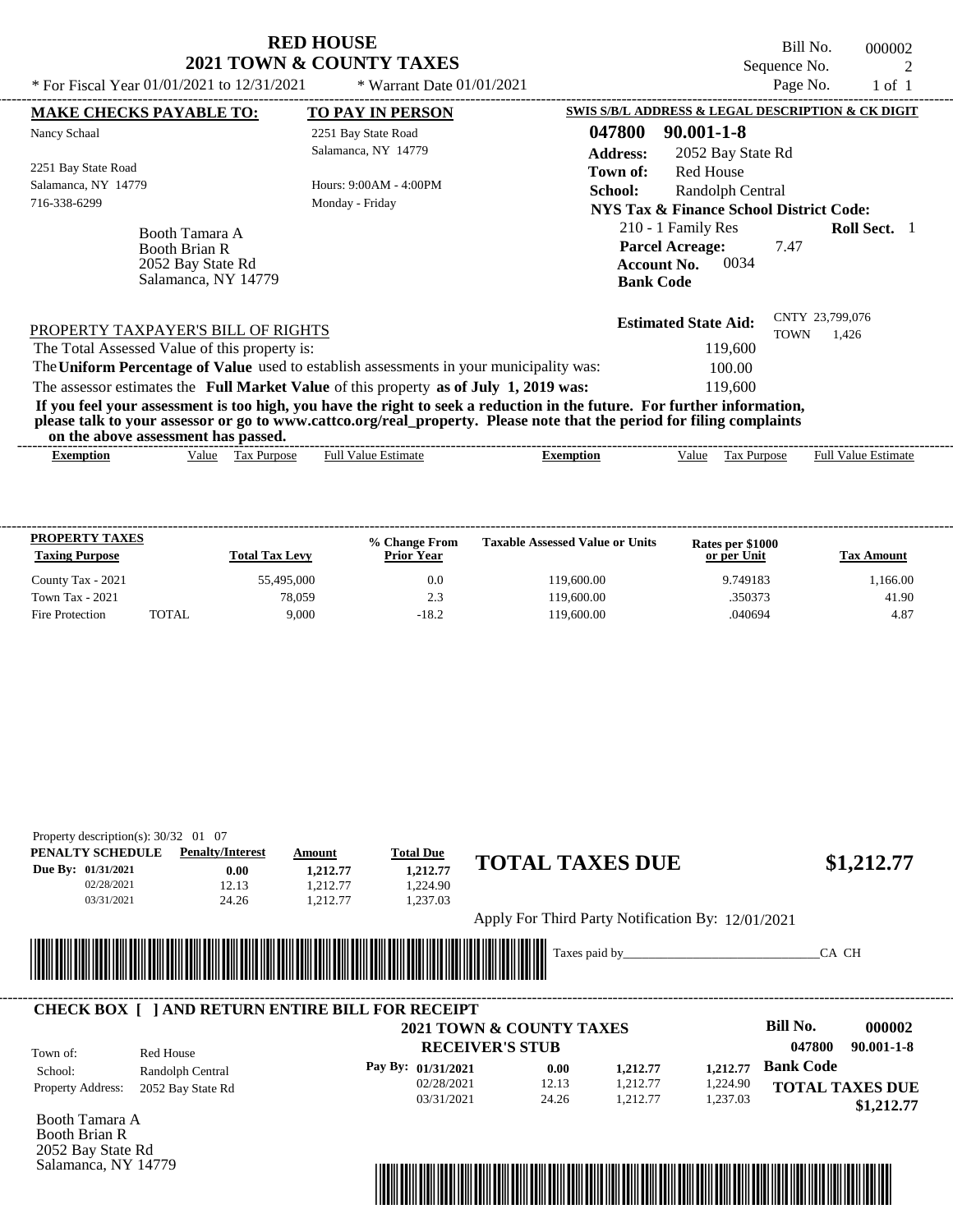Bill No. 000003 Sequence No. 3<br>Page No. 3<br>1 of 1

| * For Fiscal Year $01/01/2021$ to $12/31/2021$                                                                                                                                                                                                                                          | * Warrant Date $01/01/2021$                 | Page No.<br>$1$ of $1$                                                                                                                   |
|-----------------------------------------------------------------------------------------------------------------------------------------------------------------------------------------------------------------------------------------------------------------------------------------|---------------------------------------------|------------------------------------------------------------------------------------------------------------------------------------------|
| <b>MAKE CHECKS PAYABLE TO:</b>                                                                                                                                                                                                                                                          | <b>TO PAY IN PERSON</b>                     | SWIS S/B/L ADDRESS & LEGAL DESCRIPTION & CK DIGIT                                                                                        |
| Nancy Schaal                                                                                                                                                                                                                                                                            | 2251 Bay State Road<br>Salamanca, NY 14779  | 047800<br>90.001-1-34<br><b>Address:</b><br>Lonkto Hollow Rd                                                                             |
| 2251 Bay State Road<br>Salamanca, NY 14779<br>716-338-6299                                                                                                                                                                                                                              | Hours: $9:00AM - 4:00PM$<br>Monday - Friday | Red House<br>Town of:<br><b>School:</b><br>Randolph Central<br>NYS Tax & Finance School District Code:                                   |
| Economou Harris<br>Economou Joseph G<br>4010 Rockledge Rd<br>Bloomington, IL 61705                                                                                                                                                                                                      |                                             | 260 - Seasonal res<br><b>Roll Sect.</b> 1<br><b>Parcel Dimensions:</b> 132.00 X 148.50<br>0057<br><b>Account No.</b><br><b>Bank Code</b> |
| PROPERTY TAXPAYER'S BILL OF RIGHTS<br>The Total Assessed Value of this property is:                                                                                                                                                                                                     |                                             | CNTY 23,799,076<br><b>Estimated State Aid:</b><br><b>TOWN</b><br>1,426<br>70,800                                                         |
| The Uniform Percentage of Value used to establish assessments in your municipality was:<br>The assessor estimates the Full Market Value of this property as of July 1, 2019 was:                                                                                                        |                                             | 100.00<br>70,800                                                                                                                         |
| If you feel your assessment is too high, you have the right to seek a reduction in the future. For further information,<br>please talk to your assessor or go to www.cattco.org/real_property. Please note that the period for filing complaints<br>on the above assessment has passed. |                                             |                                                                                                                                          |

| $\overline{\phantom{a}}$<br>- Full <sup>V</sup><br>√alue<br>alue<br>Estimate<br>Estimate<br><b>Purpose</b><br>lax<br>alu<br><b>Purpose</b><br>Full<br>Exemption<br><b>_xemption</b> |
|-------------------------------------------------------------------------------------------------------------------------------------------------------------------------------------|
|                                                                                                                                                                                     |

| <b>PROPERTY TAXES</b><br><b>Taxing Purpose</b> |       | <b>Total Tax Levy</b> | % Change From<br><b>Prior Year</b> | <b>Taxable Assessed Value or Units</b> | Rates per \$1000<br>or per Unit | Tax Amount |
|------------------------------------------------|-------|-----------------------|------------------------------------|----------------------------------------|---------------------------------|------------|
| County Tax - 2021                              |       | 55.495,000            | 0.0                                | 70,800.00                              | 9.749183                        | 690.24     |
| <b>Town Tax - 2021</b>                         |       | 78.059                | 2.3                                | 70,800.00                              | .350373                         | 24.81      |
| Fire Protection                                | TOTAL | 9.000                 | $-18.2$                            | 70,800.00                              | .040694                         | 2.88       |

| Property description(s): $50 \quad 01 \quad 07$ |                         |        |                  |                                                   |          |  |  |  |
|-------------------------------------------------|-------------------------|--------|------------------|---------------------------------------------------|----------|--|--|--|
| PENALTY SCHEDULE                                | <b>Penalty/Interest</b> | Amount | <b>Total Due</b> | <b>TOTAL TAXES DUE</b>                            |          |  |  |  |
| Due By: 01/31/2021                              | 0.00                    | 717.93 | 717.93           |                                                   | \$717.93 |  |  |  |
| 02/28/2021                                      | 7.18                    | 717.93 | 725.11           |                                                   |          |  |  |  |
| 03/31/2021                                      | 14.36                   | 717.93 | 732.29           |                                                   |          |  |  |  |
|                                                 |                         |        |                  | Apply For Third Party Notification By: 12/01/2021 |          |  |  |  |
|                                                 | CA CH<br>Taxes paid by  |        |                  |                                                   |          |  |  |  |
|                                                 |                         |        |                  |                                                   |          |  |  |  |

|                          |                  | <b>CHECK BOX     AND RETURN ENTIRE BILL FOR RECEIPT</b> |                          |        |        |                        |
|--------------------------|------------------|---------------------------------------------------------|--------------------------|--------|--------|------------------------|
|                          |                  |                                                         | 2021 TOWN & COUNTY TAXES |        |        | Bill No.<br>000003     |
| Town of:                 | Red House        |                                                         | <b>RECEIVER'S STUB</b>   |        |        | 90.001-1-34<br>047800  |
| School:                  | Randolph Central | Pay By: $01/31/2021$                                    | 0.00                     | 717.93 | 717.93 | <b>Bank Code</b>       |
| <b>Property Address:</b> | Lonkto Hollow Rd | 02/28/2021                                              | 7.18                     | 717.93 | 725.11 | <b>TOTAL TAXES DUE</b> |
|                          |                  | 03/31/2021                                              | 14.36                    | 717.93 | 732.29 | \$717.93               |

Economou Harris Economou Joseph G 4010 Rockledge Rd Bloomington, IL 61705

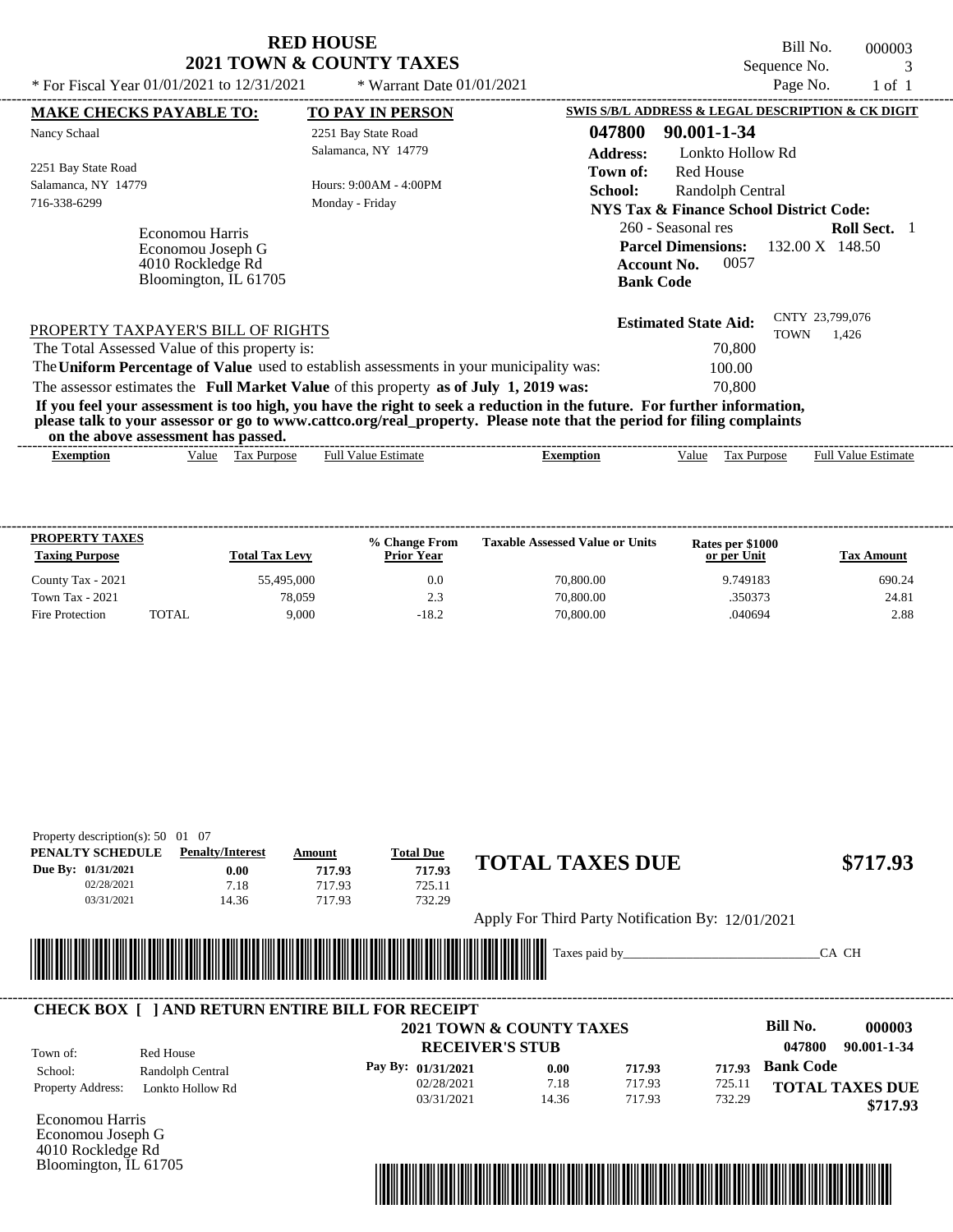|                                                       | <b>RED HOUSE</b>                                                                                                                                                                                                                                 |                                                                                         |                   | Bill No.                       | 000004              |  |
|-------------------------------------------------------|--------------------------------------------------------------------------------------------------------------------------------------------------------------------------------------------------------------------------------------------------|-----------------------------------------------------------------------------------------|-------------------|--------------------------------|---------------------|--|
|                                                       | 2021 TOWN & COUNTY TAXES                                                                                                                                                                                                                         |                                                                                         |                   | Sequence No.                   |                     |  |
| * For Fiscal Year 01/01/2021 to 12/31/2021            | * Warrant Date 01/01/2021                                                                                                                                                                                                                        |                                                                                         |                   | Page No.                       | $1$ of $1$          |  |
| <b>MAKE CHECKS PAYABLE TO:</b>                        | <b>TO PAY IN PERSON</b>                                                                                                                                                                                                                          | SWIS S/B/L ADDRESS & LEGAL DESCRIPTION & CK DIGIT                                       |                   |                                |                     |  |
| Nancy Schaal                                          | 2251 Bay State Road                                                                                                                                                                                                                              | 047800                                                                                  | 90.001-1-38.1     |                                |                     |  |
|                                                       | Salamanca, NY 14779                                                                                                                                                                                                                              | <b>Address:</b>                                                                         | 2030 Bay State Rd |                                |                     |  |
| 2251 Bay State Road                                   |                                                                                                                                                                                                                                                  | Town of:                                                                                | <b>Red House</b>  |                                |                     |  |
| Salamanca, NY 14779                                   | Hours: 9:00AM - 4:00PM                                                                                                                                                                                                                           | School:                                                                                 | Randolph Central  |                                |                     |  |
| 716-338-6299                                          | Monday - Friday                                                                                                                                                                                                                                  | <b>NYS Tax &amp; Finance School District Code:</b>                                      |                   |                                |                     |  |
| Foreman Sheila<br>30 Pine Hill Dr<br>Alfred, NY 14802 |                                                                                                                                                                                                                                                  | $312$ - Vac w/imprv<br><b>Parcel Acreage:</b><br><b>Account No.</b><br><b>Bank Code</b> | 0035              | 2.80                           | <b>Roll Sect.</b> 1 |  |
| PROPERTY TAXPAYER'S BILL OF RIGHTS                    |                                                                                                                                                                                                                                                  | <b>Estimated State Aid:</b>                                                             |                   | CNTY 23,799,076<br><b>TOWN</b> | 1.426               |  |
| The Total Assessed Value of this property is:         |                                                                                                                                                                                                                                                  |                                                                                         | 12,900            |                                |                     |  |
|                                                       | The Uniform Percentage of Value used to establish assessments in your municipality was:                                                                                                                                                          |                                                                                         | 100.00            |                                |                     |  |
|                                                       | The assessor estimates the Full Market Value of this property as of July 1, 2019 was:                                                                                                                                                            |                                                                                         | 12,900            |                                |                     |  |
| on the above assessment has passed.                   | If you feel your assessment is too high, you have the right to seek a reduction in the future. For further information,<br>please talk to your assessor or go to www.cattco.org/real_property. Please note that the period for filing complaints |                                                                                         |                   |                                |                     |  |
|                                                       |                                                                                                                                                                                                                                                  |                                                                                         |                   |                                |                     |  |

| xemptior. | √alue | l`o v<br>Purpose<br>ιαλ | Full<br>$\vee$ alue $\perp$<br>∠stimate | xemption | ∨alue | <b>Purpos</b><br><b>D</b><br>.<br>l da | Full<br>alue<br>Estimate |
|-----------|-------|-------------------------|-----------------------------------------|----------|-------|----------------------------------------|--------------------------|
|           |       |                         |                                         |          |       |                                        |                          |

| <b>PROPERTY TAXES</b><br><b>Taxing Purpose</b> |       | <b>Total Tax Levy</b> | % Change From<br><b>Prior Year</b> | <b>Taxable Assessed Value or Units</b> | Rates per \$1000<br>or per Unit | Tax Amount |
|------------------------------------------------|-------|-----------------------|------------------------------------|----------------------------------------|---------------------------------|------------|
| County Tax - 2021                              |       | 55,495,000            | 0.0                                | 12,900.00                              | 9.749183                        | 125.76     |
| Town Tax - 2021                                |       | 78.059                | 2.3                                | 12,900.00                              | .350373                         | 4.52       |
| Fire Protection                                | TOTAL | 9.000                 | $-18.2$                            | 12,900.00                              | .040694                         | 0.52       |

| PENALTY SCHEDULE             | <b>Penalty/Interest</b>               |      | Amount | <b>Total Due</b>                                                                                                      |                                                   |               |        |                  |                         |
|------------------------------|---------------------------------------|------|--------|-----------------------------------------------------------------------------------------------------------------------|---------------------------------------------------|---------------|--------|------------------|-------------------------|
| Due By: 01/31/2021           |                                       | 0.00 | 130.80 | 130.80                                                                                                                | <b>TOTAL TAXES DUE</b>                            |               |        |                  | \$130.80                |
| 02/28/2021                   |                                       | 1.31 | 130.80 | 132.11                                                                                                                |                                                   |               |        |                  |                         |
| 03/31/2021                   |                                       | 2.62 | 130.80 | 133.42                                                                                                                |                                                   |               |        |                  |                         |
|                              |                                       |      |        |                                                                                                                       | Apply For Third Party Notification By: 12/01/2021 |               |        |                  |                         |
|                              |                                       |      |        |                                                                                                                       |                                                   |               |        |                  |                         |
|                              |                                       |      |        |                                                                                                                       |                                                   |               |        |                  |                         |
|                              |                                       |      |        |                                                                                                                       |                                                   | Taxes paid by |        |                  | CA CH                   |
|                              |                                       |      |        | <u> Tanzania di Baratta di Baratta di Baratta di Baratta di Baratta di Baratta di Baratta di Baratta di Baratta d</u> |                                                   |               |        |                  |                         |
|                              |                                       |      |        |                                                                                                                       |                                                   |               |        |                  |                         |
|                              |                                       |      |        | <b>CHECK BOX   JAND RETURN ENTIRE BILL FOR RECEIPT</b>                                                                |                                                   |               |        | <b>Bill No.</b>  |                         |
|                              |                                       |      |        | <b>RECEIVER'S STUB</b>                                                                                                | <b>2021 TOWN &amp; COUNTY TAXES</b>               |               |        | 047800           | 000004<br>90.001-1-38.1 |
| Town of:                     | Red House                             |      |        | Pay By: 01/31/2021                                                                                                    | 0.00                                              | 130.80        | 130.80 | <b>Bank Code</b> |                         |
| School:<br>Property Address: | Randolph Central<br>2030 Bay State Rd |      |        | 02/28/2021                                                                                                            | 1.31                                              | 130.80        | 132.11 |                  | <b>TOTAL TAXES DUE</b>  |



30 Pine Hill Dr Alfred, NY 14802

# **RED HOUSE**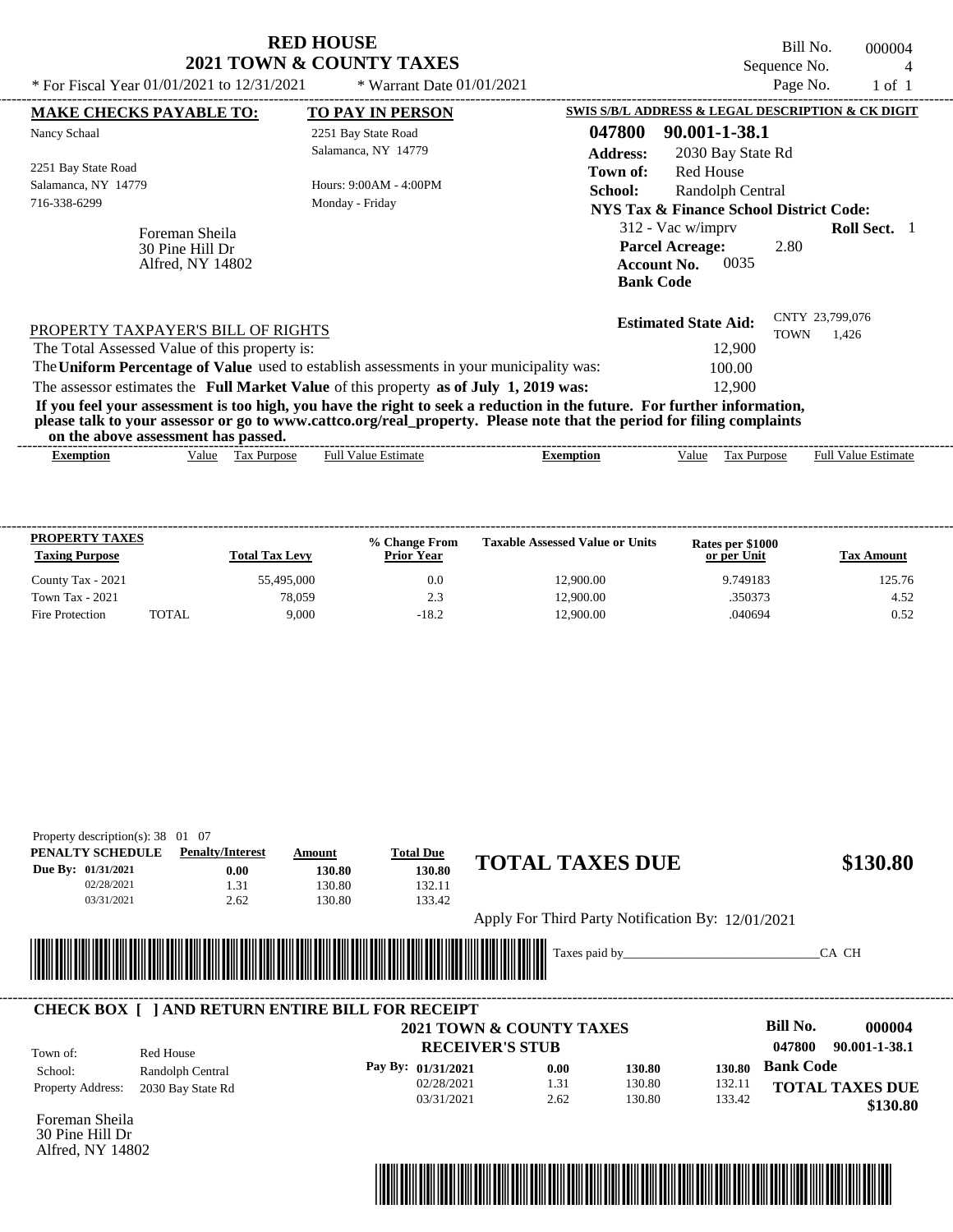| <b>RED HOUSE</b>         |  |
|--------------------------|--|
| 2021 TOWN & COUNTY TAXES |  |

Bill No. 000005<br>
uence No. 5<br>
Page No. 1 of 1 Sequence No.<br>Page No.

| * For Fiscal Year 01/01/2021 to 12/31/2021                                          | * Warrant Date $01/01/2021$                                                             |                                                                                                                                                                                                                                                  | Page No.                                | $1$ of $1$                 |
|-------------------------------------------------------------------------------------|-----------------------------------------------------------------------------------------|--------------------------------------------------------------------------------------------------------------------------------------------------------------------------------------------------------------------------------------------------|-----------------------------------------|----------------------------|
| <b>MAKE CHECKS PAYABLE TO:</b>                                                      | <b>TO PAY IN PERSON</b>                                                                 | SWIS S/B/L ADDRESS & LEGAL DESCRIPTION & CK DIGIT                                                                                                                                                                                                |                                         |                            |
| Nancy Schaal                                                                        | 2251 Bay State Road<br>Salamanca, NY 14779                                              | 047800<br>90.001-1-38.3<br><b>Address:</b><br>2030 Bay State Rd                                                                                                                                                                                  |                                         |                            |
| 2251 Bay State Road<br>Salamanca, NY 14779<br>716-338-6299                          | Hours: 9:00AM - 4:00PM<br>Monday - Friday                                               | <b>Red House</b><br>Town of:<br>School:<br>Randolph Central<br>NYS Tax & Finance School District Code:                                                                                                                                           |                                         |                            |
| Foreman Shiela R<br>Greaser Sheila S<br>30 Pine Hill Rd<br>Alfred, NY 14802         |                                                                                         | 210 - 1 Family Res<br><b>Parcel Acreage:</b><br>0035<br><b>Account No.</b><br><b>Bank Code</b>                                                                                                                                                   | 1.20                                    | <b>Roll Sect.</b> 1        |
| PROPERTY TAXPAYER'S BILL OF RIGHTS<br>The Total Assessed Value of this property is: |                                                                                         | <b>Estimated State Aid:</b><br>72,500                                                                                                                                                                                                            | CNTY 23,799,076<br><b>TOWN</b><br>1.426 |                            |
|                                                                                     | The Uniform Percentage of Value used to establish assessments in your municipality was: | 100.00                                                                                                                                                                                                                                           |                                         |                            |
|                                                                                     | The assessor estimates the Full Market Value of this property as of July 1, 2019 was:   | 72,500                                                                                                                                                                                                                                           |                                         |                            |
| on the above assessment has passed.                                                 |                                                                                         | If you feel your assessment is too high, you have the right to seek a reduction in the future. For further information,<br>please talk to your assessor or go to www.cattco.org/real_property. Please note that the period for filing complaints |                                         |                            |
| Exemption                                                                           | <b>Full Value Estimate</b><br>Value Tax Purpose                                         | Tax Purpose<br><b>Exemption</b><br>Value                                                                                                                                                                                                         |                                         | <b>Full Value Estimate</b> |

| <b>PROPERTY TAXES</b><br><b>Taxing Purpose</b> |       | <b>Total Tax Levy</b> | % Change From<br><b>Prior Year</b> | <b>Taxable Assessed Value or Units</b> | Rates per \$1000<br>or per Unit | Tax Amount |
|------------------------------------------------|-------|-----------------------|------------------------------------|----------------------------------------|---------------------------------|------------|
| County Tax - 2021                              |       | 55,495,000            | 0.0                                | 72,500.00                              | 9.749183                        | 706.82     |
| <b>Town Tax - 2021</b>                         |       | 78.059                | 2.3                                | 72,500.00                              | .350373                         | 25.40      |
| Fire Protection                                | TOTAL | 9.000                 | $-18.2$                            | 72,500.00                              | .040694                         | 2.95       |

| PENALTY SCHEDULE                                                    | <b>Penalty/Interest</b>                                       | Amount                   | <b>Total Due</b> |                                                   |                         |
|---------------------------------------------------------------------|---------------------------------------------------------------|--------------------------|------------------|---------------------------------------------------|-------------------------|
| Due By: 01/31/2021                                                  |                                                               | 735.17<br>0.00<br>735.17 |                  | <b>TOTAL TAXES DUE</b>                            | \$735.17                |
| 02/28/2021                                                          | 7.35                                                          | 735.17                   | 742.52           |                                                   |                         |
| 03/31/2021                                                          | 14.70                                                         | 735.17                   | 749.87           |                                                   |                         |
|                                                                     |                                                               |                          |                  | Apply For Third Party Notification By: 12/01/2021 |                         |
|                                                                     |                                                               |                          |                  |                                                   |                         |
| WWW                                                                 | <u> 1989 - Andrea Stadt British, fransk politik (d. 1989)</u> |                          |                  | Taxes paid by                                     | CA CH                   |
|                                                                     |                                                               |                          |                  |                                                   |                         |
|                                                                     |                                                               |                          |                  | 2021 TOWN & COUNTY TAXES                          | Bill No.<br>000005      |
| <b>CHECK BOX [ ] AND RETURN ENTIRE BILL FOR RECEIPT</b><br>Town of: | Red House                                                     |                          |                  | <b>RECEIVER'S STUB</b>                            | 047800<br>90.001-1-38.3 |

| School:                  | Randolph Central  | Pay By: 01/31/2021 | 0.00  | 735.17 | 735.17 | <b>Bank Code</b>       |
|--------------------------|-------------------|--------------------|-------|--------|--------|------------------------|
| <b>Property Address:</b> | 2030 Bay State Rd | 02/28/2021         | 7.35  | 735.17 | 742.52 | <b>TOTAL TAXES DUE</b> |
|                          |                   | 03/31/2021         | 14.70 | 735.17 | 749.87 | \$735.17               |
| Foreman Shiela R         |                   |                    |       |        |        |                        |

Foreman Shiela R Greaser Sheila S 30 Pine Hill Rd Alfred, NY 14802

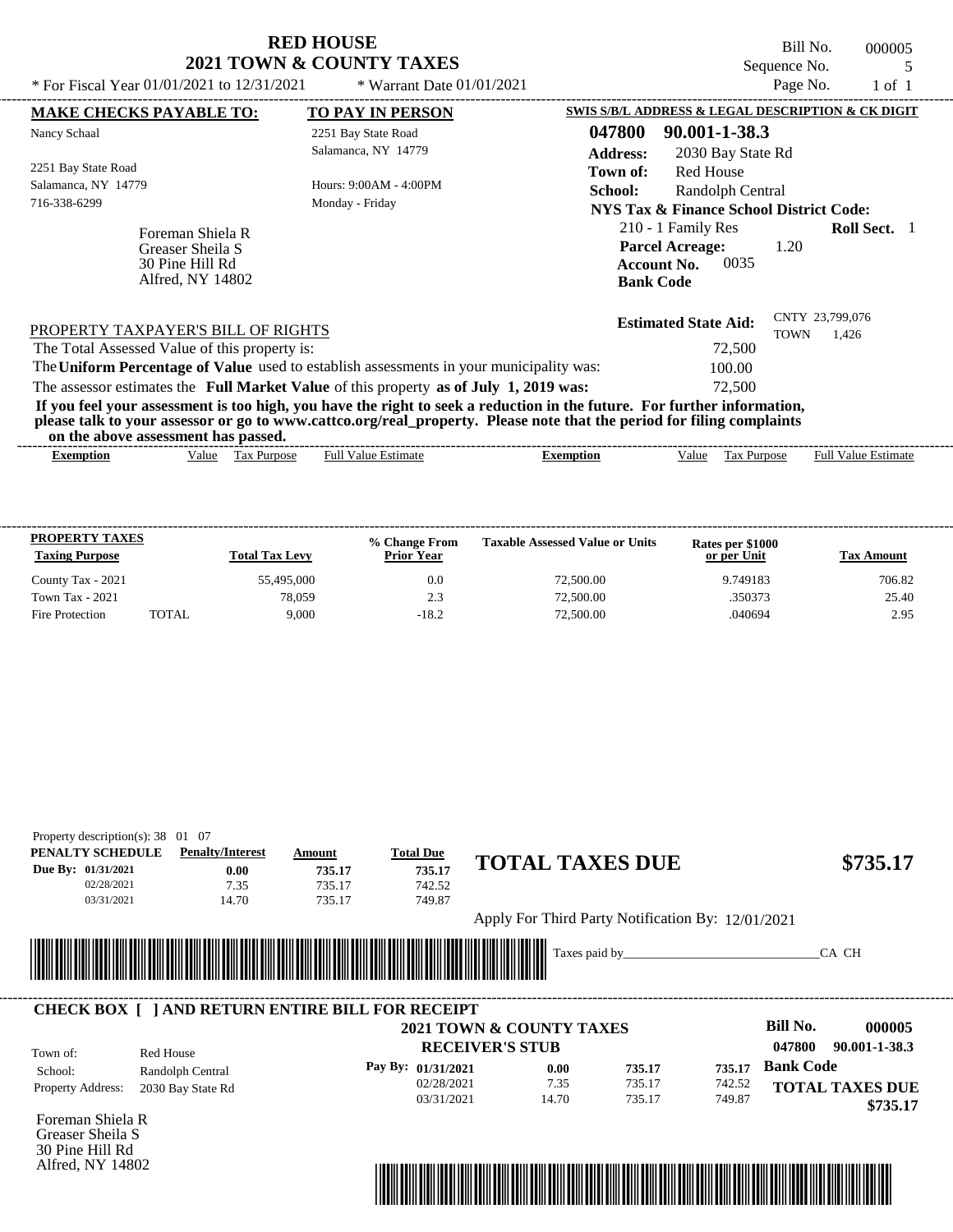| <b>RED HOUSE</b>                    |  |  |  |  |  |  |
|-------------------------------------|--|--|--|--|--|--|
| <b>2021 TOWN &amp; COUNTY TAXES</b> |  |  |  |  |  |  |

Bill No. 000006 Sequence No. 6<br>Page No. 1 of 1

| * For Fiscal Year 01/01/2021 to 12/31/2021                                            | * Warrant Date $01/01/2021$                                                             | Page No.<br>$1$ of $1$                                                                                                                                                                                                                           |
|---------------------------------------------------------------------------------------|-----------------------------------------------------------------------------------------|--------------------------------------------------------------------------------------------------------------------------------------------------------------------------------------------------------------------------------------------------|
| <b>MAKE CHECKS PAYABLE TO:</b>                                                        | <b>TO PAY IN PERSON</b>                                                                 | SWIS S/B/L ADDRESS & LEGAL DESCRIPTION & CK DIGIT                                                                                                                                                                                                |
| Nancy Schaal                                                                          | 2251 Bay State Road<br>Salamanca, NY 14779                                              | 047800<br>$90.001 - 1 - 3$<br><b>Address:</b><br>2219 Bay State Rd                                                                                                                                                                               |
| 2251 Bay State Road<br>Salamanca, NY 14779<br>716-338-6299                            | Hours: 9:00AM - 4:00PM<br>Monday - Friday                                               | <b>Red House</b><br>Town of:<br>School:<br>Randolph Central<br><b>NYS Tax &amp; Finance School District Code:</b>                                                                                                                                |
| France Family Trust 1<br>France Llewellyn<br>2219 Bay State Rd<br>Salamanca, NY 14779 |                                                                                         | 210 - 1 Family Res<br><b>Roll Sect.</b> 1<br><b>Parcel Acreage:</b><br>5.34<br>0021<br><b>Account No.</b><br><b>Bank Code</b>                                                                                                                    |
| PROPERTY TAXPAYER'S BILL OF RIGHTS<br>The Total Assessed Value of this property is:   |                                                                                         | CNTY 23,799,076<br><b>Estimated State Aid:</b><br><b>TOWN</b><br>1.426<br>111,700                                                                                                                                                                |
|                                                                                       | The Uniform Percentage of Value used to establish assessments in your municipality was: | 100.00                                                                                                                                                                                                                                           |
|                                                                                       | The assessor estimates the Full Market Value of this property as of July 1, 2019 was:   | 111.700                                                                                                                                                                                                                                          |
| on the above assessment has passed.                                                   |                                                                                         | If you feel your assessment is too high, you have the right to seek a reduction in the future. For further information,<br>please talk to your assessor or go to www.cattco.org/real_property. Please note that the period for filing complaints |
| <b>Exemption</b>                                                                      | <b>Full Value Estimate</b><br>Value Tax Purpose                                         | <b>Full Value Estimate</b><br>Tax Purpose<br><b>Exemption</b><br>Value                                                                                                                                                                           |

| <b>PROPERTY TAXES</b><br><b>Taxing Purpose</b> |       | <b>Total Tax Levy</b> | <b>% Change From</b><br><b>Prior Year</b> | <b>Taxable Assessed Value or Units</b> | Rates per \$1000<br>or per Unit | <b>Tax Amount</b> |
|------------------------------------------------|-------|-----------------------|-------------------------------------------|----------------------------------------|---------------------------------|-------------------|
| County Tax - 2021                              |       | 55,495,000            | 0.0                                       | 111,700.00                             | 9.749183                        | 1.088.98          |
| <b>Town Tax - 2021</b>                         |       | 78.059                | 2.3                                       | 111,700.00                             | .350373                         | 39.14             |
| Fire Protection                                | TOTAL | 9.000                 | $-18.2$                                   | 111,700.00                             | .040694                         | 4.55              |

| PENALTY SCHEDULE   | <b>Penalty/Interest</b>                                | Amount                      | <b>Total Due</b>                    |               | <b>TOTAL TAXES DUE</b>                            |          |                            |
|--------------------|--------------------------------------------------------|-----------------------------|-------------------------------------|---------------|---------------------------------------------------|----------|----------------------------|
| Due By: 01/31/2021 | 0.00                                                   | 1,132.67                    | 1,132.67                            |               |                                                   |          | \$1,132.67                 |
| 02/28/2021         | 11.33                                                  | 1.132.67                    | 1.144.00                            |               |                                                   |          |                            |
| 03/31/2021         | 22.65                                                  | 1.132.67                    | 1,155.32                            |               |                                                   |          |                            |
|                    |                                                        |                             |                                     |               | Apply For Third Party Notification By: 12/01/2021 |          |                            |
|                    |                                                        |                             |                                     |               |                                                   |          |                            |
|                    |                                                        |                             |                                     |               |                                                   |          |                            |
|                    |                                                        |                             |                                     | Taxes paid by |                                                   |          | CA CH                      |
|                    | <u> Hilling</u>                                        | <u> Tanzania (h. 1878).</u> |                                     |               |                                                   |          |                            |
|                    |                                                        |                             |                                     |               |                                                   |          |                            |
|                    | <b>CHECK BOX   JAND RETURN ENTIRE BILL FOR RECEIPT</b> |                             |                                     |               |                                                   |          |                            |
|                    |                                                        |                             | <b>2021 TOWN &amp; COUNTY TAXES</b> |               |                                                   |          | Bill No.<br>000006         |
| Town of:           | Red House                                              |                             | <b>RECEIVER'S STUB</b>              |               |                                                   |          | 047800<br>$90.001 - 1 - 3$ |
| School:            |                                                        |                             | Pay By: 01/31/2021                  | 0.00          | 1,132.67                                          | 1,132.67 | <b>Bank Code</b>           |
| Property Address:  | Randolph Central<br>2219 Bay State Rd                  |                             | 02/28/2021                          | 11.33         | 1,132.67                                          | 1,144.00 | <b>TOTAL TAXES DUE</b>     |



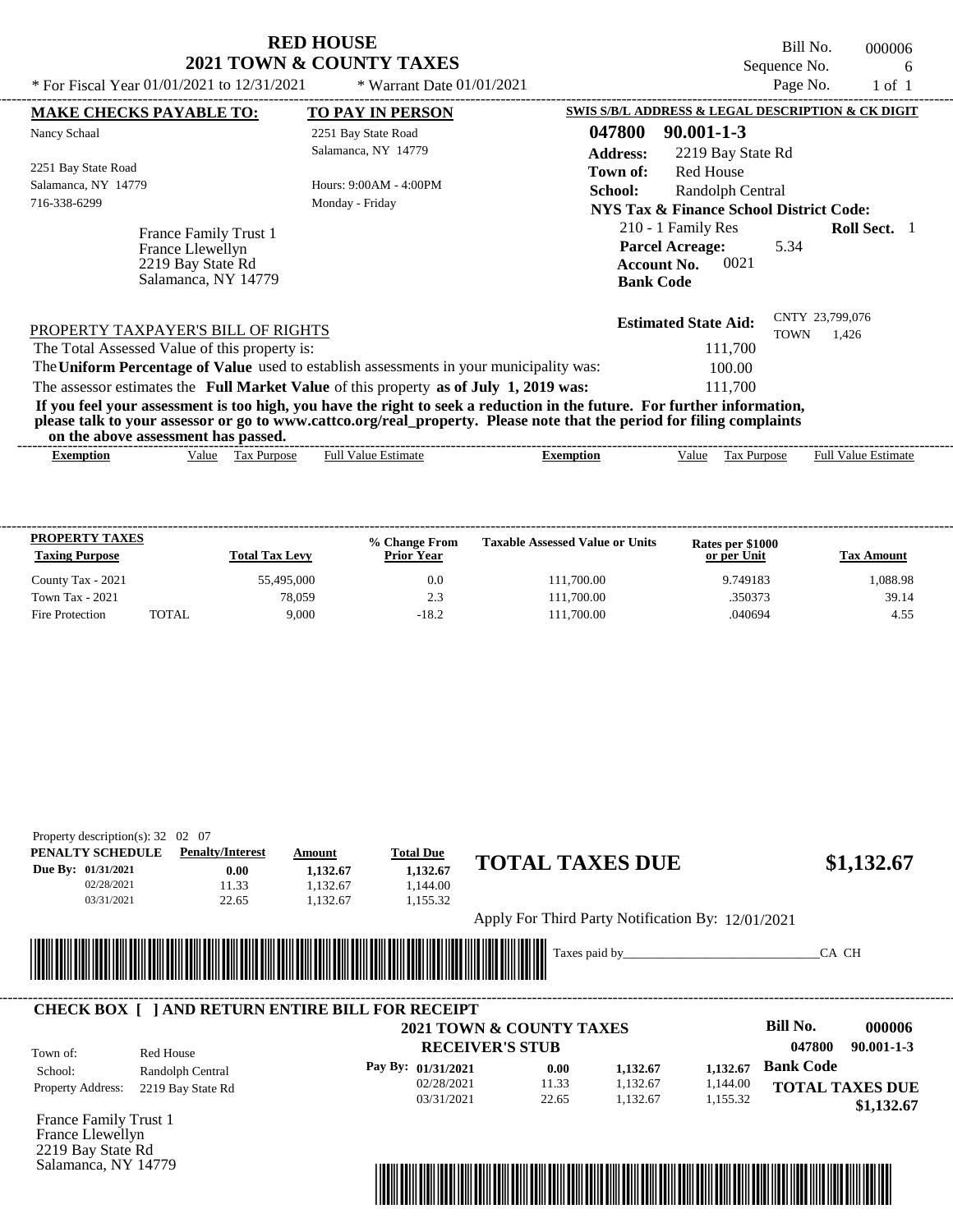|                                                                                     | <b>RED HOUSE</b><br>2021 TOWN & COUNTY TAXES                                            | Bill No.<br>000007<br>Sequence No.                                                                                            |
|-------------------------------------------------------------------------------------|-----------------------------------------------------------------------------------------|-------------------------------------------------------------------------------------------------------------------------------|
| * For Fiscal Year $01/01/2021$ to $12/31/2021$                                      | * Warrant Date $01/01/2021$                                                             | Page No.<br>$1$ of $1$                                                                                                        |
| <b>MAKE CHECKS PAYABLE TO:</b>                                                      | <b>TO PAY IN PERSON</b>                                                                 | SWIS S/B/L ADDRESS & LEGAL DESCRIPTION & CK DIGIT                                                                             |
| Nancy Schaal                                                                        | 2251 Bay State Road                                                                     | 047800<br>$90.001 - 1 - 6$                                                                                                    |
|                                                                                     | Salamanca, NY 14779                                                                     | <b>Address:</b><br>2103 Bay State Rd                                                                                          |
| 2251 Bay State Road                                                                 |                                                                                         | Red House<br>Town of:                                                                                                         |
| Salamanca, NY 14779                                                                 | Hours: 9:00AM - 4:00PM                                                                  | School:<br>Randolph Central                                                                                                   |
| 716-338-6299                                                                        | Monday - Friday                                                                         | <b>NYS Tax &amp; Finance School District Code:</b>                                                                            |
| France Harry G<br>France Daniel S<br>2103 Bay State Rd<br>Salamanca, NY 14779       |                                                                                         | 210 - 1 Family Res<br><b>Roll Sect.</b> 1<br><b>Parcel Acreage:</b><br>8.72<br>0019<br><b>Account No.</b><br><b>Bank Code</b> |
| PROPERTY TAXPAYER'S BILL OF RIGHTS<br>The Total Assessed Value of this property is: | The Uniform Percentage of Value used to establish assessments in your municipality was: | CNTY 23,799,076<br><b>Estimated State Aid:</b><br>TOWN<br>1,426<br>86,600<br>100.00                                           |
|                                                                                     | The assessor estimates the Full Market Value of this property as of July 1, 2019 was:   | 86,600                                                                                                                        |

**If you feel your assessment is too high, you have the right to seek a reduction in the future. For further information, please talk to your assessor or go to www.cattco.org/real\_property. Please note that the period for filing complaints on the above assessment has passed.**

| vu uv<br>. аротс аззеззнісні наз раззеа. |       |                             |                 |           |      |                                            |                                         |
|------------------------------------------|-------|-----------------------------|-----------------|-----------|------|--------------------------------------------|-----------------------------------------|
| Exemption                                | √alue | lax<br><b>Purpose</b><br>__ | Estimate<br>Ful | Exemption | alue | $\overline{\phantom{a}}$<br><b>Purpose</b> | - Full <sup>V</sup><br>Estimate<br>alu⁄ |

| <b>PROPERTY TAXES</b><br><b>Taxing Purpose</b> |       | <b>Total Tax Levy</b> | % Change From<br><b>Prior Year</b> | <b>Taxable Assessed Value or Units</b> | Rates per \$1000<br>or per Unit | Tax Amount |
|------------------------------------------------|-------|-----------------------|------------------------------------|----------------------------------------|---------------------------------|------------|
| County Tax - 2021                              |       | 55.495,000            | 0.0                                | 86,600.00                              | 9.749183                        | 844.28     |
| <b>Town Tax - 2021</b>                         |       | 78.059                | 2.3                                | 86,600.00                              | .350373                         | 30.34      |
| Fire Protection                                | TOTAL | 9.000                 | $-18.2$                            | 86,600.00                              | .040694                         | 3.52       |

| Property description(s): $32$ | -07<br>02                                                            |        |                    |                                                   |        |        |                  |                        |
|-------------------------------|----------------------------------------------------------------------|--------|--------------------|---------------------------------------------------|--------|--------|------------------|------------------------|
| PENALTY SCHEDULE              | <b>Penalty/Interest</b>                                              | Amount | <b>Total Due</b>   | <b>TOTAL TAXES DUE</b>                            |        |        |                  | \$878.14               |
| Due By: 01/31/2021            | 0.00                                                                 | 878.14 | 878.14             |                                                   |        |        |                  |                        |
| 02/28/2021                    | 8.78                                                                 | 878.14 | 886.92             |                                                   |        |        |                  |                        |
| 03/31/2021                    | 17.56                                                                | 878.14 | 895.70             |                                                   |        |        |                  |                        |
|                               |                                                                      |        |                    | Apply For Third Party Notification By: 12/01/2021 |        |        |                  |                        |
|                               |                                                                      |        |                    |                                                   |        |        |                  |                        |
|                               | <u> 1989 - Andrea Stadt British, Amerikaansk politiker (d. 1989)</u> |        |                    | Taxes paid by_                                    |        |        |                  | CA CH                  |
|                               |                                                                      |        |                    |                                                   |        |        |                  |                        |
|                               | <b>CHECK BOX [ ] AND RETURN ENTIRE BILL FOR RECEIPT</b>              |        |                    |                                                   |        |        |                  |                        |
|                               |                                                                      |        |                    | <b>2021 TOWN &amp; COUNTY TAXES</b>               |        |        | Bill No.         | 000007                 |
| Town of:                      | Red House                                                            |        |                    | <b>RECEIVER'S STUB</b>                            |        |        | 047800           | $90.001 - 1 - 6$       |
| School:                       | Randolph Central                                                     |        | Pay By: 01/31/2021 | 0.00                                              | 878.14 | 878.14 | <b>Bank Code</b> |                        |
| Property Address:             | 2103 Bay State Rd                                                    |        | 02/28/2021         | 8.78                                              | 878.14 | 886.92 |                  | <b>TOTAL TAXES DUE</b> |
|                               |                                                                      |        | 03/31/2021         | 17.56                                             | 878.14 | 895.70 |                  | \$878.14               |
| France Harry G                |                                                                      |        |                    |                                                   |        |        |                  |                        |
| France Daniel S               |                                                                      |        |                    |                                                   |        |        |                  |                        |
| 2103 Bay State Rd             |                                                                      |        |                    |                                                   |        |        |                  |                        |
| Salamanca, NY 14779           |                                                                      |        |                    |                                                   |        |        |                  |                        |

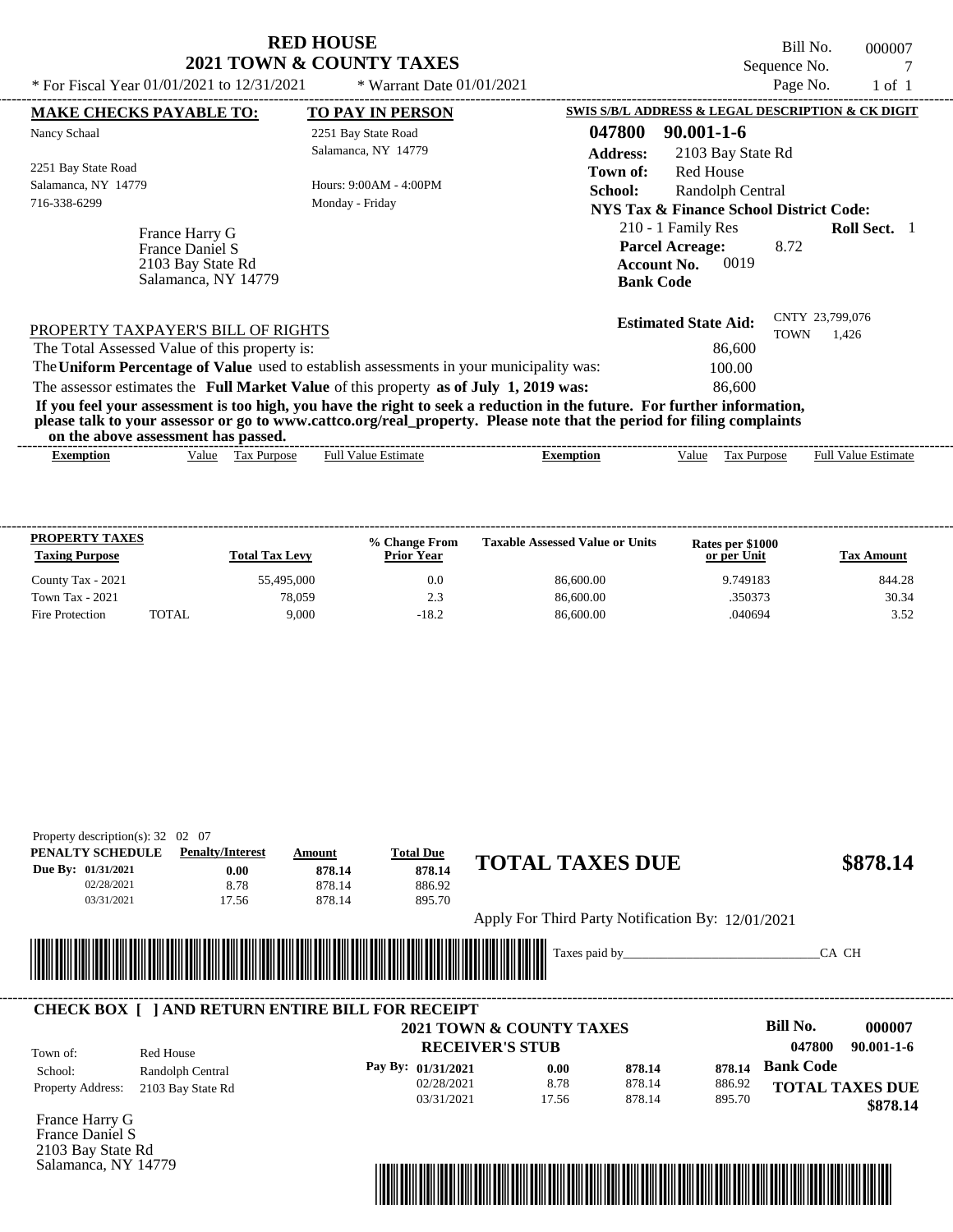|                                                                                                                                                                                | <b>RED HOUSE</b><br><b>2021 TOWN &amp; COUNTY TAXES</b> | Bill No.<br>000008<br>Sequence No.<br>8                                                                                                                                                                                                                   |
|--------------------------------------------------------------------------------------------------------------------------------------------------------------------------------|---------------------------------------------------------|-----------------------------------------------------------------------------------------------------------------------------------------------------------------------------------------------------------------------------------------------------------|
| * For Fiscal Year 01/01/2021 to 12/31/2021                                                                                                                                     | * Warrant Date $01/01/2021$                             | Page No.<br>$1$ of $1$                                                                                                                                                                                                                                    |
| <b>MAKE CHECKS PAYABLE TO:</b>                                                                                                                                                 | <b>TO PAY IN PERSON</b>                                 | SWIS S/B/L ADDRESS & LEGAL DESCRIPTION & CK DIGIT                                                                                                                                                                                                         |
| Nancy Schaal                                                                                                                                                                   | 2251 Bay State Road<br>Salamanca, NY 14779              | 047800<br>81.000-1-5<br><b>Address:</b><br>Sunfish Rd                                                                                                                                                                                                     |
| 2251 Bay State Road<br>Salamanca, NY 14779<br>716-338-6299                                                                                                                     | Hours: 9:00AM - 4:00PM<br>Monday - Friday               | <b>Red House</b><br>Town of:<br><b>School:</b><br>Randolph Central<br>NYS Tax & Finance School District Code:                                                                                                                                             |
| France Todd<br>10540 Lebanon Rd<br>Randolph, NY 14772                                                                                                                          |                                                         | 910 - Priv forest<br><b>Roll Sect.</b> 1<br><b>Parcel Acreage:</b><br>9.79<br>0018<br><b>Account No.</b><br><b>Bank Code</b>                                                                                                                              |
| PROPERTY TAXPAYER'S BILL OF RIGHTS<br>The Total Assessed Value of this property is:<br>The Uniform Percentage of Value used to establish assessments in your municipality was: |                                                         | CNTY 23,799,076<br><b>Estimated State Aid:</b><br><b>TOWN</b><br>1,426<br>9,800<br>100.00                                                                                                                                                                 |
| The assessor estimates the Full Market Value of this property as of July 1, 2019 was:<br>on the above according that narrow                                                    |                                                         | 9,800<br>If you feel your assessment is too high, you have the right to seek a reduction in the future. For further information,<br>please talk to your assessor or go to www.cattco.org/real_property. Please note that the period for filing complaints |

| on<br>assessment<br>the<br>above<br>---- | . nas<br>passed.               |                         |          |       |                        |                             |
|------------------------------------------|--------------------------------|-------------------------|----------|-------|------------------------|-----------------------------|
| Exemption                                | √alue<br>`ax<br><b>Purpose</b> | <b>Estimate</b><br>Full | xemption | √alue | <b>Aurpose</b><br>1 as | Full $V$<br>Estimate<br>alu |

| <b>PROPERTY TAXES</b><br><b>Taxing Purpose</b> |       | <b>Total Tax Levy</b> | % Change From<br><b>Prior Year</b> | <b>Taxable Assessed Value or Units</b> | Rates per \$1000<br>or per Unit | <b>Tax Amount</b> |
|------------------------------------------------|-------|-----------------------|------------------------------------|----------------------------------------|---------------------------------|-------------------|
| County Tax - 2021                              |       | 55,495,000            | 0.0                                | 9.800.00                               | 9.749183                        | 95.54             |
| Town Tax - 2021                                |       | 78.059                | 2.3                                | 9,800.00                               | .350373                         | 3.43              |
| Fire Protection                                | TOTAL | 9.000                 | $-18.2$                            | 9,800.00                               | .040694                         | 0.40              |

| PENALTY SCHEDULE             | <b>Penalty/Interest</b>        | Amount                                                  | <b>Total Due</b>            | <b>TOTAL TAXES DUE</b>                            |       |        |                  | \$99.37                |
|------------------------------|--------------------------------|---------------------------------------------------------|-----------------------------|---------------------------------------------------|-------|--------|------------------|------------------------|
| Due By: 01/31/2021           | 0.00                           | 99.37                                                   | 99.37                       |                                                   |       |        |                  |                        |
| 02/28/2021                   | 0.99                           | 99.37                                                   | 100.36                      |                                                   |       |        |                  |                        |
| 03/31/2021                   | 1.99                           | 99.37                                                   | 101.36                      |                                                   |       |        |                  |                        |
|                              |                                |                                                         |                             | Apply For Third Party Notification By: 12/01/2021 |       |        |                  |                        |
|                              |                                |                                                         |                             |                                                   |       |        |                  |                        |
|                              |                                |                                                         |                             | Taxes paid by                                     |       |        | CA CH            |                        |
|                              |                                |                                                         |                             |                                                   |       |        |                  |                        |
|                              |                                |                                                         | <u> Tanzania (h. 1878).</u> |                                                   |       |        |                  |                        |
|                              |                                |                                                         |                             |                                                   |       |        |                  |                        |
|                              |                                | <b>CHECK BOX [ ] AND RETURN ENTIRE BILL FOR RECEIPT</b> |                             |                                                   |       |        |                  |                        |
|                              |                                |                                                         |                             | 2021 TOWN & COUNTY TAXES                          |       |        | <b>Bill No.</b>  | 000008                 |
|                              |                                |                                                         |                             | <b>RECEIVER'S STUB</b>                            |       |        | 047800           | 81.000-1-5             |
| Town of:                     | Red House                      |                                                         | Pay By: 01/31/2021          | 0.00                                              | 99.37 | 99.37  | <b>Bank Code</b> |                        |
| School:<br>Property Address: | Randolph Central<br>Sunfish Rd |                                                         | 02/28/2021                  | 0.99                                              | 99.37 | 100.36 |                  | <b>TOTAL TAXES DUE</b> |
|                              |                                |                                                         |                             |                                                   |       |        |                  |                        |



Randolph, NY 14772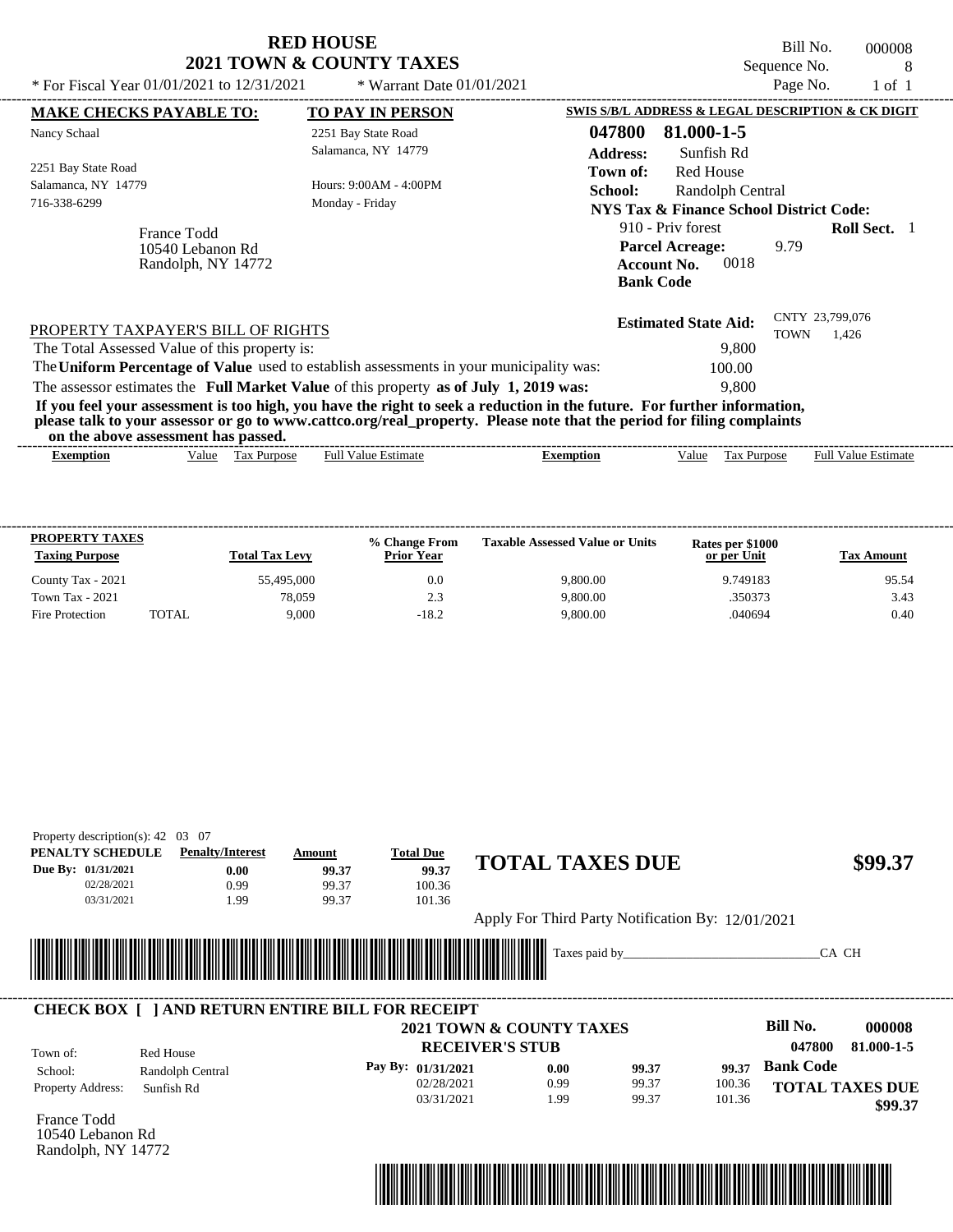|                                                                                                                                                                                                                                                                                         | <b>RED HOUSE</b><br><b>2021 TOWN &amp; COUNTY TAXES</b> | Bill No.<br>000009<br>Sequence No.<br>9                                                                                       |
|-----------------------------------------------------------------------------------------------------------------------------------------------------------------------------------------------------------------------------------------------------------------------------------------|---------------------------------------------------------|-------------------------------------------------------------------------------------------------------------------------------|
| * For Fiscal Year 01/01/2021 to 12/31/2021                                                                                                                                                                                                                                              | * Warrant Date $01/01/2021$                             | Page No.<br>$1$ of $1$                                                                                                        |
| <b>MAKE CHECKS PAYABLE TO:</b>                                                                                                                                                                                                                                                          | <b>TO PAY IN PERSON</b>                                 | SWIS S/B/L ADDRESS & LEGAL DESCRIPTION & CK DIGIT                                                                             |
| Nancy Schaal                                                                                                                                                                                                                                                                            | 2251 Bay State Road                                     | 047800<br>90.001-1-38.2                                                                                                       |
|                                                                                                                                                                                                                                                                                         | Salamanca, NY 14779                                     | <b>Address:</b><br>Bay State Rd                                                                                               |
| 2251 Bay State Road                                                                                                                                                                                                                                                                     |                                                         | <b>Red House</b><br>Town of:                                                                                                  |
| Salamanca, NY 14779                                                                                                                                                                                                                                                                     | Hours: 9:00AM - 4:00PM                                  | Randolph Central<br>School:                                                                                                   |
| 716-338-6299                                                                                                                                                                                                                                                                            | Monday - Friday                                         | <b>NYS Tax &amp; Finance School District Code:</b>                                                                            |
| Greaser Sheila S<br>387 N Liberty Rd<br>River Falls, WI 54022                                                                                                                                                                                                                           |                                                         | 311 - Res vac land<br><b>Roll Sect.</b> 1<br><b>Parcel Acreage:</b><br>2.10<br>0035<br><b>Account No.</b><br><b>Bank Code</b> |
| PROPERTY TAXPAYER'S BILL OF RIGHTS<br>The Total Assessed Value of this property is:                                                                                                                                                                                                     |                                                         | CNTY 23,799,076<br><b>Estimated State Aid:</b><br><b>TOWN</b><br>1,426<br>7.800                                               |
| The Uniform Percentage of Value used to establish assessments in your municipality was:                                                                                                                                                                                                 |                                                         | 100.00                                                                                                                        |
| The assessor estimates the Full Market Value of this property as of July 1, 2019 was:                                                                                                                                                                                                   |                                                         | 7.800                                                                                                                         |
| If you feel your assessment is too high, you have the right to seek a reduction in the future. For further information,<br>please talk to your assessor or go to www.cattco.org/real_property. Please note that the period for filing complaints<br>on the above assessment has passed. |                                                         |                                                                                                                               |

| $\sim$<br>Full $V$<br>√alue<br>'alue<br>Estimate<br><b>Purpose</b><br>lax<br>, alue<br>Ful<br><b>Purpose</b><br>Exemption<br>emption | Estimate |
|--------------------------------------------------------------------------------------------------------------------------------------|----------|

| <b>PROPERTY TAXES</b><br><b>Taxing Purpose</b> |              | <b>Total Tax Levy</b> | % Change From<br><b>Prior Year</b> | <b>Taxable Assessed Value or Units</b> | <b>Rates per \$1000</b><br>or per Unit | <b>Tax Amount</b> |
|------------------------------------------------|--------------|-----------------------|------------------------------------|----------------------------------------|----------------------------------------|-------------------|
| County Tax - 2021                              |              | 55,495,000            | 0.0                                | 7.800.00                               | 9.749183                               | 76.04             |
| <b>Town Tax - 2021</b>                         |              | 78.059                | 2.3                                | 7,800.00                               | .350373                                | 2.73              |
| <b>School Relevy</b>                           |              |                       |                                    |                                        |                                        | 69.37             |
| Fire Protection                                | <b>TOTAL</b> | 9.000                 | $-18.2$                            | 7,800.00                               | .040694                                | 0.32              |

| PENALTY SCHEDULE             | <b>Penalty/Interest</b>                                | Amount | <b>Total Due</b>                                     |                        |                                                   |        |                         |
|------------------------------|--------------------------------------------------------|--------|------------------------------------------------------|------------------------|---------------------------------------------------|--------|-------------------------|
| Due By: 01/31/2021           | 0.00                                                   | 148.46 | 148.46                                               | <b>TOTAL TAXES DUE</b> |                                                   |        | \$148.46                |
| 02/28/2021                   | 1.48                                                   | 148.46 | 149.94                                               |                        |                                                   |        |                         |
| 03/31/2021                   | 2.97                                                   | 148.46 | 151.43                                               |                        |                                                   |        |                         |
|                              |                                                        |        |                                                      |                        | Apply For Third Party Notification By: 12/01/2021 |        |                         |
|                              |                                                        |        |                                                      |                        |                                                   |        |                         |
|                              |                                                        |        |                                                      |                        |                                                   |        |                         |
|                              |                                                        |        |                                                      |                        | Taxes paid by                                     |        | CA CH                   |
| <b>Allian Street</b>         |                                                        |        | <u> 1989 - Johann Stoff, Amerikaansk politiker (</u> |                        |                                                   |        |                         |
|                              |                                                        |        |                                                      |                        |                                                   |        |                         |
|                              | <b>CHECK BOX   JAND RETURN ENTIRE BILL FOR RECEIPT</b> |        |                                                      |                        |                                                   |        |                         |
|                              |                                                        |        | <b>2021 TOWN &amp; COUNTY TAXES</b>                  |                        |                                                   |        | Bill No.<br>000009      |
|                              |                                                        |        | <b>RECEIVER'S STUB</b>                               |                        |                                                   |        | 047800<br>90.001-1-38.2 |
| Town of:                     | Red House                                              |        |                                                      | 0.00                   | 148.46                                            | 148.46 | <b>Bank Code</b>        |
| School:<br>Property Address: | Randolph Central<br>Bay State Rd                       |        | Pay By: 01/31/2021<br>02/28/2021                     | 1.48                   | 148.46                                            | 149.94 | <b>TOTAL TAXES DUE</b>  |

Greaser Sheila S 387 N Liberty Rd River Falls, WI 54022

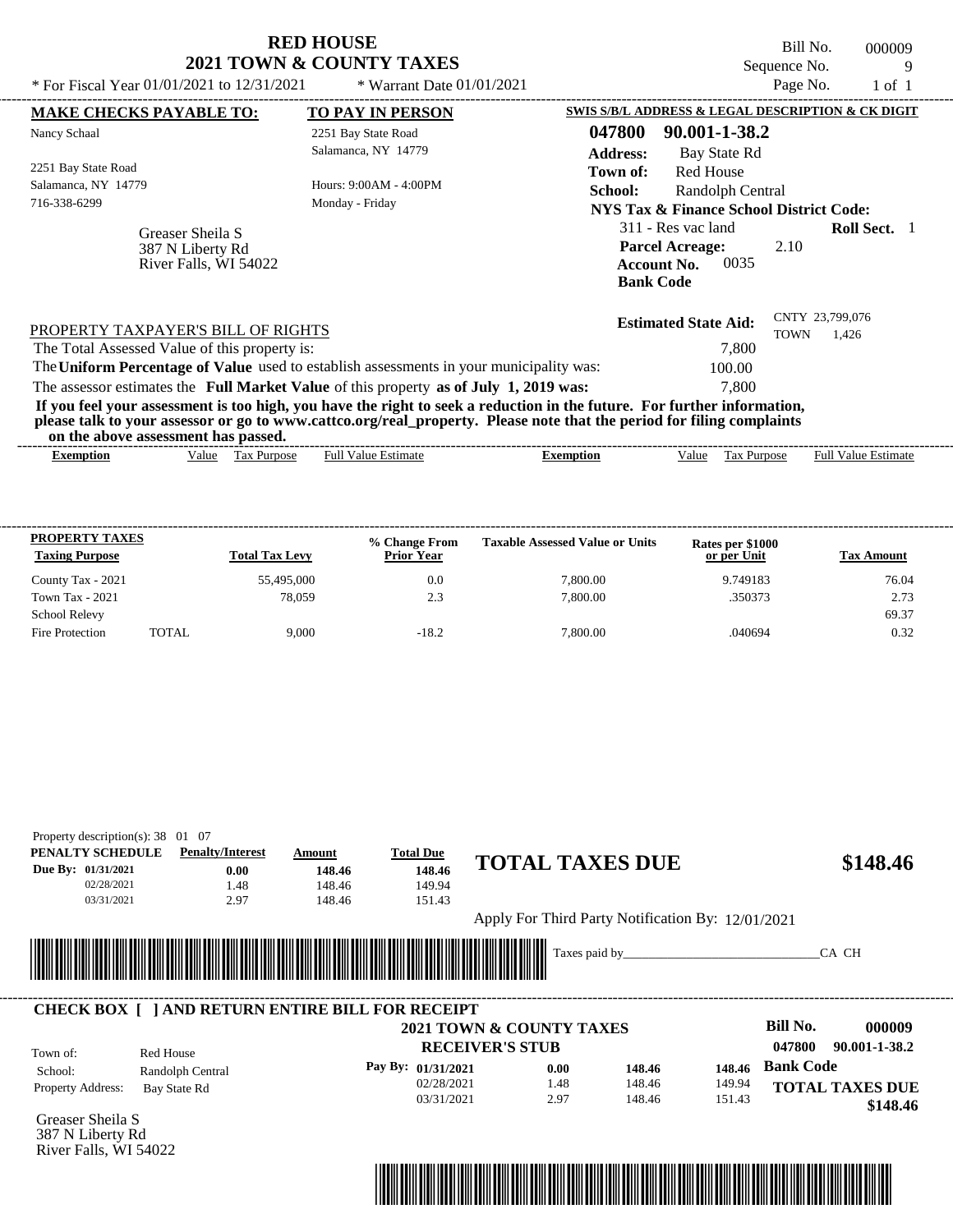Bill No. 000010 Sequence No. 10<br>Page No. 1 of 1

| * For Fiscal Year 01/01/2021 to 12/31/2021                                                   | * Warrant Date $01/01/2021$                                                             |                                                                                                                                                                                                                                                  | Page No.                                 | 1 of 1                     |
|----------------------------------------------------------------------------------------------|-----------------------------------------------------------------------------------------|--------------------------------------------------------------------------------------------------------------------------------------------------------------------------------------------------------------------------------------------------|------------------------------------------|----------------------------|
| <b>MAKE CHECKS PAYABLE TO:</b>                                                               | <b>TO PAY IN PERSON</b>                                                                 | SWIS S/B/L ADDRESS & LEGAL DESCRIPTION & CK DIGIT                                                                                                                                                                                                |                                          |                            |
| Nancy Schaal                                                                                 | 2251 Bay State Road                                                                     | 047800<br>90.001-1-38.4                                                                                                                                                                                                                          |                                          |                            |
|                                                                                              | Salamanca, NY 14779                                                                     | <b>Address:</b><br>Bay State Rd                                                                                                                                                                                                                  |                                          |                            |
| 2251 Bay State Road<br>Salamanca, NY 14779                                                   | Hours: 9:00AM - 4:00PM                                                                  | Red House<br>Town of:                                                                                                                                                                                                                            |                                          |                            |
| 716-338-6299                                                                                 | Monday - Friday                                                                         | School:<br>Randolph Central<br>NYS Tax & Finance School District Code:                                                                                                                                                                           |                                          |                            |
| Hubbard Virginia L<br>estate of Marvin R Hubbard<br>9182 Tangerine St<br>San Ramon, CA 94583 |                                                                                         | 311 - Res vac land<br><b>Parcel Acreage:</b><br><b>Account No.</b><br><b>Bank Code</b>                                                                                                                                                           | 3.00<br>0035                             | <b>Roll Sect.</b> 1        |
| PROPERTY TAXPAYER'S BILL OF RIGHTS<br>The Total Assessed Value of this property is:          |                                                                                         | <b>Estimated State Aid:</b>                                                                                                                                                                                                                      | CNTY 23,799,076<br><b>TOWN</b><br>10,000 | 1.426                      |
|                                                                                              | The Uniform Percentage of Value used to establish assessments in your municipality was: | 100.00                                                                                                                                                                                                                                           |                                          |                            |
|                                                                                              | The assessor estimates the Full Market Value of this property as of July 1, 2019 was:   |                                                                                                                                                                                                                                                  | 10,000                                   |                            |
| on the above assessment has passed.                                                          |                                                                                         | If you feel your assessment is too high, you have the right to seek a reduction in the future. For further information,<br>please talk to your assessor or go to www.cattco.org/real_property. Please note that the period for filing complaints |                                          |                            |
| Value Tax Purpose<br><b>Exemption</b>                                                        | <b>Full Value Estimate</b>                                                              | <b>Exemption</b><br>Value                                                                                                                                                                                                                        | Tax Purpose                              | <b>Full Value Estimate</b> |

| <b>PROPERTY TAXES</b><br><b>Taxing Purpose</b> |              | <b>Total Tax Levy</b> | % Change From<br><b>Prior Year</b> | <b>Taxable Assessed Value or Units</b> | Rates per \$1000<br>or per Unit | <b>Tax Amount</b> |
|------------------------------------------------|--------------|-----------------------|------------------------------------|----------------------------------------|---------------------------------|-------------------|
| County Tax - 2021                              |              | 55,495,000            | 0.0                                | 10,000.00                              | 9.749183                        | 97.49             |
| <b>Town Tax - 2021</b>                         |              | 78.059                | 2.3                                | 10,000.00                              | .350373                         | 3.50              |
| Fire Protection                                | <b>TOTAL</b> | 9.000                 | $-18.2$                            | 10,000.00                              | .040694                         | 0.41              |

| Property description(s): $38 \quad 01 \quad 07$<br>PENALTY SCHEDULE | <b>Penalty/Interest</b>                                | Amount                      | <b>Total Due</b>       |                                                   |        |                         |
|---------------------------------------------------------------------|--------------------------------------------------------|-----------------------------|------------------------|---------------------------------------------------|--------|-------------------------|
| Due By: 01/31/2021                                                  | 0.00                                                   | 101.40                      | 101.40                 | <b>TOTAL TAXES DUE</b>                            |        | \$101.40                |
| 02/28/2021                                                          | 1.01                                                   | 101.40                      | 102.41                 |                                                   |        |                         |
| 03/31/2021                                                          | 2.03                                                   | 101.40                      | 103.43                 |                                                   |        |                         |
|                                                                     |                                                        |                             |                        | Apply For Third Party Notification By: 12/01/2021 |        |                         |
|                                                                     |                                                        |                             |                        |                                                   |        |                         |
|                                                                     |                                                        |                             |                        | Taxes paid by                                     |        | CA CH                   |
|                                                                     |                                                        | <u> Tanzania (h. 1888).</u> |                        |                                                   |        |                         |
|                                                                     |                                                        |                             |                        |                                                   |        |                         |
|                                                                     | <b>CHECK BOX   JAND RETURN ENTIRE BILL FOR RECEIPT</b> |                             |                        | <b>2021 TOWN &amp; COUNTY TAXES</b>               |        | Bill No.<br>000010      |
|                                                                     |                                                        |                             | <b>RECEIVER'S STUB</b> |                                                   |        | 047800<br>90.001-1-38.4 |
| School:                                                             | Red House                                              |                             | Pay By: 01/31/2021     | 0.00<br>101.40                                    | 101.40 | <b>Bank Code</b>        |
| Town of:<br><b>Property Address:</b>                                | Randolph Central<br>Bay State Rd                       |                             | 02/28/2021             | 101.40<br>1.01                                    | 102.41 | <b>TOTAL TAXES DUE</b>  |

Hubbard Virginia L estate of Marvin R Hubbard 9182 Tangerine St San Ramon, CA 94583

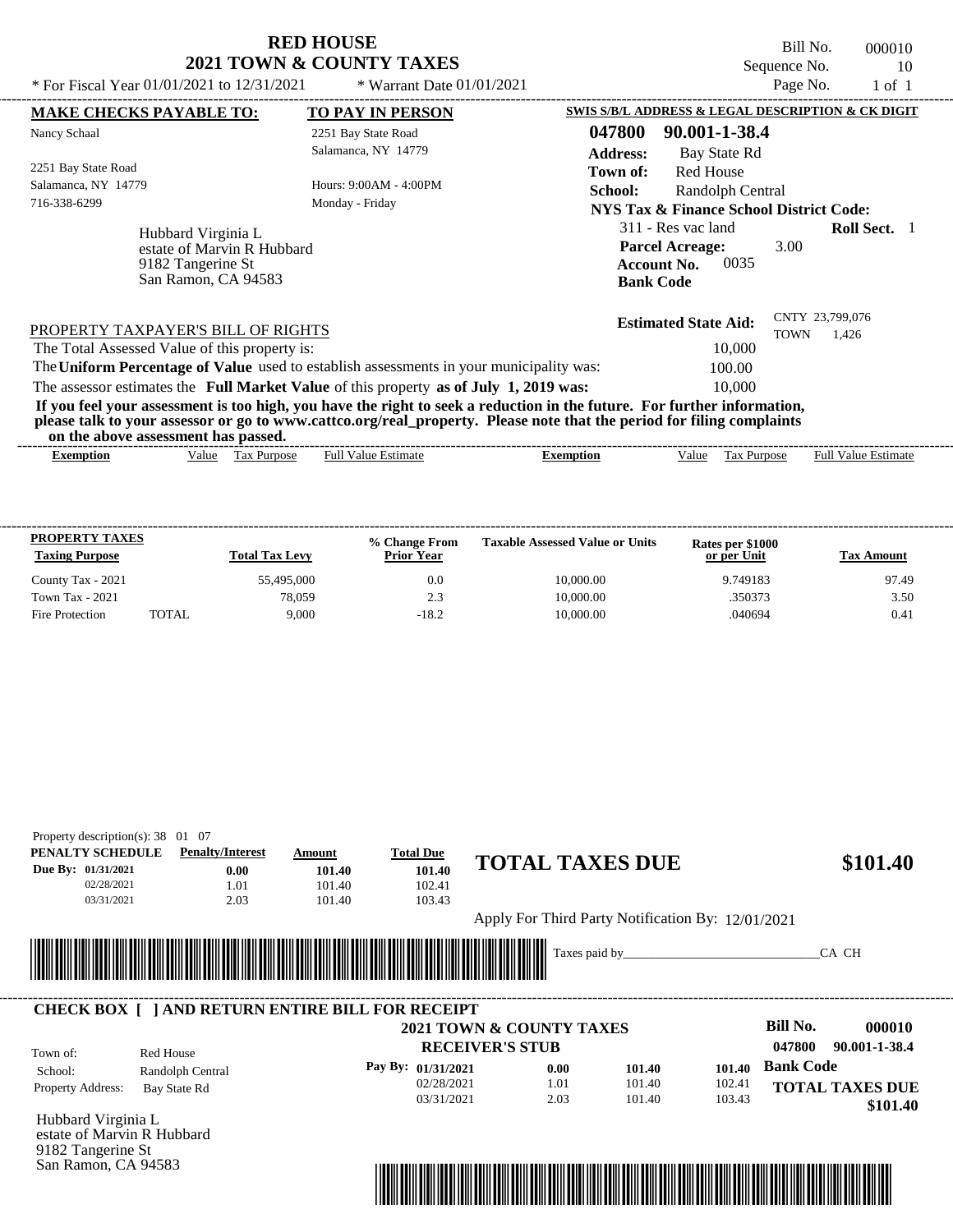Bill No. 000011 Sequence No. 11

 **\$570.99**

| * For Fiscal Year $01/01/2021$ to $12/31/2021$                                                                                 | * Warrant Date $01/01/2021$                                                                                                                                                                                                                      |                                                                                                | Page No.                       | 1 of 1              |
|--------------------------------------------------------------------------------------------------------------------------------|--------------------------------------------------------------------------------------------------------------------------------------------------------------------------------------------------------------------------------------------------|------------------------------------------------------------------------------------------------|--------------------------------|---------------------|
| <b>MAKE CHECKS PAYABLE TO:</b>                                                                                                 | TO PAY IN PERSON                                                                                                                                                                                                                                 | SWIS S/B/L ADDRESS & LEGAL DESCRIPTION & CK DIGIT                                              |                                |                     |
| Nancy Schaal                                                                                                                   | 2251 Bay State Road                                                                                                                                                                                                                              | 047800<br>90.001-1-15                                                                          |                                |                     |
|                                                                                                                                | Salamanca, NY 14779                                                                                                                                                                                                                              | <b>Address:</b><br>Beck Rd                                                                     |                                |                     |
| 2251 Bay State Road                                                                                                            |                                                                                                                                                                                                                                                  | Red House<br>Town of:                                                                          |                                |                     |
| Salamanca, NY 14779                                                                                                            | Hours: 9:00AM - 4:00PM                                                                                                                                                                                                                           | <b>School:</b><br>Randolph Central                                                             |                                |                     |
| 716-338-6299                                                                                                                   | Monday - Friday                                                                                                                                                                                                                                  | NYS Tax & Finance School District Code:                                                        |                                |                     |
| Hubbard, Marvin Tyler Hubbard,<br>Hubbard Jacob Tyler<br>c/o Marvin Tyler Hubbard<br>4064 Marblehead Dr<br>San Ramon, CA 94582 |                                                                                                                                                                                                                                                  | 260 - Seasonal res<br><b>Parcel Acreage:</b><br>0037<br><b>Account No.</b><br><b>Bank Code</b> | 1.46                           | <b>Roll Sect.</b> 1 |
| PROPERTY TAXPAYER'S BILL OF RIGHTS                                                                                             |                                                                                                                                                                                                                                                  | <b>Estimated State Aid:</b>                                                                    | CNTY 23,799,076<br><b>TOWN</b> | 1,426               |
| The Total Assessed Value of this property is:                                                                                  |                                                                                                                                                                                                                                                  | 30,000                                                                                         |                                |                     |
|                                                                                                                                | The Uniform Percentage of Value used to establish assessments in your municipality was:                                                                                                                                                          | 100.00                                                                                         |                                |                     |
|                                                                                                                                | The assessor estimates the Full Market Value of this property as of July 1, 2019 was:                                                                                                                                                            | 30,000                                                                                         |                                |                     |
|                                                                                                                                | If you feel your assessment is too high, you have the right to seek a reduction in the future. For further information,<br>please talk to your assessor or go to www.cattco.org/real_property. Please note that the period for filing complaints |                                                                                                |                                |                     |

**on the above assessment has passed.**

| Full $V$<br>√alue<br>alue<br>Purpose<br>Estimate<br>ax:<br>Estimate<br>Ful<br>Value<br>$\sim$<br>Purpose<br>Exemption<br>Exemption<br>٦1Α<br>1 as | ----- | ,,,,<br>. v | . азэсээнісні наз базэса. |  |  | -------------- |
|---------------------------------------------------------------------------------------------------------------------------------------------------|-------|-------------|---------------------------|--|--|----------------|
|                                                                                                                                                   |       |             |                           |  |  |                |

| <b>PROPERTY TAXES</b><br><b>Taxing Purpose</b> |        | <b>Total Tax Levy</b> | % Change From<br><b>Prior Year</b> | <b>Taxable Assessed Value or Units</b> | Rates per \$1000<br>or per Unit | <b>Tax Amount</b> |
|------------------------------------------------|--------|-----------------------|------------------------------------|----------------------------------------|---------------------------------|-------------------|
| County Tax - 2021                              |        | 55,495,000            | 0.0                                | 30,000.00                              | 9.749183                        | 292.48            |
| <b>Town Tax - 2021</b>                         |        | 78.059                | 2.3                                | 30,000.00                              | .350373                         | 10.51             |
| <b>School Relevy</b>                           |        |                       |                                    |                                        |                                 | 266.78            |
| Fire Protection                                | TOTAL. | 9.000                 | $-18.2$                            | 30,000.00                              | .040694                         | 1.22              |

| Property description(s): $30 \quad 02 \quad 07$ |                                                              |                                                                                                                                                                                                                                      |                    |                                     |                                                   |                        |
|-------------------------------------------------|--------------------------------------------------------------|--------------------------------------------------------------------------------------------------------------------------------------------------------------------------------------------------------------------------------------|--------------------|-------------------------------------|---------------------------------------------------|------------------------|
| PENALTY SCHEDULE                                | <b>Penalty/Interest</b>                                      | Amount                                                                                                                                                                                                                               | <b>Total Due</b>   |                                     |                                                   |                        |
| Due By: 01/31/2021                              | 0.00                                                         | 570.99                                                                                                                                                                                                                               | 570.99             | <b>TOTAL TAXES DUE</b>              |                                                   | \$570.99               |
| 02/28/2021                                      | 5.71                                                         | 570.99                                                                                                                                                                                                                               | 576.70             |                                     |                                                   |                        |
| 03/31/2021                                      | 11.42                                                        | 570.99                                                                                                                                                                                                                               | 582.41             |                                     |                                                   |                        |
|                                                 |                                                              |                                                                                                                                                                                                                                      |                    |                                     | Apply For Third Party Notification By: 12/01/2021 |                        |
|                                                 | ║║<br><b>CHECK BOX   JAND RETURN ENTIRE BILL FOR RECEIPT</b> | <u> Timba ka matsayin ka shekara ta 1999 ka shekara ta 1999 ka shekara ta 1999 ka shekara ta 1999 ka shekara ta 1999 ka shekara ta 1999 ka shekara ta 1999 ka shekara ta 1999 ka shekara ta 1999 ka shekara ta 1999 ka shekara t</u> |                    |                                     | Taxes paid by                                     | CA CH                  |
|                                                 |                                                              |                                                                                                                                                                                                                                      |                    | <b>2021 TOWN &amp; COUNTY TAXES</b> |                                                   | Bill No.<br>000011     |
| Town of:                                        | Red House                                                    |                                                                                                                                                                                                                                      |                    | <b>RECEIVER'S STUB</b>              |                                                   | 047800<br>90.001-1-15  |
| School:                                         | Randolph Central                                             |                                                                                                                                                                                                                                      | Pay By: 01/31/2021 | 0.00                                | 570.99<br>570.99                                  | <b>Bank Code</b>       |
| Property Address:                               | Beck Rd                                                      |                                                                                                                                                                                                                                      | 02/28/2021         | 5.71                                | 570.99<br>576.70                                  | <b>TOTAL TAXES DUE</b> |

03/31/2021

Hubbard, Marvin Tyler Hubbard, Hubbard Jacob Tyler c/o Marvin Tyler Hubbard 4064 Marblehead Dr San Ramon, CA 94582



570.99

582.41

11.42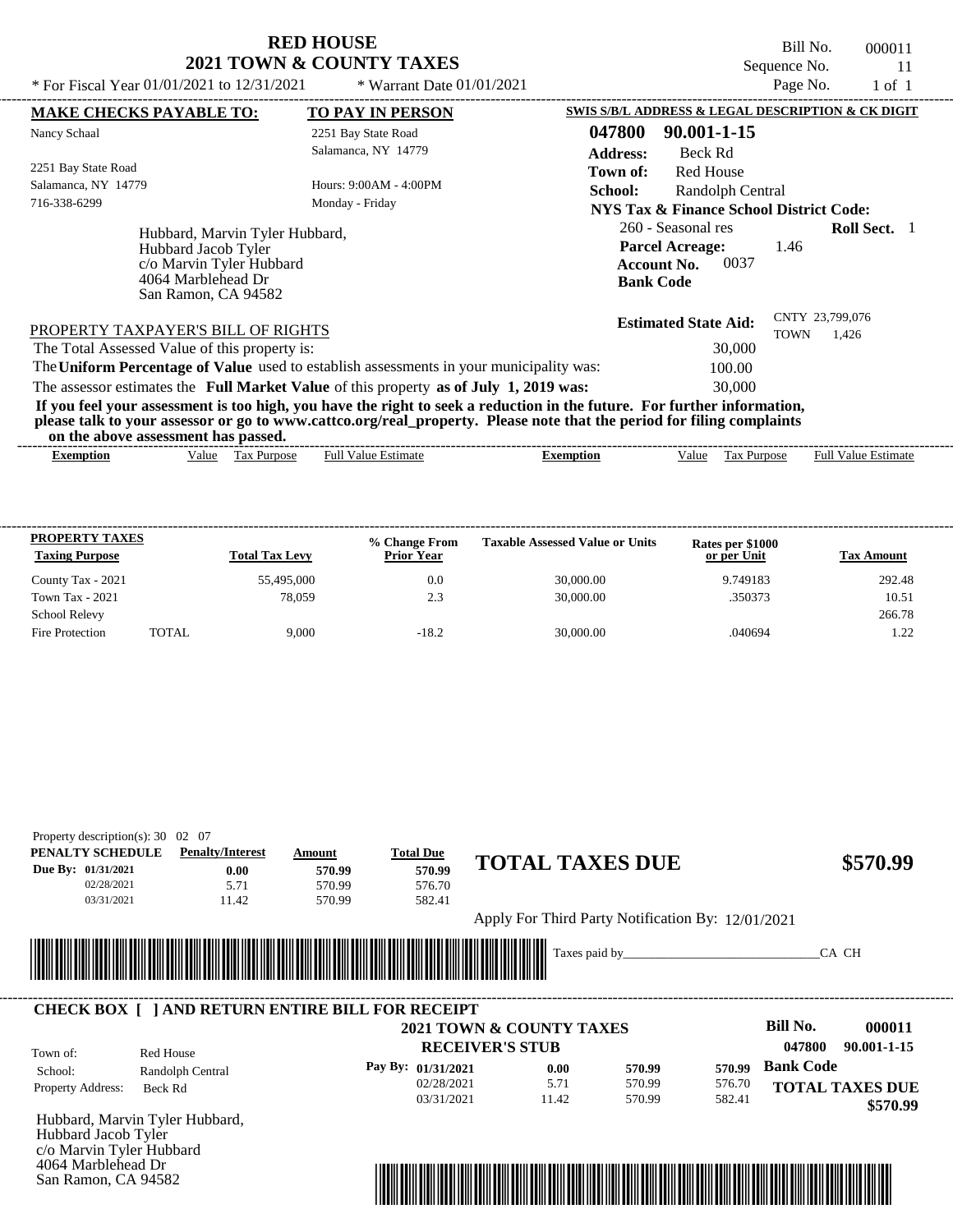Bill No. 000012 Sequence No. 12<br>Page No. 1 of 1

| * For Fiscal Year 01/01/2021 to 12/31/2021                                                                                                           | * Warrant Date $01/01/2021$                                                                                                                                                                                                                      |                                                                                               | Page No.    | $1$ of $1$                 |  |
|------------------------------------------------------------------------------------------------------------------------------------------------------|--------------------------------------------------------------------------------------------------------------------------------------------------------------------------------------------------------------------------------------------------|-----------------------------------------------------------------------------------------------|-------------|----------------------------|--|
| <b>MAKE CHECKS PAYABLE TO:</b>                                                                                                                       | <b>TO PAY IN PERSON</b>                                                                                                                                                                                                                          | SWIS S/B/L ADDRESS & LEGAL DESCRIPTION & CK DIGIT                                             |             |                            |  |
| Nancy Schaal                                                                                                                                         | 2251 Bay State Road                                                                                                                                                                                                                              | 047800<br>81.000-1-1                                                                          |             |                            |  |
|                                                                                                                                                      | Salamanca, NY 14779                                                                                                                                                                                                                              | <b>Address:</b><br>Sunfish Rd                                                                 |             |                            |  |
| 2251 Bay State Road                                                                                                                                  |                                                                                                                                                                                                                                                  | <b>Red House</b><br>Town of:                                                                  |             |                            |  |
| Salamanca, NY 14779                                                                                                                                  | Hours: 9:00AM - 4:00PM                                                                                                                                                                                                                           | School:<br>Randolph Central                                                                   |             |                            |  |
| 716-338-6299                                                                                                                                         | Monday - Friday                                                                                                                                                                                                                                  | <b>NYS Tax &amp; Finance School District Code:</b>                                            |             |                            |  |
| John Hancock Life Ins<br>John Hancock Varible Life Insf<br><b>Hancock Forest Management</b><br>13950 Ballantyne Corporate PIS<br>Charlotte, NC 28277 |                                                                                                                                                                                                                                                  | 910 - Priv forest<br><b>Parcel Acreage:</b><br>0031<br><b>Account No.</b><br><b>Bank Code</b> | 187.08      | <b>Roll Sect.</b> 1        |  |
| PROPERTY TAXPAYER'S BILL OF RIGHTS                                                                                                                   |                                                                                                                                                                                                                                                  | <b>Estimated State Aid:</b>                                                                   | <b>TOWN</b> | CNTY 23,799,076<br>1,426   |  |
| The Total Assessed Value of this property is:                                                                                                        |                                                                                                                                                                                                                                                  | 124,500                                                                                       |             |                            |  |
| The Uniform Percentage of Value used to establish assessments in your municipality was:                                                              |                                                                                                                                                                                                                                                  | 100.00                                                                                        |             |                            |  |
| The assessor estimates the Full Market Value of this property as of July 1, 2019 was:                                                                |                                                                                                                                                                                                                                                  | 124.500                                                                                       |             |                            |  |
| on the above assessment has passed.                                                                                                                  | If you feel your assessment is too high, you have the right to seek a reduction in the future. For further information,<br>please talk to your assessor or go to www.cattco.org/real_property. Please note that the period for filing complaints |                                                                                               |             |                            |  |
| Value Tax Purpose<br>Exemption                                                                                                                       | <b>Full Value Estimate</b>                                                                                                                                                                                                                       | <b>Exemption</b><br>Value                                                                     | Tax Purpose | <b>Full Value Estimate</b> |  |

| <b>PROPERTY TAXES</b><br><b>Taxing Purpose</b> |       | <b>Total Tax Levy</b> | % Change From<br><b>Prior Year</b> | <b>Taxable Assessed Value or Units</b> | <b>Rates per \$1000</b><br>or per Unit | <b>Tax Amount</b> |
|------------------------------------------------|-------|-----------------------|------------------------------------|----------------------------------------|----------------------------------------|-------------------|
| County Tax - 2021                              |       | 55,495,000            | 0.0                                | 124,500.00                             | 9.749183                               | 1,213.77          |
| Town Tax - 2021                                |       | 78.059                | 2.3                                | 124,500.00                             | .350373                                | 43.62             |
| <b>School Relevy</b>                           |       |                       |                                    |                                        |                                        | 1.107.18          |
| Fire Protection                                | TOTAL | 9.000                 | $-18.2$                            | 124,500.00                             | .040694                                | 5.07              |

| Property description(s): $54 \quad 03 \quad 07$<br>PENALTY SCHEDULE | <b>Penalty/Interest</b>                                 | Amount   | <b>Total Due</b>                 |                                                   |          |                           |
|---------------------------------------------------------------------|---------------------------------------------------------|----------|----------------------------------|---------------------------------------------------|----------|---------------------------|
| Due By: 01/31/2021                                                  | 0.00                                                    | 2,369.64 | 2,369.64                         | <b>TOTAL TAXES DUE</b>                            |          | \$2,369.64                |
| 02/28/2021                                                          | 23.70                                                   | 2,369.64 | 2,393.34                         |                                                   |          |                           |
| 03/31/2021                                                          | 47.39                                                   | 2,369.64 | 2,417.03                         |                                                   |          |                           |
|                                                                     |                                                         |          |                                  | Apply For Third Party Notification By: 12/01/2021 |          |                           |
|                                                                     |                                                         |          |                                  |                                                   |          |                           |
|                                                                     |                                                         |          |                                  | Taxes paid by                                     |          | CA CH                     |
|                                                                     |                                                         |          |                                  |                                                   |          |                           |
|                                                                     |                                                         |          |                                  |                                                   |          |                           |
|                                                                     | <b>CHECK BOX     AND RETURN ENTIRE BILL FOR RECEIPT</b> |          |                                  |                                                   |          |                           |
|                                                                     |                                                         |          |                                  | <b>2021 TOWN &amp; COUNTY TAXES</b>               |          | <b>Bill No.</b><br>000012 |
| Town of:                                                            |                                                         |          | <b>RECEIVER'S STUB</b>           |                                                   |          | 047800<br>81.000-1-1      |
|                                                                     | Red House                                               |          |                                  | 0.00<br>2,369.64                                  | 2,369.64 | <b>Bank Code</b>          |
| School:<br>Property Address:                                        | Randolph Central<br>Sunfish Rd                          |          | Pay By: 01/31/2021<br>02/28/2021 | 23.70<br>2,369.64                                 | 2,393.34 | <b>TOTAL TAXES DUE</b>    |

John Hancock Life Ins John Hancock Varible Life Insf Hancock Forest Management 13950 Ballantyne Corporate PlS Charlotte, NC 28277

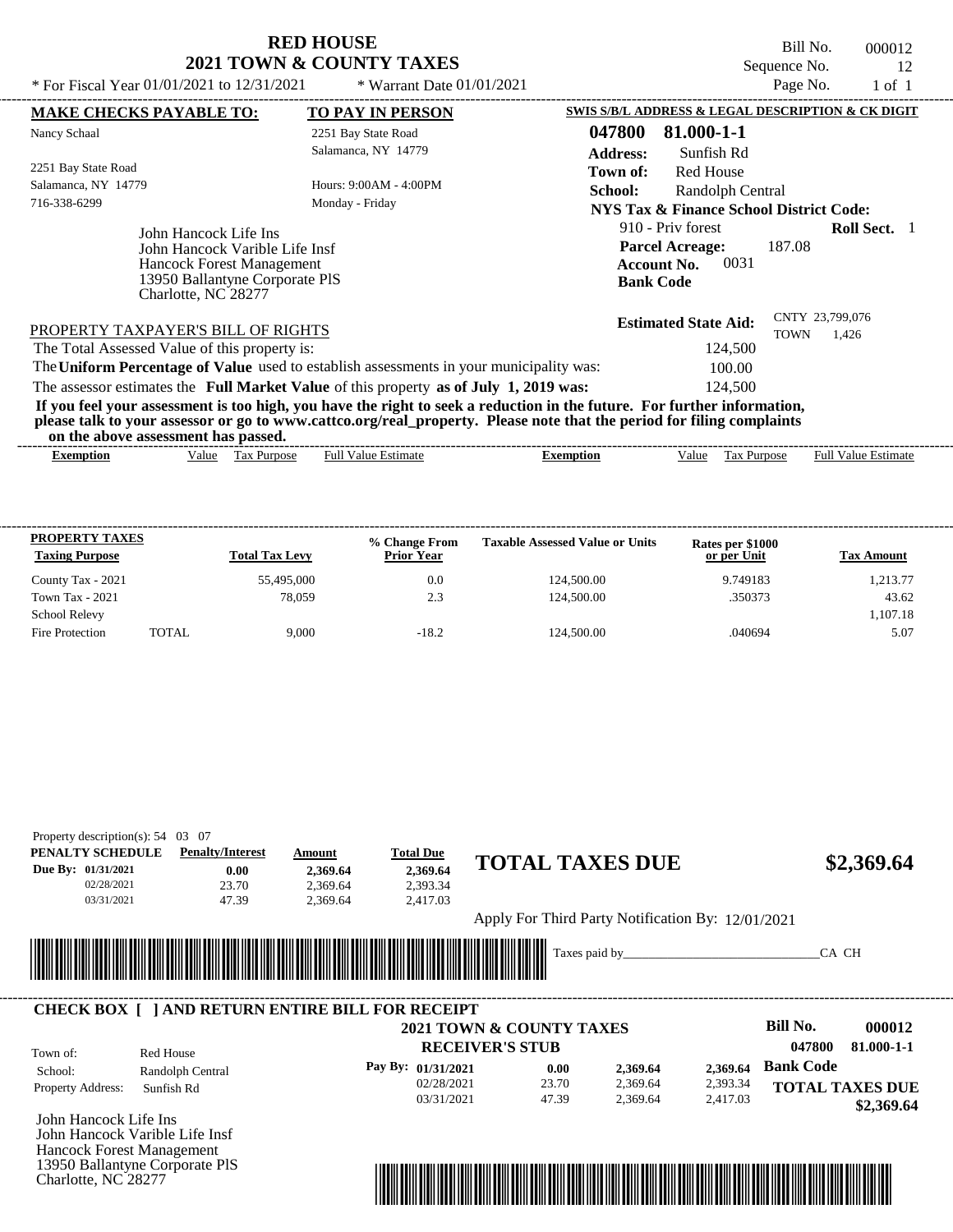Bill No. 000013 Sequence No. 13<br>Page No. 1 of 1

| * For Fiscal Year $01/01/2021$ to $12/31/2021$                                                                                                     | * Warrant Date $01/01/2021$                                                                                                                                                                                                                      | Page No.<br>$1$ of $1$                                                                                            |  |
|----------------------------------------------------------------------------------------------------------------------------------------------------|--------------------------------------------------------------------------------------------------------------------------------------------------------------------------------------------------------------------------------------------------|-------------------------------------------------------------------------------------------------------------------|--|
| <b>MAKE CHECKS PAYABLE TO:</b>                                                                                                                     | <b>TO PAY IN PERSON</b>                                                                                                                                                                                                                          | SWIS S/B/L ADDRESS & LEGAL DESCRIPTION & CK DIGIT                                                                 |  |
| Nancy Schaal                                                                                                                                       | 2251 Bay State Road<br>Salamanca, NY 14779                                                                                                                                                                                                       | 81.000-1-2<br>047800<br><b>Address:</b><br>Sunfish Rd (Off)                                                       |  |
| 2251 Bay State Road<br>Salamanca, NY 14779<br>716-338-6299                                                                                         | Hours: 9:00AM - 4:00PM<br>Monday - Friday                                                                                                                                                                                                        | <b>Red House</b><br>Town of:<br>Randolph Central<br>School:<br><b>NYS Tax &amp; Finance School District Code:</b> |  |
| John Hancock Life Ins Co<br>John Hancock Varible Life Ins<br>John Hancock Timber Resource<br>13950 Ballantyne Corporate PIS<br>Charlotte, NC 28277 | 910 - Priv forest<br><b>Roll Sect.</b> 1<br><b>Parcel Acreage:</b><br>200.00<br>0032<br><b>Account No.</b><br><b>Bank Code</b>                                                                                                                   |                                                                                                                   |  |
| PROPERTY TAXPAYER'S BILL OF RIGHTS<br>The Total Assessed Value of this property is:                                                                |                                                                                                                                                                                                                                                  | CNTY 23,799,076<br><b>Estimated State Aid:</b><br><b>TOWN</b><br>1,426<br>119,600                                 |  |
|                                                                                                                                                    | The Uniform Percentage of Value used to establish assessments in your municipality was:                                                                                                                                                          | 100.00                                                                                                            |  |
|                                                                                                                                                    | The assessor estimates the Full Market Value of this property as of July 1, 2019 was:                                                                                                                                                            | 119,600                                                                                                           |  |
| on the above assessment has passed.                                                                                                                | If you feel your assessment is too high, you have the right to seek a reduction in the future. For further information,<br>please talk to your assessor or go to www.cattco.org/real_property. Please note that the period for filing complaints |                                                                                                                   |  |
|                                                                                                                                                    |                                                                                                                                                                                                                                                  |                                                                                                                   |  |

| xemption | ′alue | . ax<br><b>Purpose</b> | Full<br>≅ ∺stimau<br>V alue | xemption | alue | $\sim$<br>urpo<br>n<br>Lάλ | Estimate<br>alue<br>Fuh |  |
|----------|-------|------------------------|-----------------------------|----------|------|----------------------------|-------------------------|--|
|          |       |                        |                             |          |      |                            |                         |  |

| <b>PROPERTY TAXES</b><br><b>Taxing Purpose</b> |        | <b>Total Tax Levy</b> | % Change From<br><b>Prior Year</b> | <b>Taxable Assessed Value or Units</b> | Rates per \$1000<br>or per Unit | <b>Tax Amount</b> |
|------------------------------------------------|--------|-----------------------|------------------------------------|----------------------------------------|---------------------------------|-------------------|
| County Tax - 2021                              |        | 55,495,000            | 0.0                                | 119,600.00                             | 9.749183                        | 1,166.00          |
| <b>Town Tax - 2021</b>                         |        | 78.059                | 2.3                                | 119,600.00                             | .350373                         | 41.90             |
| <b>School Relevy</b>                           |        |                       |                                    |                                        |                                 | 1,063.60          |
| Fire Protection                                | TOTAL. | 9.000                 | $-18.2$                            | 119,600.00                             | .040694                         | 4.87              |

| PENALTY SCHEDULE             | <b>Penalty/Interest</b>                                | Amount                      | <b>Total Due</b>         |               | <b>TOTAL TAXES DUE</b>                            |          |                           |
|------------------------------|--------------------------------------------------------|-----------------------------|--------------------------|---------------|---------------------------------------------------|----------|---------------------------|
| Due By: 01/31/2021           | 0.00                                                   | 2,276.37                    | 2,276.37                 |               |                                                   |          | \$2,276.37                |
| 02/28/2021                   | 22.76                                                  | 2,276.37                    | 2,299.13                 |               |                                                   |          |                           |
| 03/31/2021                   | 45.53                                                  | 2,276.37                    | 2,321.90                 |               |                                                   |          |                           |
|                              |                                                        |                             |                          |               | Apply For Third Party Notification By: 12/01/2021 |          |                           |
|                              |                                                        |                             |                          |               |                                                   |          |                           |
|                              |                                                        |                             |                          |               |                                                   |          |                           |
|                              |                                                        |                             |                          | Taxes paid by |                                                   |          | CA CH                     |
|                              |                                                        | <u> Tanzania (h. 1878).</u> |                          |               |                                                   |          |                           |
|                              |                                                        |                             |                          |               |                                                   |          |                           |
|                              | <b>CHECK BOX   JAND RETURN ENTIRE BILL FOR RECEIPT</b> |                             |                          |               |                                                   |          |                           |
|                              |                                                        |                             | 2021 TOWN & COUNTY TAXES |               |                                                   |          | <b>Bill No.</b><br>000013 |
| Town of:                     | Red House                                              |                             | <b>RECEIVER'S STUB</b>   |               |                                                   |          | 047800<br>81.000-1-2      |
|                              |                                                        |                             | Pay By: 01/31/2021       | 0.00          | 2,276.37                                          | 2,276.37 | <b>Bank Code</b>          |
| School:<br>Property Address: | Randolph Central<br>Sunfish Rd (Off)                   |                             | 02/28/2021               | 22.76         | 2,276.37                                          | 2,299.13 | <b>TOTAL TAXES DUE</b>    |

John Hancock Varible Life Ins John Hancock Timber Resource 13950 Ballantyne Corporate PlS Charlotte, NC 28277

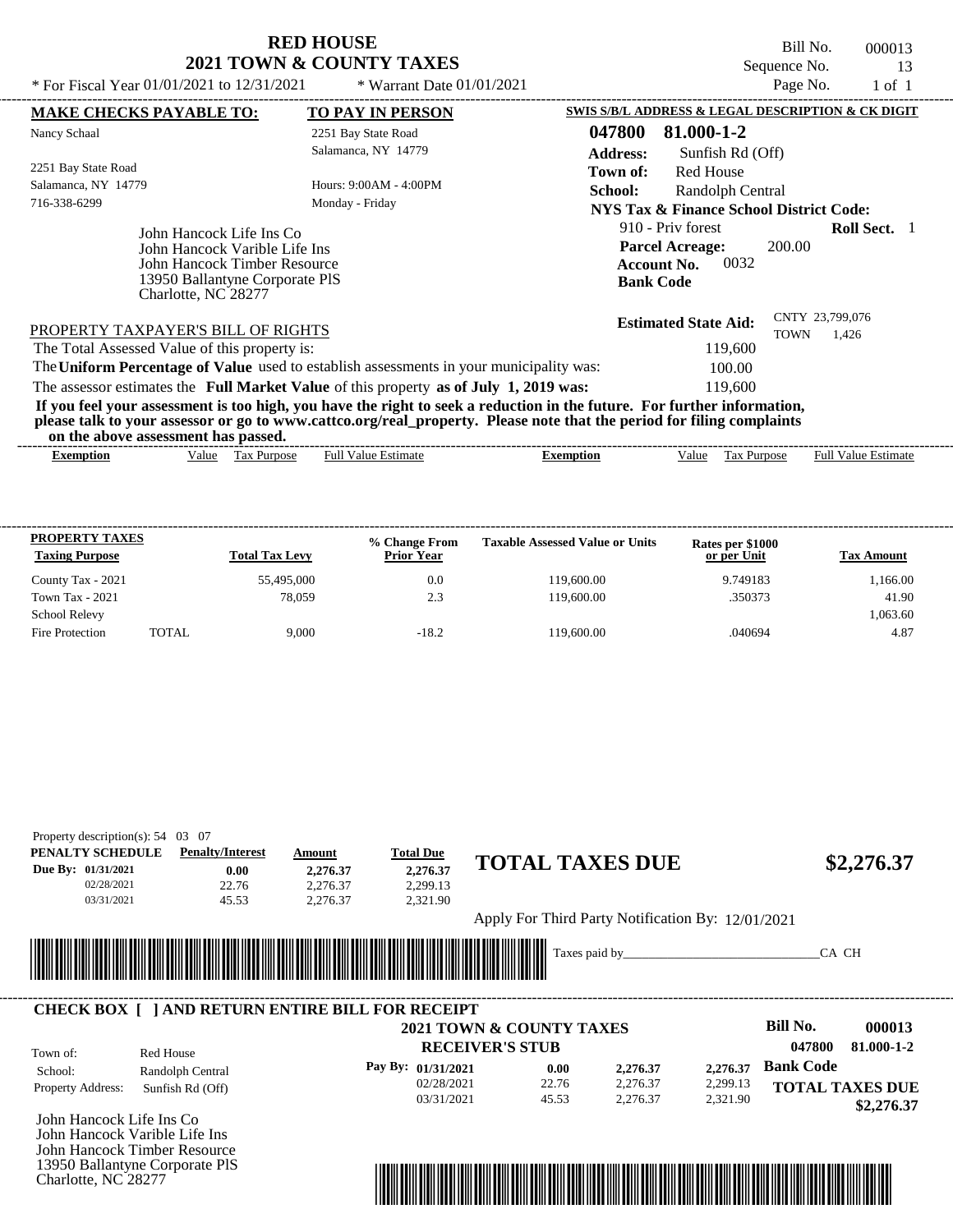Bill No. 000014 Sequence No.  $14$ <br>Page No.  $1 \text{ of } 1$ 

| * For Fiscal Year 01/01/2021 to 12/31/2021    | * Warrant Date $01/01/2021$                                                                                                                                                                                                                      |                                                                  | Page No.    | 1 of 1          |  |
|-----------------------------------------------|--------------------------------------------------------------------------------------------------------------------------------------------------------------------------------------------------------------------------------------------------|------------------------------------------------------------------|-------------|-----------------|--|
| <b>MAKE CHECKS PAYABLE TO:</b>                | <b>TO PAY IN PERSON</b>                                                                                                                                                                                                                          | <b>SWIS S/B/L ADDRESS &amp; LEGAL DESCRIPTION &amp; CK DIGIT</b> |             |                 |  |
| Nancy Schaal                                  | 2251 Bay State Road                                                                                                                                                                                                                              | 047800<br>90.001-1-14                                            |             |                 |  |
|                                               | Salamanca, NY 14779                                                                                                                                                                                                                              | <b>Address:</b><br>Beck Rd (Off)                                 |             |                 |  |
| 2251 Bay State Road                           |                                                                                                                                                                                                                                                  | Red House<br>Town of:                                            |             |                 |  |
| Salamanca, NY 14779                           | Hours: 9:00AM - 4:00PM                                                                                                                                                                                                                           | School:<br>Randolph Central                                      |             |                 |  |
| 716-338-6299                                  | Monday - Friday                                                                                                                                                                                                                                  | NYS Tax & Finance School District Code:                          |             |                 |  |
| <b>Montedoro Charles</b>                      |                                                                                                                                                                                                                                                  | 260 - Seasonal res                                               |             | Roll Sect. 1    |  |
| <b>Montedoro Catherine</b>                    |                                                                                                                                                                                                                                                  | <b>Parcel Acreage:</b>                                           | 1.37        |                 |  |
| 28 Beverly Ave                                |                                                                                                                                                                                                                                                  | 0046<br><b>Account No.</b>                                       |             |                 |  |
| Lockport, NY 14094                            |                                                                                                                                                                                                                                                  | <b>Bank Code</b>                                                 |             |                 |  |
|                                               |                                                                                                                                                                                                                                                  | <b>Estimated State Aid:</b>                                      |             | CNTY 23,799,076 |  |
| PROPERTY TAXPAYER'S BILL OF RIGHTS            |                                                                                                                                                                                                                                                  |                                                                  | <b>TOWN</b> | 1,426           |  |
| The Total Assessed Value of this property is: |                                                                                                                                                                                                                                                  | 59,900                                                           |             |                 |  |
|                                               | The Uniform Percentage of Value used to establish assessments in your municipality was:                                                                                                                                                          | 100.00                                                           |             |                 |  |
|                                               | The assessor estimates the Full Market Value of this property as of July 1, 2019 was:                                                                                                                                                            | 59,900                                                           |             |                 |  |
| on the above assessment has passed.           | If you feel your assessment is too high, you have the right to seek a reduction in the future. For further information,<br>please talk to your assessor or go to www.cattco.org/real_property. Please note that the period for filing complaints |                                                                  |             |                 |  |
|                                               |                                                                                                                                                                                                                                                  |                                                                  |             |                 |  |

| xemption | Value | $\overline{\phantom{a}}$<br>Purpose<br>. a | Value.<br>Ful.<br>Estimate | xemption | Value | $\mathbf{a}$<br><b>Purpose</b><br>∟a∧ | . .<br>Full<br>√alue<br>stimate |  |
|----------|-------|--------------------------------------------|----------------------------|----------|-------|---------------------------------------|---------------------------------|--|
|          |       |                                            |                            |          |       |                                       |                                 |  |

| <b>PROPERTY TAXES</b><br><b>Taxing Purpose</b> |       | <b>Total Tax Levy</b> | % Change From<br><b>Prior Year</b> | <b>Taxable Assessed Value or Units</b> | Rates per \$1000<br>or per Unit | <b>Tax Amount</b> |
|------------------------------------------------|-------|-----------------------|------------------------------------|----------------------------------------|---------------------------------|-------------------|
| County Tax - 2021                              |       | 55,495,000            | 0.0                                | 59,900.00                              | 9.749183                        | 583.98            |
| <b>Town Tax - 2021</b>                         |       | 78,059                | 2.3                                | 59,900.00                              | .350373                         | 20.99             |
| Fire Protection                                | TOTAL | 9.000                 | $-18.2$                            | 59,900.00                              | .040694                         | 2.44              |

| \$607.41               |
|------------------------|
|                        |
|                        |
|                        |
|                        |
|                        |
|                        |
| CA CH                  |
|                        |
|                        |
| 000014                 |
| 90.001-1-14            |
|                        |
|                        |
|                        |
| <b>TOTAL TAXES DUE</b> |
|                        |

Montedoro Charles Montedoro Catherine 28 Beverly Ave Lockport, NY 14094

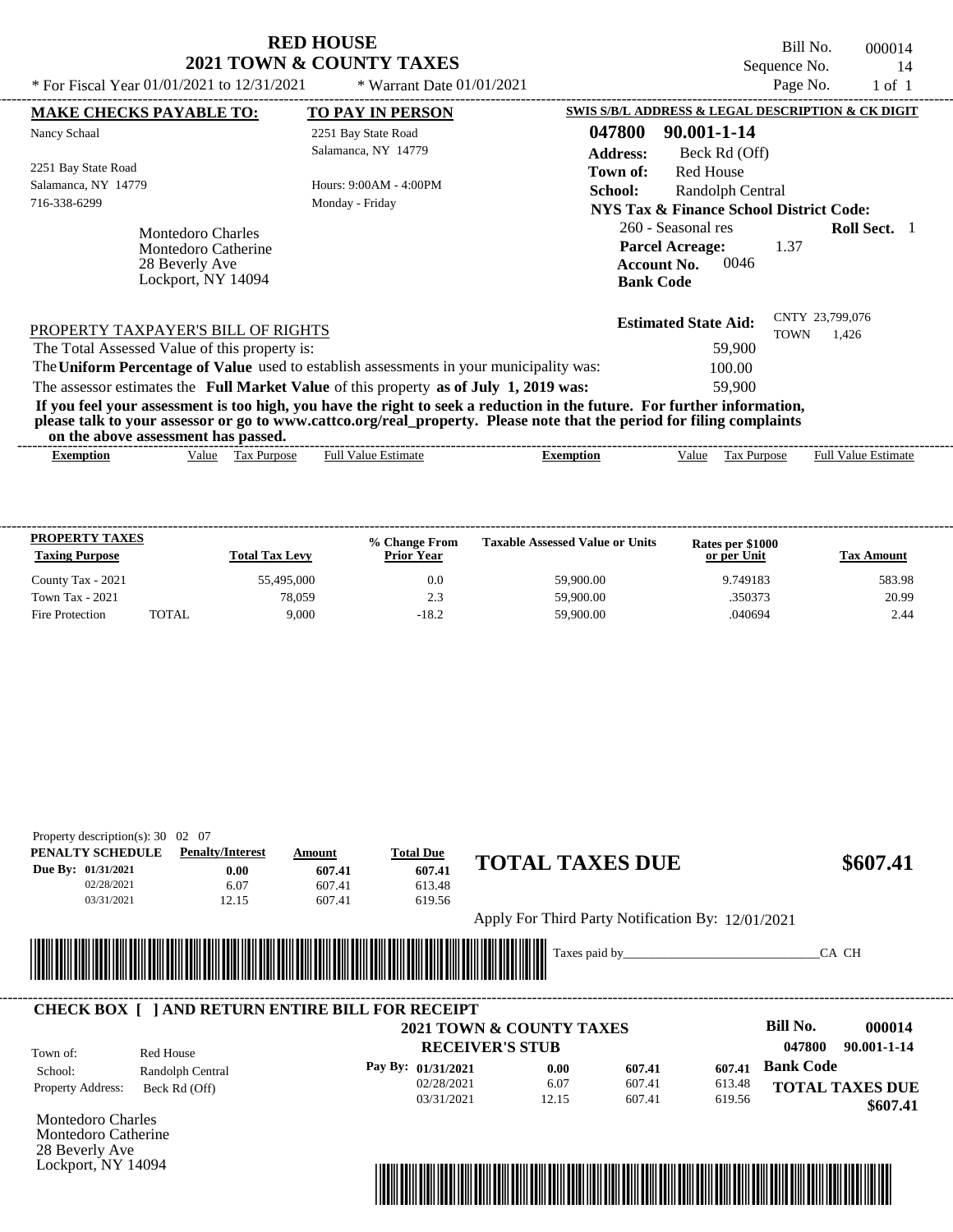| <b>RED HOUSE</b>         |  |
|--------------------------|--|
| 2021 TOWN & COUNTY TAXES |  |

Bill No. 000015 Sequence No. 15<br>Page No. 1 of 1

| * For Fiscal Year 01/01/2021 to 12/31/2021    | * Warrant Date $01/01/2021$                                                                                                                                                                                                                      | Page No.<br>1 of 1                                |
|-----------------------------------------------|--------------------------------------------------------------------------------------------------------------------------------------------------------------------------------------------------------------------------------------------------|---------------------------------------------------|
| <b>MAKE CHECKS PAYABLE TO:</b>                | <b>TO PAY IN PERSON</b>                                                                                                                                                                                                                          | SWIS S/B/L ADDRESS & LEGAL DESCRIPTION & CK DIGIT |
| Nancy Schaal                                  | 2251 Bay State Road                                                                                                                                                                                                                              | 047800<br>90.001-1-32                             |
|                                               | Salamanca, NY 14779                                                                                                                                                                                                                              | <b>Address:</b><br>1998 Bay State Rd              |
| 2251 Bay State Road                           |                                                                                                                                                                                                                                                  | Red House<br>Town of:                             |
| Salamanca, NY 14779                           | Hours: 9:00AM - 4:00PM                                                                                                                                                                                                                           | <b>School:</b><br>Randolph Central                |
| 716-338-6299                                  | Monday - Friday                                                                                                                                                                                                                                  | NYS Tax & Finance School District Code:           |
| Nuttall Ronald M                              |                                                                                                                                                                                                                                                  | 210 - 1 Family Res<br><b>Roll Sect.</b> 1         |
| Nuttall Michael R                             |                                                                                                                                                                                                                                                  | <b>Parcel Acreage:</b><br>1.18                    |
| 23 Newton St                                  |                                                                                                                                                                                                                                                  | 0048<br><b>Account No.</b>                        |
| Salamanaca, NY 14779                          |                                                                                                                                                                                                                                                  | <b>Bank Code</b>                                  |
|                                               |                                                                                                                                                                                                                                                  | CNTY 23,799,076<br><b>Estimated State Aid:</b>    |
| PROPERTY TAXPAYER'S BILL OF RIGHTS            |                                                                                                                                                                                                                                                  | 1,426<br>TOWN                                     |
| The Total Assessed Value of this property is: |                                                                                                                                                                                                                                                  | 57,200                                            |
|                                               | The Uniform Percentage of Value used to establish assessments in your municipality was:                                                                                                                                                          | 100.00                                            |
|                                               | The assessor estimates the Full Market Value of this property as of July 1, 2019 was:                                                                                                                                                            | 57,200                                            |
| on the above assessment has passed.           | If you feel your assessment is too high, you have the right to seek a reduction in the future. For further information,<br>please talk to your assessor or go to www.cattco.org/real_property. Please note that the period for filing complaints |                                                   |

| vu uv<br>. азэсээнісні наз базэса. |       |                       |                  |         |      |                |                             |  |  |  |
|------------------------------------|-------|-----------------------|------------------|---------|------|----------------|-----------------------------|--|--|--|
| Exemption                          | Value | 'ax<br><b>Purpose</b> | -Estimate<br>Ful | emption | alue | <b>Purpose</b> | Full $V$<br>Estimate<br>alu |  |  |  |
|                                    |       |                       |                  |         |      |                |                             |  |  |  |

| <b>PROPERTY TAXES</b><br><b>Taxing Purpose</b> |       | <b>Total Tax Levy</b> | % Change From<br><b>Prior Year</b> | <b>Taxable Assessed Value or Units</b> | Rates per \$1000<br>or per Unit | <b>Tax Amount</b> |
|------------------------------------------------|-------|-----------------------|------------------------------------|----------------------------------------|---------------------------------|-------------------|
| County Tax - 2021                              |       | 55,495,000            | 0.0                                | 57,200.00                              | 9.749183                        | 557.65            |
| Town Tax - 2021                                |       | 78.059                | 2.3                                | 57,200.00                              | .350373                         | 20.04             |
| Fire Protection                                | TOTAL | 9.000                 | $-18.2$                            | 57,200.00                              | .040694                         | 2.33              |

| PENALTY SCHEDULE                             | <b>Penalty/Interest</b>                                 | Amount                      | <b>Total Due</b>       | <b>TOTAL TAXES DUE</b>                            |               |        |                  |                        |
|----------------------------------------------|---------------------------------------------------------|-----------------------------|------------------------|---------------------------------------------------|---------------|--------|------------------|------------------------|
| Due By: 01/31/2021                           | 0.00                                                    | 580.02                      | 580.02                 |                                                   |               |        |                  | \$580.02               |
| 02/28/2021                                   | 5.80                                                    | 580.02                      | 585.82                 |                                                   |               |        |                  |                        |
| 03/31/2021                                   | 11.60                                                   | 580.02                      | 591.62                 |                                                   |               |        |                  |                        |
|                                              |                                                         |                             |                        | Apply For Third Party Notification By: 12/01/2021 |               |        |                  |                        |
|                                              |                                                         |                             |                        |                                                   |               |        |                  |                        |
|                                              |                                                         | <u> Tanzania (h. 1888).</u> |                        |                                                   | Taxes paid by |        |                  | CA CH                  |
|                                              |                                                         |                             |                        |                                                   |               |        |                  |                        |
|                                              |                                                         |                             |                        |                                                   |               |        |                  |                        |
|                                              |                                                         |                             |                        |                                                   |               |        |                  |                        |
|                                              |                                                         |                             |                        |                                                   |               |        |                  |                        |
|                                              | <b>CHECK BOX     AND RETURN ENTIRE BILL FOR RECEIPT</b> |                             |                        |                                                   |               |        |                  |                        |
|                                              |                                                         |                             |                        | 2021 TOWN & COUNTY TAXES                          |               |        | Bill No.         | 000015                 |
| Town of:                                     | Red House                                               |                             | <b>RECEIVER'S STUB</b> |                                                   |               |        | 047800           | 90.001-1-32            |
| School:                                      | Randolph Central                                        |                             | Pay By: 01/31/2021     | 0.00                                              | 580.02        | 580.02 | <b>Bank Code</b> |                        |
|                                              |                                                         |                             | 02/28/2021             | 5.80                                              | 580.02        | 585.82 |                  |                        |
| Property Address:                            | 1998 Bay State Rd                                       |                             | 03/31/2021             | 11.60                                             | 580.02        | 591.62 |                  | <b>TOTAL TAXES DUE</b> |
|                                              |                                                         |                             |                        |                                                   |               |        |                  | \$580.02               |
| Nuttall Ronald M<br><b>Nuttall Michael R</b> |                                                         |                             |                        |                                                   |               |        |                  |                        |

Salamanaca, NY 14779

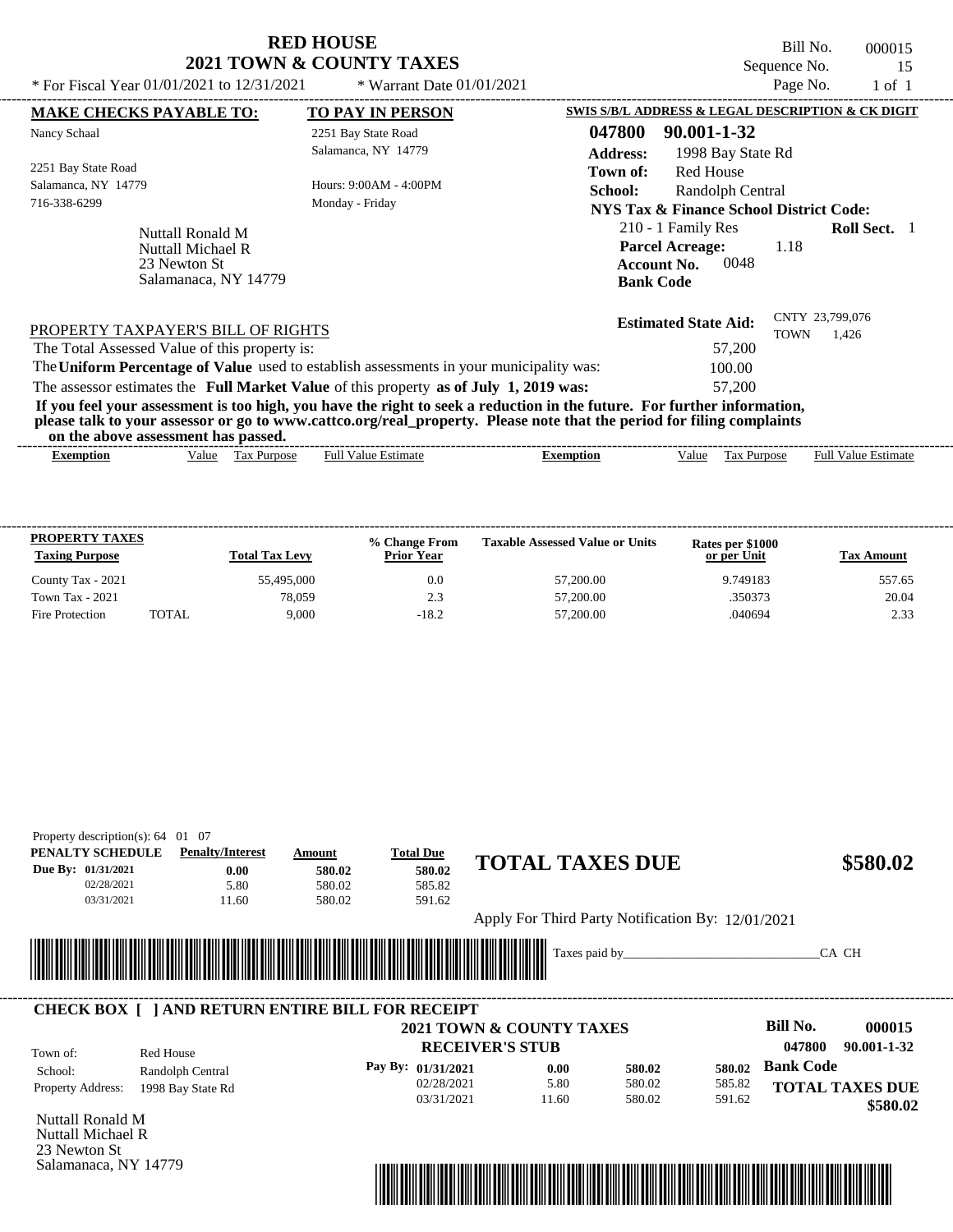| <b>RED HOUSE</b>                    |
|-------------------------------------|
| <b>2021 TOWN &amp; COUNTY TAXES</b> |

Bill No. 000016 Sequence No. 16<br>Page No. 1 of 1 \* For Fiscal Year  $01/01/2021$  to  $12/31/2021$  \* Warrant Date  $01/01/2021$  Page No. 1 of 1

| <b>MAKE CHECKS PAYABLE TO:</b>                                                          | <b>TO PAY IN PERSON</b>    | SWIS S/B/L ADDRESS & LEGAL DESCRIPTION & CK DIGIT                                                                       |                                           |
|-----------------------------------------------------------------------------------------|----------------------------|-------------------------------------------------------------------------------------------------------------------------|-------------------------------------------|
| Nancy Schaal                                                                            | 2251 Bay State Road        | 047800<br>90.001-1-2                                                                                                    |                                           |
|                                                                                         | Salamanca, NY 14779        | <b>Address:</b><br>2251 Bay State Rd                                                                                    |                                           |
| 2251 Bay State Road                                                                     |                            | Red House<br>Town of:                                                                                                   |                                           |
| Salamanca, NY 14779                                                                     | Hours: 9:00AM - 4:00PM     | School:<br>Randolph Central                                                                                             |                                           |
| 716-338-6299                                                                            | Monday - Friday            | NYS Tax & Finance School District Code:                                                                                 |                                           |
| Schaal Clifford E                                                                       |                            | 210 - 1 Family Res                                                                                                      | <b>Roll Sect.</b>                         |
| Schaal Nancy J                                                                          |                            | <b>Parcel Acreage:</b>                                                                                                  | 3.05                                      |
| 2251 Bay State Rd                                                                       |                            | 0049<br><b>Account No.</b>                                                                                              |                                           |
| Salamanca, NY 14779                                                                     |                            | <b>Bank Code</b>                                                                                                        |                                           |
| PROPERTY TAXPAYER'S BILL OF RIGHTS                                                      |                            | <b>Estimated State Aid:</b>                                                                                             | CNTY 23,799,076                           |
| The Total Assessed Value of this property is:                                           |                            | 108,900                                                                                                                 | <b>TOWN</b><br>1.426                      |
| The Uniform Percentage of Value used to establish assessments in your municipality was: |                            | 100.00                                                                                                                  |                                           |
| The assessor estimates the Full Market Value of this property as of July 1, 2019 was:   |                            | 108,900                                                                                                                 |                                           |
|                                                                                         |                            | If you feel your assessment is too high, you have the right to seek a reduction in the future. For further information, |                                           |
| on the above assessment has passed.                                                     |                            | please talk to your assessor or go to www.cattco.org/real_property. Please note that the period for filing complaints   |                                           |
| Tax Purpose<br><b>Exemption</b><br>Value                                                | <b>Full Value Estimate</b> | Value<br><b>Exemption</b>                                                                                               | <b>Full Value Estimate</b><br>Tax Purpose |
|                                                                                         |                            |                                                                                                                         |                                           |

| <b>PROPERTY TAXES</b><br><b>Taxing Purpose</b> |       | <b>Total Tax Levy</b> | % Change From<br><b>Prior Year</b> | <b>Taxable Assessed Value or Units</b> | Rates per \$1000<br>or per Unit | Tax Amount |
|------------------------------------------------|-------|-----------------------|------------------------------------|----------------------------------------|---------------------------------|------------|
| County Tax - 2021                              |       | 55,495,000            | 0.0                                | 108,900.00                             | 9.749183                        | 1,061.69   |
| <b>Town Tax - 2021</b>                         |       | 78.059                | 2.3                                | 108,900.00                             | .350373                         | 38.16      |
| Fire Protection                                | TOTAL | 9.000                 | $-18.2$                            | 108,900.00                             | .040694                         | 4.43       |

| PENALTY SCHEDULE   | <b>Penalty/Interest</b>                                 | Amount                                                                                                                | <b>Total Due</b>                    |       | <b>TOTAL TAXES DUE</b>                            |          |                            |
|--------------------|---------------------------------------------------------|-----------------------------------------------------------------------------------------------------------------------|-------------------------------------|-------|---------------------------------------------------|----------|----------------------------|
| Due By: 01/31/2021 | 0.00                                                    | 1.104.28                                                                                                              | 1.104.28                            |       |                                                   |          | \$1,104.28                 |
| 02/28/2021         | 11.04                                                   | 1.104.28                                                                                                              | 1.115.32                            |       |                                                   |          |                            |
| 03/31/2021         | 22.09                                                   | 1.104.28                                                                                                              | 1,126.37                            |       |                                                   |          |                            |
|                    |                                                         |                                                                                                                       |                                     |       | Apply For Third Party Notification By: 12/01/2021 |          |                            |
|                    |                                                         |                                                                                                                       |                                     |       |                                                   |          |                            |
|                    |                                                         |                                                                                                                       |                                     |       |                                                   |          |                            |
|                    |                                                         |                                                                                                                       |                                     |       | Taxes paid by                                     |          | CA CH                      |
|                    |                                                         | <u> Timba ka matsayin ka shekara ta shekara ta 1999 da shekara ta 1999 da shekara ta 1999 da shekara ta 1999 da s</u> |                                     |       |                                                   |          |                            |
|                    |                                                         |                                                                                                                       |                                     |       |                                                   |          |                            |
|                    | <b>CHECK BOX     AND RETURN ENTIRE BILL FOR RECEIPT</b> |                                                                                                                       |                                     |       |                                                   |          |                            |
|                    |                                                         |                                                                                                                       | <b>2021 TOWN &amp; COUNTY TAXES</b> |       |                                                   |          | Bill No.<br>000016         |
| Town of:           | Red House                                               |                                                                                                                       | <b>RECEIVER'S STUB</b>              |       |                                                   |          | 047800<br>$90.001 - 1 - 2$ |
| School:            |                                                         |                                                                                                                       | Pay By: 01/31/2021                  | 0.00  | 1,104.28                                          | 1,104.28 | <b>Bank Code</b>           |
| Property Address:  | Randolph Central<br>2251 Bay State Rd                   |                                                                                                                       | 02/28/2021                          | 11.04 | 1,104.28                                          | 1,115.32 | <b>TOTAL TAXES DUE</b>     |

Schaal Nancy J 2251 Bay State Rd Salamanca, NY 14779

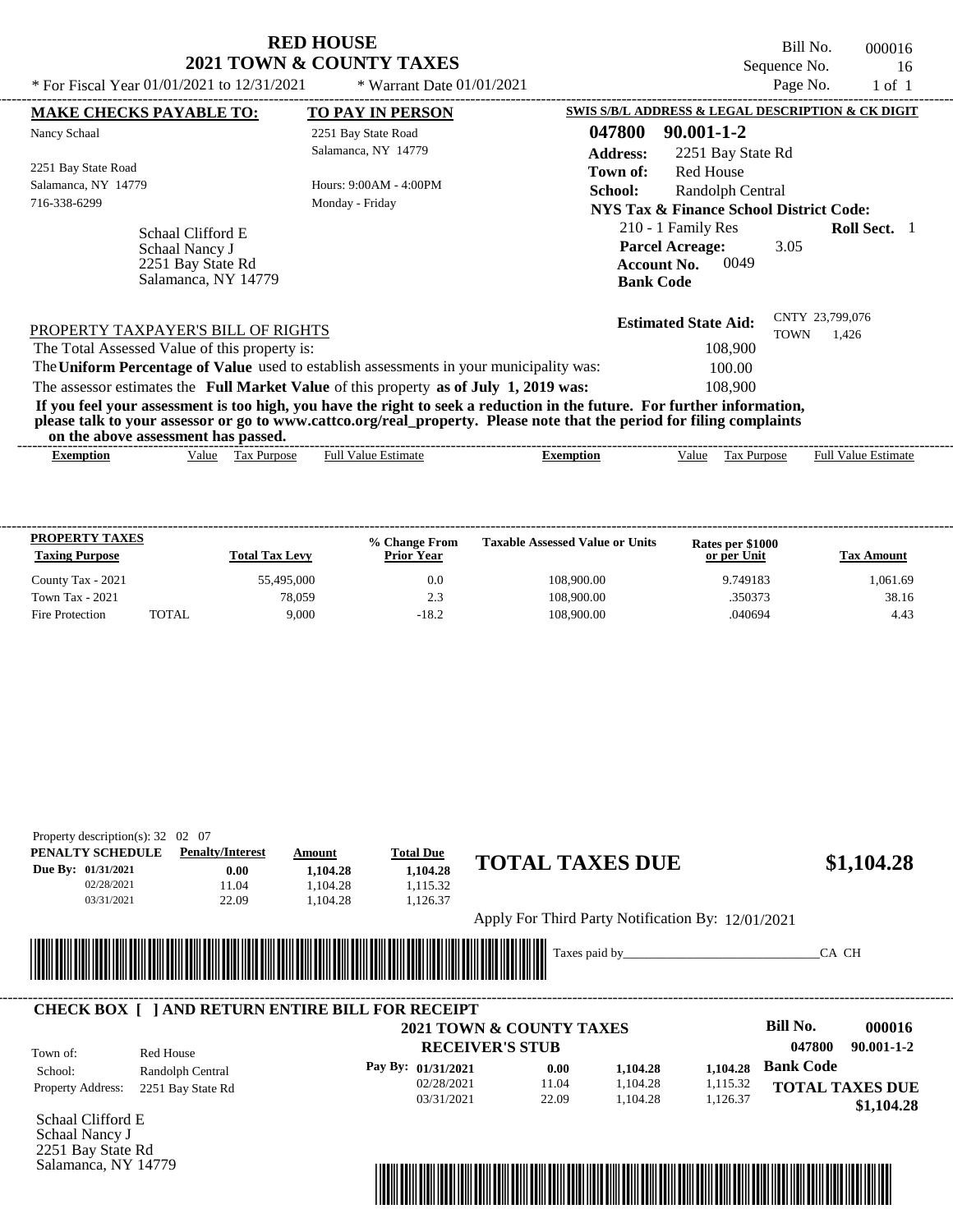|                                                                                                                                                                                                                  | KED HOUSE<br>2021 TOWN & COUNTY TAXES | Bill No.<br>000017                                                                                                            |
|------------------------------------------------------------------------------------------------------------------------------------------------------------------------------------------------------------------|---------------------------------------|-------------------------------------------------------------------------------------------------------------------------------|
| * For Fiscal Year $01/01/2021$ to $12/31/2021$                                                                                                                                                                   | * Warrant Date $01/01/2021$           | Sequence No.<br>17<br>Page No.<br>$1$ of $1$                                                                                  |
| <b>MAKE CHECKS PAYABLE TO:</b>                                                                                                                                                                                   | <b>TO PAY IN PERSON</b>               | SWIS S/B/L ADDRESS & LEGAL DESCRIPTION & CK DIGIT                                                                             |
| Nancy Schaal                                                                                                                                                                                                     | 2251 Bay State Road                   | 047800<br>90.001-1-4                                                                                                          |
|                                                                                                                                                                                                                  | Salamanca, NY 14779                   | <b>Address:</b><br>2123 Bay State Rd                                                                                          |
| 2251 Bay State Road                                                                                                                                                                                              |                                       | Red House<br>Town of:                                                                                                         |
| Salamanca, NY 14779                                                                                                                                                                                              | Hours: 9:00AM - 4:00PM                | <b>School:</b><br>Randolph Central                                                                                            |
| 716-338-6299                                                                                                                                                                                                     | Monday - Friday                       | NYS Tax & Finance School District Code:                                                                                       |
| Sienkiewicz Harry<br>2123 Bay State Rd<br>Salamanca, NY 14779                                                                                                                                                    |                                       | 210 - 1 Family Res<br><b>Roll Sect.</b> 1<br><b>Parcel Acreage:</b><br>1.39<br>0055<br><b>Account No.</b><br><b>Bank Code</b> |
| PROPERTY TAXPAYER'S BILL OF RIGHTS                                                                                                                                                                               |                                       | CNTY 23,799,076<br><b>Estimated State Aid:</b><br><b>TOWN</b><br>1,426                                                        |
| The Total Assessed Value of this property is:                                                                                                                                                                    |                                       | 57,700                                                                                                                        |
| The Uniform Percentage of Value used to establish assessments in your municipality was:                                                                                                                          |                                       | 100.00                                                                                                                        |
| The assessor estimates the Full Market Value of this property as of July 1, 2019 was:<br>If you feel your assessment is too high, you have the right to seek a reduction in the future. For further information, |                                       | 57,700                                                                                                                        |

**RED HOUSE** 

| the<br>or<br>asses<br>$\sim$ abov $^{\circ}$ | . nas<br>-passed.<br>essment        |                |         |                                       |                                                             |
|----------------------------------------------|-------------------------------------|----------------|---------|---------------------------------------|-------------------------------------------------------------|
| txemption                                    | √alue<br><b>ax</b><br><b>ITDOS6</b> | Estimat<br>Ful | emption | $\sim$<br>alue<br>'urbo:<br>יצר<br>__ | $\sim$<br>$\lceil \text{full } V \rceil$<br>Estimate<br>alu |

| <b>PROPERTY TAXES</b><br><b>Taxing Purpose</b> |       | <b>Total Tax Levy</b> | % Change From<br><b>Prior Year</b> | <b>Taxable Assessed Value or Units</b> | Rates per \$1000<br>or per Unit | <b>Tax Amount</b> |
|------------------------------------------------|-------|-----------------------|------------------------------------|----------------------------------------|---------------------------------|-------------------|
| County Tax - 2021                              |       | 55,495,000            | 0.0                                | 57,700.00                              | 9.749183                        | 562.53            |
| Town Tax - 2021                                |       | 78.059                | 2.3                                | 57,700.00                              | .350373                         | 20.22             |
| Fire Protection                                | TOTAL | 9.000                 | $-18.2$                            | 57,700.00                              | .040694                         | 2.35              |

| PENALTY SCHEDULE<br>Due By: 01/31/2021<br>02/28/2021<br>03/31/2021 | <b>Penalty/Interest</b><br>0.00<br>5.85<br>11.70       | Amount<br>585.10<br>585.10<br>585.10                                                                                  | <b>Total Due</b><br>585.10<br>590.95<br>596.80                           | <b>TOTAL TAXES DUE</b>                            |                            |                            |                            | \$585.10                                               |
|--------------------------------------------------------------------|--------------------------------------------------------|-----------------------------------------------------------------------------------------------------------------------|--------------------------------------------------------------------------|---------------------------------------------------|----------------------------|----------------------------|----------------------------|--------------------------------------------------------|
|                                                                    |                                                        |                                                                                                                       |                                                                          | Apply For Third Party Notification By: 12/01/2021 |                            |                            |                            |                                                        |
|                                                                    |                                                        | <u> Harry Harry Harry Harry Harry Harry Harry Harry Harry Harry Harry Harry Harry Harry Harry Harry Harry Harry H</u> |                                                                          |                                                   |                            |                            | CA CH                      |                                                        |
|                                                                    | <b>CHECK BOX   JAND RETURN ENTIRE BILL FOR RECEIPT</b> |                                                                                                                       |                                                                          | <b>2021 TOWN &amp; COUNTY TAXES</b>               |                            |                            | Bill No.                   | 000017                                                 |
| Town of:<br>School:<br>Property Address:                           | Red House<br>Randolph Central<br>2123 Bay State Rd     |                                                                                                                       | <b>RECEIVER'S STUB</b><br>Pay By: 01/31/2021<br>02/28/2021<br>03/31/2021 | 0.00<br>5.85<br>11.70                             | 585.10<br>585.10<br>585.10 | 585.10<br>590.95<br>596.80 | 047800<br><b>Bank Code</b> | $90.001 - 1 - 4$<br><b>TOTAL TAXES DUE</b><br>\$585.10 |

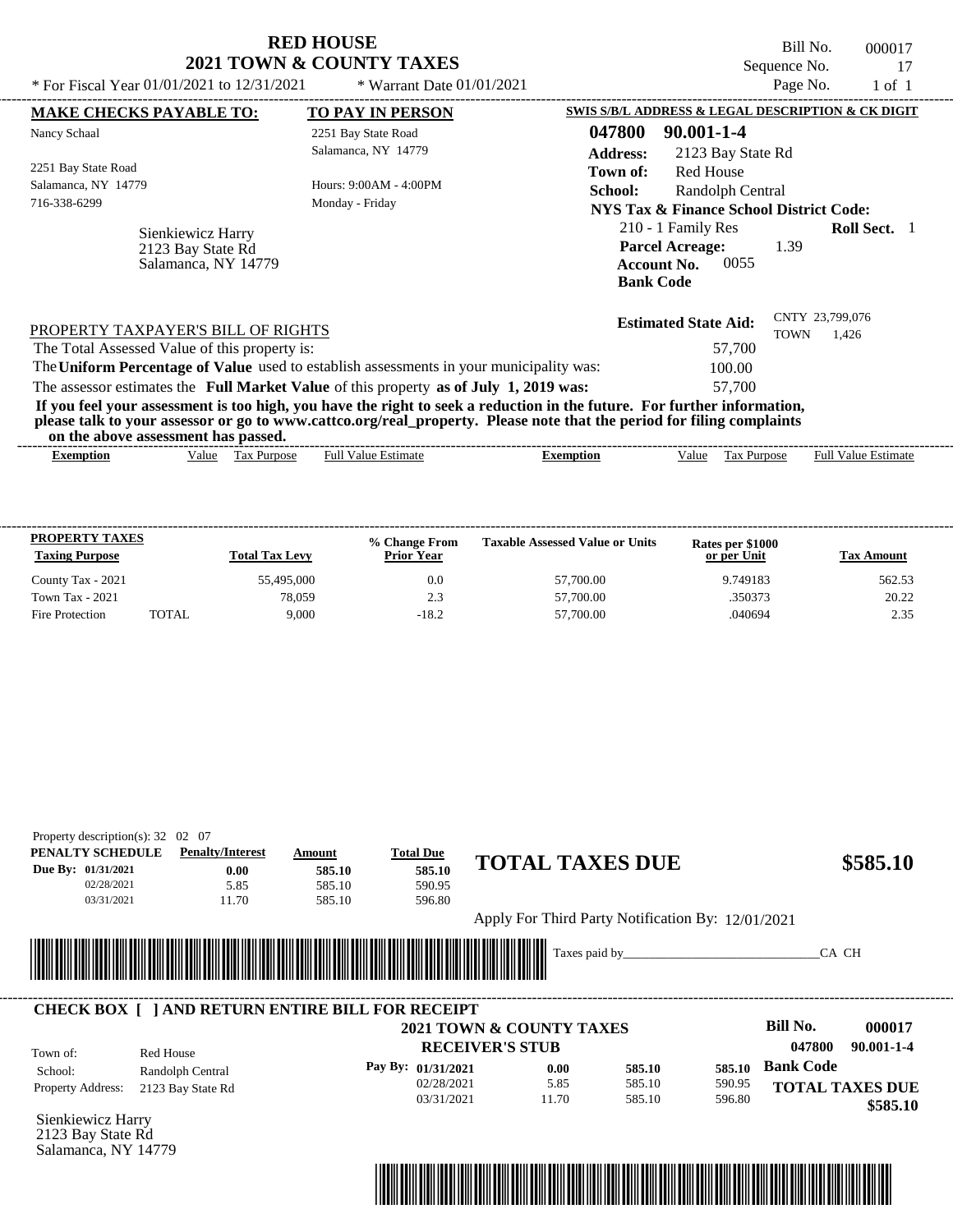|                                                                                                                                                                                                                                                                                         | <b>RED HOUSE</b><br>2021 TOWN & COUNTY TAXES |                                        |                                                                                            | Bill No.<br>Sequence No.       | 000018<br>18               |  |
|-----------------------------------------------------------------------------------------------------------------------------------------------------------------------------------------------------------------------------------------------------------------------------------------|----------------------------------------------|----------------------------------------|--------------------------------------------------------------------------------------------|--------------------------------|----------------------------|--|
| * For Fiscal Year $01/01/2021$ to $12/31/2021$                                                                                                                                                                                                                                          | * Warrant Date $01/01/2021$                  |                                        | Page No.                                                                                   |                                |                            |  |
| <b>MAKE CHECKS PAYABLE TO:</b>                                                                                                                                                                                                                                                          | <b>TO PAY IN PERSON</b>                      |                                        | SWIS S/B/L ADDRESS & LEGAL DESCRIPTION & CK DIGIT                                          |                                |                            |  |
| Nancy Schaal                                                                                                                                                                                                                                                                            | 2251 Bay State Road<br>Salamanca, NY 14779   | 047800<br><b>Address:</b>              | $109.000 - 2 - 5.71$<br>Asp $3$ (Off)                                                      |                                |                            |  |
| 2251 Bay State Road<br>Salamanca, NY 14779<br>716-338-6299                                                                                                                                                                                                                              | Hours: 9:00AM - 4:00PM<br>Monday - Friday    | Town of:<br>School:                    | <b>Red House</b><br>Randolph Central<br><b>NYS Tax &amp; Finance School District Code:</b> |                                |                            |  |
| H L Murry Drilling Co<br>6321 W Lake Rd<br>Portland, NY 14769                                                                                                                                                                                                                           |                                              | <b>Account No.</b><br><b>Bank Code</b> | 731 - Oil-natural<br><b>Parcel Acreage:</b><br>0330                                        | 0.01                           | Roll Sect. 1               |  |
| PROPERTY TAXPAYER'S BILL OF RIGHTS<br>The Total Assessed Value of this property is:<br>The Uniform Percentage of Value used to establish assessments in your municipality was:                                                                                                          |                                              |                                        | <b>Estimated State Aid:</b><br>0<br>100.00                                                 | CNTY 23,799,076<br><b>TOWN</b> | 1.426                      |  |
| The assessor estimates the Full Market Value of this property as of July 1, 2019 was:                                                                                                                                                                                                   |                                              |                                        | $\Omega$                                                                                   |                                |                            |  |
| If you feel your assessment is too high, you have the right to seek a reduction in the future. For further information,<br>please talk to your assessor or go to www.cattco.org/real_property. Please note that the period for filing complaints<br>on the above assessment has passed. |                                              |                                        |                                                                                            |                                |                            |  |
| Value Tax Purpose<br><b>Exemption</b>                                                                                                                                                                                                                                                   | <b>Full Value Estimate</b>                   | <b>Exemption</b>                       | Value Tax Purpose                                                                          |                                | <b>Full Value Estimate</b> |  |
| <b>PROPERTY TAXES</b><br><b>Taxing Purpose</b><br><b>Total Tax Levy</b>                                                                                                                                                                                                                 | % Change From<br><b>Prior Year</b>           | <b>Taxable Assessed Value or Units</b> | Rates per \$1000<br>or per Unit                                                            |                                | <b>Tax Amount</b>          |  |

County Tax - 2021 55,495,000 6.00 6.00 0.00 0.00 9.749183 0.00 Town Tax - 2021 28,059 78,059 2.3 0.00 350373 350373 0.00 Fire Protection TOTAL 9,000 -18.2 0.00 .040694 0.00

| PENALTY SCHEDULE<br>Due By:                                   | Property description(s): Bbls 0 Not on DEC site 5 Oil Wells Api?<br><b>Penalty/Interest</b> | Allegany State Park 3<br><b>Total Due</b><br>Amount | <b>TOTAL TAXES DUE</b>                                        | \$0.00                                                                                             |
|---------------------------------------------------------------|---------------------------------------------------------------------------------------------|-----------------------------------------------------|---------------------------------------------------------------|----------------------------------------------------------------------------------------------------|
|                                                               |                                                                                             |                                                     | Apply For Third Party Notification By: 12/01/2021             |                                                                                                    |
|                                                               |                                                                                             |                                                     |                                                               | CA CH                                                                                              |
|                                                               | <b>CHECK BOX [ ] AND RETURN ENTIRE BILL FOR RECEIPT</b>                                     |                                                     |                                                               |                                                                                                    |
| Town of:<br>School:<br>Property Address:                      | Red House<br>Randolph Central<br>Asp $3$ (Off)                                              | Pay By:                                             | <b>2021 TOWN &amp; COUNTY TAXES</b><br><b>RECEIVER'S STUB</b> | Bill No.<br>000018<br>047800<br>$109.000 - 2 - 5.71$<br><b>Bank Code</b><br><b>TOTAL TAXES DUE</b> |
| H L Murry Drilling Co<br>6321 W Lake Rd<br>Portland, NY 14769 |                                                                                             |                                                     |                                                               | \$0.00                                                                                             |
|                                                               |                                                                                             |                                                     |                                                               |                                                                                                    |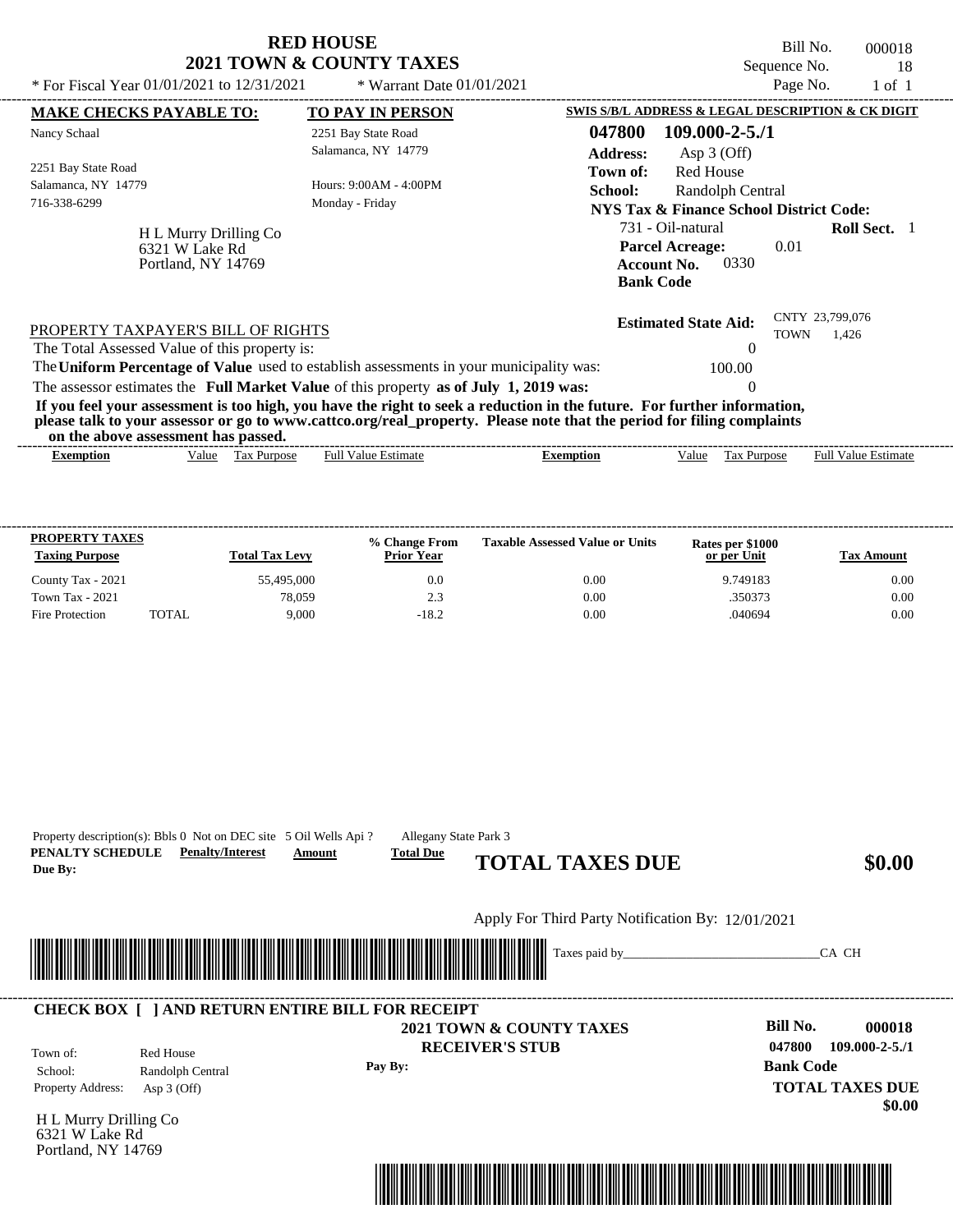|                                                                                                                                                                                                                                                                                         | KED HOUSE                   |                                                   |                                                                  | Bill No.                                           |                            | 000019     |
|-----------------------------------------------------------------------------------------------------------------------------------------------------------------------------------------------------------------------------------------------------------------------------------------|-----------------------------|---------------------------------------------------|------------------------------------------------------------------|----------------------------------------------------|----------------------------|------------|
|                                                                                                                                                                                                                                                                                         | 2021 TOWN & COUNTY TAXES    |                                                   |                                                                  | Sequence No.                                       |                            | 19         |
| * For Fiscal Year 01/01/2021 to 12/31/2021                                                                                                                                                                                                                                              | * Warrant Date $01/01/2021$ |                                                   |                                                                  | Page No.                                           |                            | $1$ of $1$ |
| <b>MAKE CHECKS PAYABLE TO:</b>                                                                                                                                                                                                                                                          | <b>TO PAY IN PERSON</b>     | SWIS S/B/L ADDRESS & LEGAL DESCRIPTION & CK DIGIT |                                                                  |                                                    |                            |            |
| Nancy Schaal                                                                                                                                                                                                                                                                            | 2251 Bay State Road         | 047800                                            | $100.000 - 2 - 5.71$                                             |                                                    |                            |            |
|                                                                                                                                                                                                                                                                                         | Salamanca, NY 14779         | <b>Address:</b>                                   | Asp $2$ (Off)                                                    |                                                    |                            |            |
| 2251 Bay State Road                                                                                                                                                                                                                                                                     |                             | Town of:                                          | <b>Red House</b>                                                 |                                                    |                            |            |
| Salamanca, NY 14779                                                                                                                                                                                                                                                                     | Hours: 9:00AM - 4:00PM      | School:                                           | Randolph Central                                                 |                                                    |                            |            |
| 716-338-6299                                                                                                                                                                                                                                                                            | Monday - Friday             |                                                   |                                                                  | <b>NYS Tax &amp; Finance School District Code:</b> |                            |            |
| Walker J J                                                                                                                                                                                                                                                                              |                             |                                                   | 733 - Gas well                                                   |                                                    | <b>Roll Sect.</b> 1        |            |
| 6630 Limestone Run Rd<br>Limestone, NY 14753                                                                                                                                                                                                                                            |                             |                                                   | <b>Parcel Acreage:</b><br><b>Account No.</b><br><b>Bank Code</b> | 0.01<br>0062                                       |                            |            |
| PROPERTY TAXPAYER'S BILL OF RIGHTS<br>The Total Assessed Value of this property is:                                                                                                                                                                                                     |                             |                                                   | <b>Estimated State Aid:</b>                                      | <b>TOWN</b>                                        | CNTY 23,799,076<br>1.426   |            |
| The Uniform Percentage of Value used to establish assessments in your municipality was:                                                                                                                                                                                                 |                             |                                                   |                                                                  | 100.00                                             |                            |            |
|                                                                                                                                                                                                                                                                                         |                             |                                                   |                                                                  |                                                    |                            |            |
| The assessor estimates the Full Market Value of this property as of July 1, 2019 was:                                                                                                                                                                                                   |                             |                                                   |                                                                  |                                                    |                            |            |
| If you feel your assessment is too high, you have the right to seek a reduction in the future. For further information,<br>please talk to your assessor or go to www.cattco.org/real_property. Please note that the period for filing complaints<br>on the above assessment has passed. |                             |                                                   |                                                                  |                                                    |                            |            |
| Tax Purpose<br><b>Exemption</b><br>Value                                                                                                                                                                                                                                                | <b>Full Value Estimate</b>  | <b>Exemption</b>                                  | Value                                                            | Tax Purpose                                        | <b>Full Value Estimate</b> |            |
|                                                                                                                                                                                                                                                                                         |                             |                                                   |                                                                  |                                                    |                            |            |

**RED HOUSE** 

| <b>PROPERTY TAXES</b><br><b>Taxing Purpose</b> |       | <b>Total Tax Levy</b> | % Change From<br><b>Prior Year</b> | <b>Taxable Assessed Value or Units</b> | Rates per \$1000<br>or per Unit | Tax Amount |
|------------------------------------------------|-------|-----------------------|------------------------------------|----------------------------------------|---------------------------------|------------|
| County Tax - 2021                              |       | 55,495,000            | 0.0                                | 0.00                                   | 9.749183                        | 0.00       |
| Town Tax - 2021                                |       | 78.059                | 2.3                                | 0.00                                   | .350373                         | 0.00       |
| Fire Protection                                | TOTAL | 9.000                 | $-18.2$                            | 0.00                                   | .040694                         | 0.00       |

**PENALTY SCHEDULE Penalty/Interest Amount Total Due Due By: CHEDULE <u>Penanty/Interest Amount</u> TOTAL TAXES DUE** \$0.00 Property description(s): 0 MCF? Not listed in DEC Api ? Allegany State Park 2

**Pay By:**

**RECEIVER'S STUB**

Apply For Third Party Notification By: 12/01/2021

\*04780000001900000000000000\*

#### **2021 TOWN & COUNTY TAXES** ---------------------------------------------------------------------------------------------------------------------------------------------------------------------------------------------------- **CHECK BOX [ ] AND RETURN ENTIRE BILL FOR RECEIPT**

Town of:

Property Address: Asp 2 (Off) Red House School: Randolph Central

Walker J J 6630 Limestone Run Rd Limestone, NY 14753



Taxes paid by\_\_\_\_\_\_\_\_\_\_\_\_\_\_\_\_\_\_\_\_\_\_\_\_\_\_\_\_\_\_\_CA CH

**Bill No. 000019 Bank Code TOTAL TAXES DUE 047800 100.000-2-5./1**

 **\$0.00**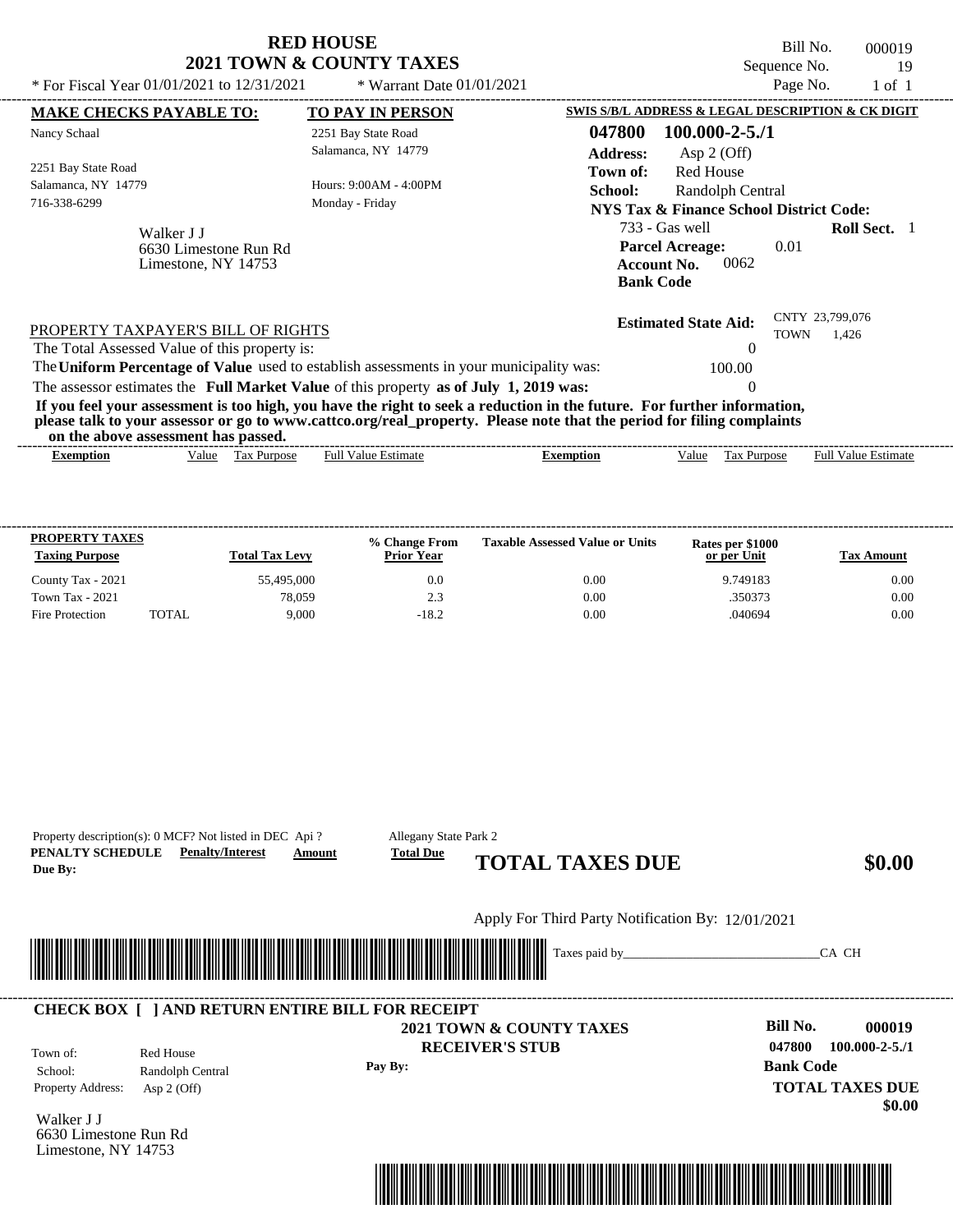| <b>RED HOUSE</b>         |  |
|--------------------------|--|
| 2021 TOWN & COUNTY TAXES |  |

Bill No. 000020 Sequence No. 20<br>Page No. 20<br>1 of 1

|                                                                                                                                                                                                                                                                                         | * Warrant Date 01/01/2021  |                                                                                        | Page No.             | $1$ of $1$                 |
|-----------------------------------------------------------------------------------------------------------------------------------------------------------------------------------------------------------------------------------------------------------------------------------------|----------------------------|----------------------------------------------------------------------------------------|----------------------|----------------------------|
| <b>MAKE CHECKS PAYABLE TO:</b>                                                                                                                                                                                                                                                          | <b>TO PAY IN PERSON</b>    | SWIS S/B/L ADDRESS & LEGAL DESCRIPTION & CK DIGIT                                      |                      |                            |
| Nancy Schaal                                                                                                                                                                                                                                                                            | 2251 Bay State Road        | 047800                                                                                 | 578.000-9913-132.350 |                            |
|                                                                                                                                                                                                                                                                                         | Salamanca, NY 14779        | <b>Address:</b>                                                                        | Special Franchise    |                            |
| 2251 Bay State Road                                                                                                                                                                                                                                                                     |                            | <b>Red House</b><br>Town of:                                                           |                      |                            |
| Salamanca, NY 14779                                                                                                                                                                                                                                                                     | Hours: 9:00AM - 4:00PM     | School:                                                                                | Randolph Central     |                            |
| 716-338-6299                                                                                                                                                                                                                                                                            | Monday - Friday            | <b>NYS Tax &amp; Finance School District Code:</b>                                     |                      |                            |
| Niagara Mohawk Power Corp<br>300 Erie Blyd West<br>Syracuse, NY 13202                                                                                                                                                                                                                   |                            | $861$ - Elec & gas<br><b>Parcel Acreage:</b><br><b>Account No.</b><br><b>Bank Code</b> | 0.00<br>0304         | Roll Sect. 5               |
| PROPERTY TAXPAYER'S BILL OF RIGHTS                                                                                                                                                                                                                                                      |                            | <b>Estimated State Aid:</b>                                                            | <b>TOWN</b>          | CNTY 23,799,076<br>1.426   |
| The Total Assessed Value of this property is:<br>The Uniform Percentage of Value used to establish assessments in your municipality was:                                                                                                                                                |                            |                                                                                        | 99,149<br>100.00     |                            |
| The assessor estimates the Full Market Value of this property as of July 1, 2019 was:                                                                                                                                                                                                   |                            |                                                                                        | 99,149               |                            |
| If you feel your assessment is too high, you have the right to seek a reduction in the future. For further information,<br>please talk to your assessor or go to www.cattco.org/real_property. Please note that the period for filing complaints<br>on the above assessment has passed. |                            |                                                                                        |                      |                            |
| Tax Purpose<br>Value<br><b>Exemption</b>                                                                                                                                                                                                                                                | <b>Full Value Estimate</b> | <b>Exemption</b><br>Value                                                              | Tax Purpose          | <b>Full Value Estimate</b> |

| <b>PROPERTY TAXES</b><br><b>Taxing Purpose</b> |       | <b>Total Tax Levy</b> | <b>% Change From</b><br><b>Prior Year</b> | <b>Taxable Assessed Value or Units</b> | Rates per \$1000<br>or per Unit | <b>Tax Amount</b> |
|------------------------------------------------|-------|-----------------------|-------------------------------------------|----------------------------------------|---------------------------------|-------------------|
| County Tax - 2021                              |       | 55,495,000            | 0.0                                       | 99,149.00                              | 9.749183                        | 966.62            |
| <b>Town Tax - 2021</b>                         |       | 78.059                | 2.3                                       | 99,149.00                              | .350373                         | 34.74             |
| Fire Protection                                | TOTAL | 9.000                 | $-18.2$                                   | 99,149.00                              | .040694                         | 4.03              |

| PENALTY SCHEDULE                                                      | Property description(s): Red House Town<br><b>Penalty/Interest</b> | 1.0000 - Randolph<br>Amount | <b>Total Due</b>   |                                                   |          |          |                           |
|-----------------------------------------------------------------------|--------------------------------------------------------------------|-----------------------------|--------------------|---------------------------------------------------|----------|----------|---------------------------|
| Due By: 01/31/2021                                                    | 0.00                                                               | 1,005.39                    | 1,005.39           | <b>TOTAL TAXES DUE</b>                            |          |          | \$1,005.39                |
| 02/28/2021                                                            | 10.05                                                              | 1,005.39                    | 1,015.44           |                                                   |          |          |                           |
| 03/31/2021                                                            | 20.11                                                              | 1,005.39                    | 1,025.50           |                                                   |          |          |                           |
|                                                                       |                                                                    |                             |                    | Apply For Third Party Notification By: 12/01/2021 |          |          |                           |
|                                                                       |                                                                    |                             |                    | Taxes paid by_                                    |          |          | CA CH                     |
|                                                                       |                                                                    |                             |                    |                                                   |          |          |                           |
|                                                                       |                                                                    |                             |                    |                                                   |          |          |                           |
|                                                                       | <b>CHECK BOX [ ] AND RETURN ENTIRE BILL FOR RECEIPT</b>            |                             |                    |                                                   |          |          |                           |
|                                                                       |                                                                    |                             |                    | <b>2021 TOWN &amp; COUNTY TAXES</b>               |          |          | <b>Bill No.</b><br>000020 |
| Town of:                                                              | Red House                                                          |                             |                    | <b>RECEIVER'S STUB</b>                            |          | 047800   | 578.000-9913-132.350      |
| School:                                                               | Randolph Central                                                   |                             | Pay By: 01/31/2021 | 0.00                                              | 1,005.39 | 1,005.39 | <b>Bank Code</b>          |
| Property Address:                                                     | Special Franchise                                                  |                             | 02/28/2021         | 10.05                                             | 1,005.39 | 1,015.44 | <b>TOTAL TAXES DUE</b>    |
|                                                                       |                                                                    |                             | 03/31/2021         | 20.11                                             | 1,005.39 | 1,025.50 | \$1,005.39                |
|                                                                       |                                                                    |                             |                    |                                                   |          |          |                           |
| Niagara Mohawk Power Corp<br>300 Erie Blvd West<br>Syracuse, NY 13202 |                                                                    |                             |                    |                                                   |          |          |                           |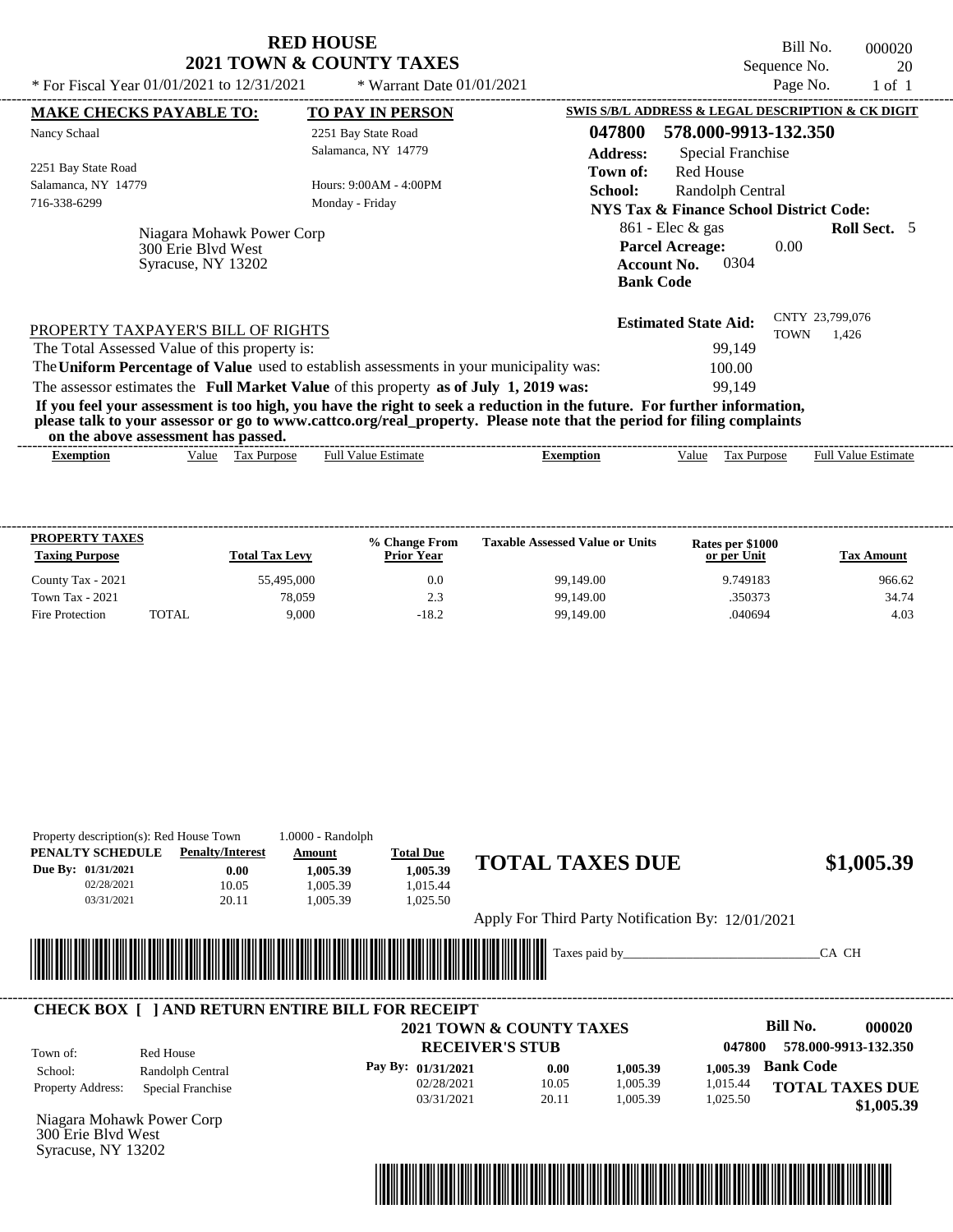## **RED HOUSE 2021 TOWN & COUNTY TAXES**<br>**2021 TOWN & COUNTY TAXES**

Bill No. 000021 Sequence No.  $21$ <br>Page No.  $1 \text{ of } 1$ 

| * For Fiscal Year 01/01/2021 to 12/31/2021                                          |                         | * Warrant Date $01/01/2021$                                                                                                                                                                                                                      |                           |                                                                                             | Page No.    | $1$ of $1$                 |  |
|-------------------------------------------------------------------------------------|-------------------------|--------------------------------------------------------------------------------------------------------------------------------------------------------------------------------------------------------------------------------------------------|---------------------------|---------------------------------------------------------------------------------------------|-------------|----------------------------|--|
| <b>MAKE CHECKS PAYABLE TO:</b>                                                      |                         | <b>TO PAY IN PERSON</b>                                                                                                                                                                                                                          |                           | SWIS S/B/L ADDRESS & LEGAL DESCRIPTION & CK DIGIT                                           |             |                            |  |
| Nancy Schaal                                                                        |                         | 2251 Bay State Road<br>Salamanca, NY 14779                                                                                                                                                                                                       | 047800<br><b>Address:</b> | 578.000-9913-629<br>Special Franchise                                                       |             |                            |  |
| 2251 Bay State Road<br>Salamanca, NY 14779<br>716-338-6299                          |                         | Hours: 9:00AM - 4:00PM<br>Monday - Friday                                                                                                                                                                                                        | Town of:<br>School:       | Red House<br>Randolph Central<br>NYS Tax & Finance School District Code:                    |             |                            |  |
| Duff & Phelps LLC<br>PO Box 2629<br>Addison, TX 75001                               | Windstream New York Inc |                                                                                                                                                                                                                                                  |                           | 866 - Telephone<br><b>Parcel Acreage:</b><br>0303<br><b>Account No.</b><br><b>Bank Code</b> | 0.00        | <b>Roll Sect.</b> 5        |  |
| PROPERTY TAXPAYER'S BILL OF RIGHTS<br>The Total Assessed Value of this property is: |                         |                                                                                                                                                                                                                                                  |                           | <b>Estimated State Aid:</b><br>4.679                                                        | <b>TOWN</b> | CNTY 23,799,076<br>1.426   |  |
|                                                                                     |                         | The Uniform Percentage of Value used to establish assessments in your municipality was:                                                                                                                                                          |                           | 100.00                                                                                      |             |                            |  |
|                                                                                     |                         | The assessor estimates the Full Market Value of this property as of July 1, 2019 was:                                                                                                                                                            |                           | 4.679                                                                                       |             |                            |  |
| on the above assessment has passed.                                                 |                         | If you feel your assessment is too high, you have the right to seek a reduction in the future. For further information,<br>please talk to your assessor or go to www.cattco.org/real_property. Please note that the period for filing complaints |                           |                                                                                             |             |                            |  |
| <b>Exemption</b>                                                                    | Value Tax Purpose       | <b>Full Value Estimate</b>                                                                                                                                                                                                                       | <b>Exemption</b>          | Value                                                                                       | Tax Purpose | <b>Full Value Estimate</b> |  |

| <b>PROPERTY TAXES</b><br><b>Taxing Purpose</b> |       | <b>Total Tax Levy</b> | % Change From<br><b>Prior Year</b> | <b>Taxable Assessed Value or Units</b> | Rates per \$1000<br>or per Unit | Tax Amount |
|------------------------------------------------|-------|-----------------------|------------------------------------|----------------------------------------|---------------------------------|------------|
| County Tax - 2021                              |       | 55,495,000            | 0.0                                | 4,679.00                               | 9.749183                        | 45.62      |
| <b>Town Tax - 2021</b>                         |       | 78.059                | 2.3                                | 4.679.00                               | .350373                         | 1.64       |
| Fire Protection                                | TOTAL | 9.000                 | $-18.2$                            | 4.679.00                               | .040694                         | 0.19       |

| PENALTY SCHEDULE             | <b>Penalty/Interest</b>                                 | Amount | <b>Total Due</b>                 |                                                    |                |                                      |
|------------------------------|---------------------------------------------------------|--------|----------------------------------|----------------------------------------------------|----------------|--------------------------------------|
| Due By: 01/31/2021           | 0.00                                                    | 47.45  | 47.45                            | <b>TOTAL TAXES DUE</b>                             |                | \$47.45                              |
| 02/28/2021                   | 0.47                                                    | 47.45  | 47.92                            |                                                    |                |                                      |
| 03/31/2021                   | 0.95                                                    | 47.45  | 48.40                            |                                                    |                |                                      |
|                              |                                                         |        |                                  | Apply For Third Party Notification By: 12/01/2021  |                |                                      |
|                              |                                                         |        |                                  |                                                    |                |                                      |
|                              |                                                         |        |                                  | Taxes paid by                                      |                | CA CH                                |
|                              |                                                         |        |                                  |                                                    |                |                                      |
|                              |                                                         |        |                                  |                                                    |                |                                      |
|                              |                                                         |        |                                  |                                                    |                |                                      |
|                              | <b>CHECK BOX     AND RETURN ENTIRE BILL FOR RECEIPT</b> |        |                                  |                                                    |                | Bill No.                             |
|                              |                                                         |        |                                  | 2021 TOWN & COUNTY TAXES<br><b>RECEIVER'S STUB</b> |                | 000021<br>578.000-9913-629<br>047800 |
| Town of:                     | Red House                                               |        |                                  | 0.00                                               | 47.45<br>47.45 | <b>Bank Code</b>                     |
| School:<br>Property Address: | Randolph Central<br><b>Special Franchise</b>            |        | Pay By: 01/31/2021<br>02/28/2021 | 0.47                                               | 47.45<br>47.92 | <b>TOTAL TAXES DUE</b>               |

Windstream New York Inc Duff & Phelps LLC PO Box 2629 Addison, TX 75001

Property description(s): Red House Town 1.0000 - Randolph

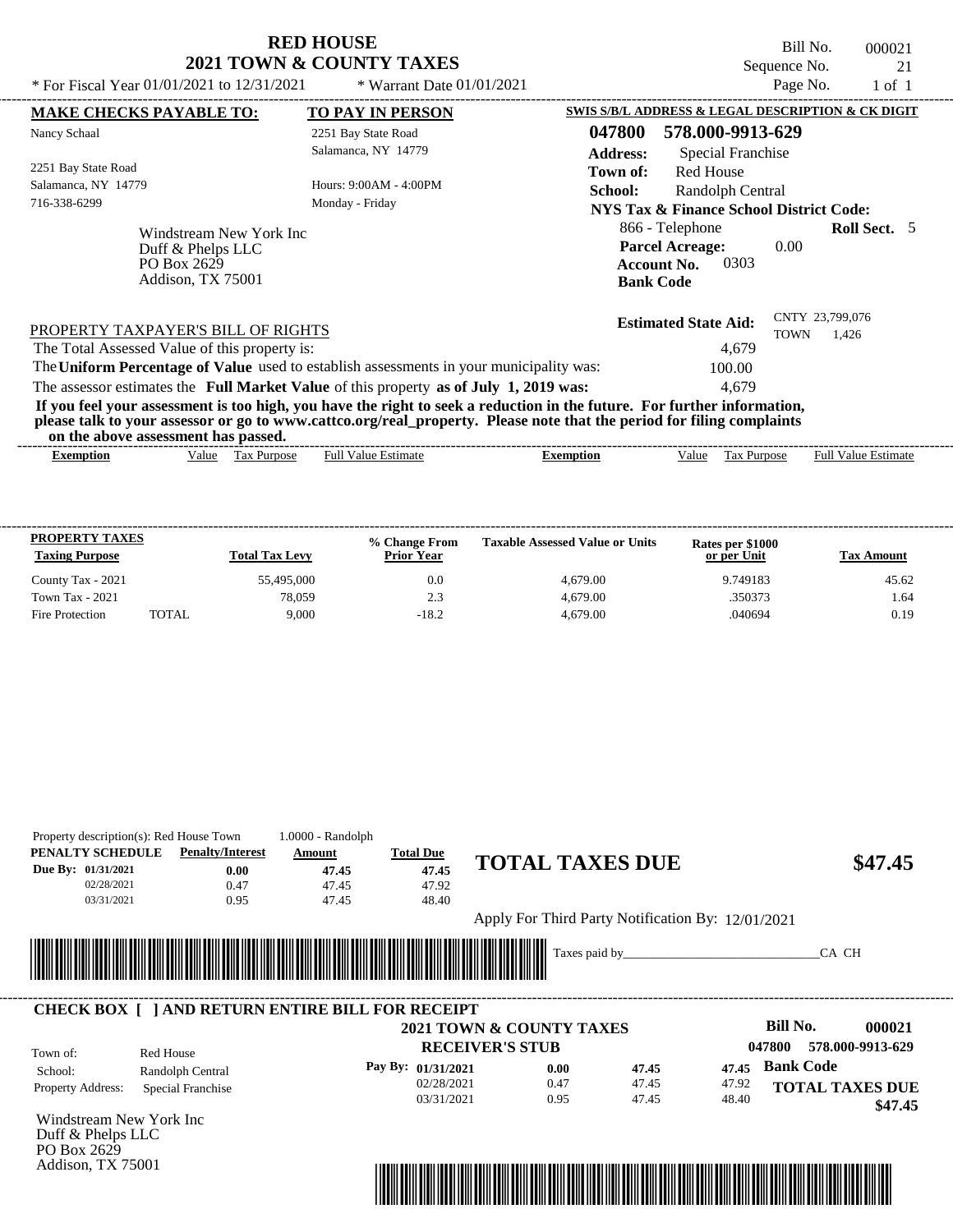|                                                                                                                                                                                                                                                                                         | <b>RED HOUSE</b>             |                             |                  |                                                                  |                  | Bill No.     | 000022                                            |    |
|-----------------------------------------------------------------------------------------------------------------------------------------------------------------------------------------------------------------------------------------------------------------------------------------|------------------------------|-----------------------------|------------------|------------------------------------------------------------------|------------------|--------------|---------------------------------------------------|----|
|                                                                                                                                                                                                                                                                                         | 2021 TOWN & COUNTY TAXES     |                             |                  |                                                                  |                  | Sequence No. |                                                   | 22 |
| * For Fiscal Year $01/01/2021$ to $12/31/2021$                                                                                                                                                                                                                                          |                              | * Warrant Date $01/01/2021$ |                  |                                                                  |                  | Page No.     | $1$ of $1$                                        |    |
| <b>MAKE CHECKS PAYABLE TO:</b>                                                                                                                                                                                                                                                          |                              | <b>TO PAY IN PERSON</b>     |                  |                                                                  |                  |              | SWIS S/B/L ADDRESS & LEGAL DESCRIPTION & CK DIGIT |    |
| Nancy Schaal                                                                                                                                                                                                                                                                            |                              | 2251 Bay State Road         | 047800           | 81.000-1-6./2                                                    |                  |              |                                                   |    |
|                                                                                                                                                                                                                                                                                         |                              | Salamanca, NY 14779         | <b>Address:</b>  | Sunfish Rd                                                       |                  |              |                                                   |    |
| 2251 Bay State Road                                                                                                                                                                                                                                                                     |                              |                             | Town of:         | <b>Red House</b>                                                 |                  |              |                                                   |    |
| Salamanca, NY 14779                                                                                                                                                                                                                                                                     |                              | Hours: 9:00AM - 4:00PM      | School:          |                                                                  | Randolph Central |              |                                                   |    |
| 716-338-6299                                                                                                                                                                                                                                                                            |                              | Monday - Friday             |                  | NYS Tax & Finance School District Code:                          |                  |              |                                                   |    |
| 4017 Washington Rd<br>McMurray, PA 15317                                                                                                                                                                                                                                                | Crown Communications Inc PMB |                             |                  | <b>Parcel Acreage:</b><br><b>Account No.</b><br><b>Bank Code</b> | 0341             | 0.01         |                                                   |    |
| PROPERTY TAXPAYER'S BILL OF RIGHTS                                                                                                                                                                                                                                                      |                              |                             |                  | <b>Estimated State Aid:</b>                                      |                  | <b>TOWN</b>  | CNTY 23,799,076<br>1,426                          |    |
| The Total Assessed Value of this property is:                                                                                                                                                                                                                                           |                              |                             |                  |                                                                  | 156,000          |              |                                                   |    |
| The Uniform Percentage of Value used to establish assessments in your municipality was:                                                                                                                                                                                                 |                              |                             |                  |                                                                  | 100.00           |              |                                                   |    |
| The assessor estimates the Full Market Value of this property as of July 1, 2019 was:                                                                                                                                                                                                   |                              |                             |                  |                                                                  | 156,000          |              |                                                   |    |
| If you feel your assessment is too high, you have the right to seek a reduction in the future. For further information,<br>please talk to your assessor or go to www.cattco.org/real_property. Please note that the period for filing complaints<br>on the above assessment has passed. |                              |                             |                  |                                                                  |                  |              |                                                   |    |
| Value<br><b>Exemption</b>                                                                                                                                                                                                                                                               | <b>Tax Purpose</b>           | <b>Full Value Estimate</b>  | <b>Exemption</b> | Value                                                            | Tax Purpose      |              | <b>Full Value Estimate</b>                        |    |
|                                                                                                                                                                                                                                                                                         |                              |                             |                  |                                                                  |                  |              |                                                   |    |

| 55,495,000<br>156,000.00<br>9.749183<br>County Tax - 2021<br>0.0 | <b>Taxing Purpose</b> | Tax Amount |
|------------------------------------------------------------------|-----------------------|------------|
|                                                                  |                       | 1.520.87   |
| 78,059<br>156,000.00<br>2.3<br>350373<br><b>Town Tax - 2021</b>  |                       | 54.66      |

| PENALTY SCHEDULE    | <b>Penalty/Interest</b>                                 | Amount   | <b>Total Due</b>   |                                                    |          |                                      |
|---------------------|---------------------------------------------------------|----------|--------------------|----------------------------------------------------|----------|--------------------------------------|
| Due By: 01/31/2021  | 0.00                                                    | 1,575.53 | 1,575.53           | <b>TOTAL TAXES DUE</b>                             |          | \$1,575.53                           |
| 02/28/2021          | 15.76                                                   | 1,575.53 | 1,591.29           |                                                    |          |                                      |
| 03/31/2021          | 31.51                                                   | 1,575.53 | 1,607.04           |                                                    |          |                                      |
|                     |                                                         |          |                    | Apply For Third Party Notification By: 12/01/2021  |          |                                      |
|                     |                                                         |          |                    |                                                    |          |                                      |
|                     |                                                         |          |                    | Taxes paid by                                      |          | CA CH                                |
|                     |                                                         |          |                    |                                                    |          |                                      |
|                     | <b>CHECK BOX     AND RETURN ENTIRE BILL FOR RECEIPT</b> |          |                    |                                                    |          |                                      |
|                     |                                                         |          |                    |                                                    |          |                                      |
|                     |                                                         |          |                    |                                                    |          | Bill No.<br>000022                   |
|                     |                                                         |          |                    | 2021 TOWN & COUNTY TAXES<br><b>RECEIVER'S STUB</b> |          | 047800<br>81.000-1-6./2              |
| Town of:<br>School: | Red House                                               |          | Pay By: 01/31/2021 | 0.00<br>1,575.53                                   | 1,575.53 | <b>Bank Code</b>                     |
|                     | Randolph Central                                        |          | 02/28/2021         | 15.76<br>1,575.53                                  | 1,591.29 |                                      |
| Property Address:   | Sunfish Rd                                              |          | 03/31/2021         | 31.51<br>1,575.53                                  | 1,607.04 | <b>TOTAL TAXES DUE</b><br>\$1,575.53 |

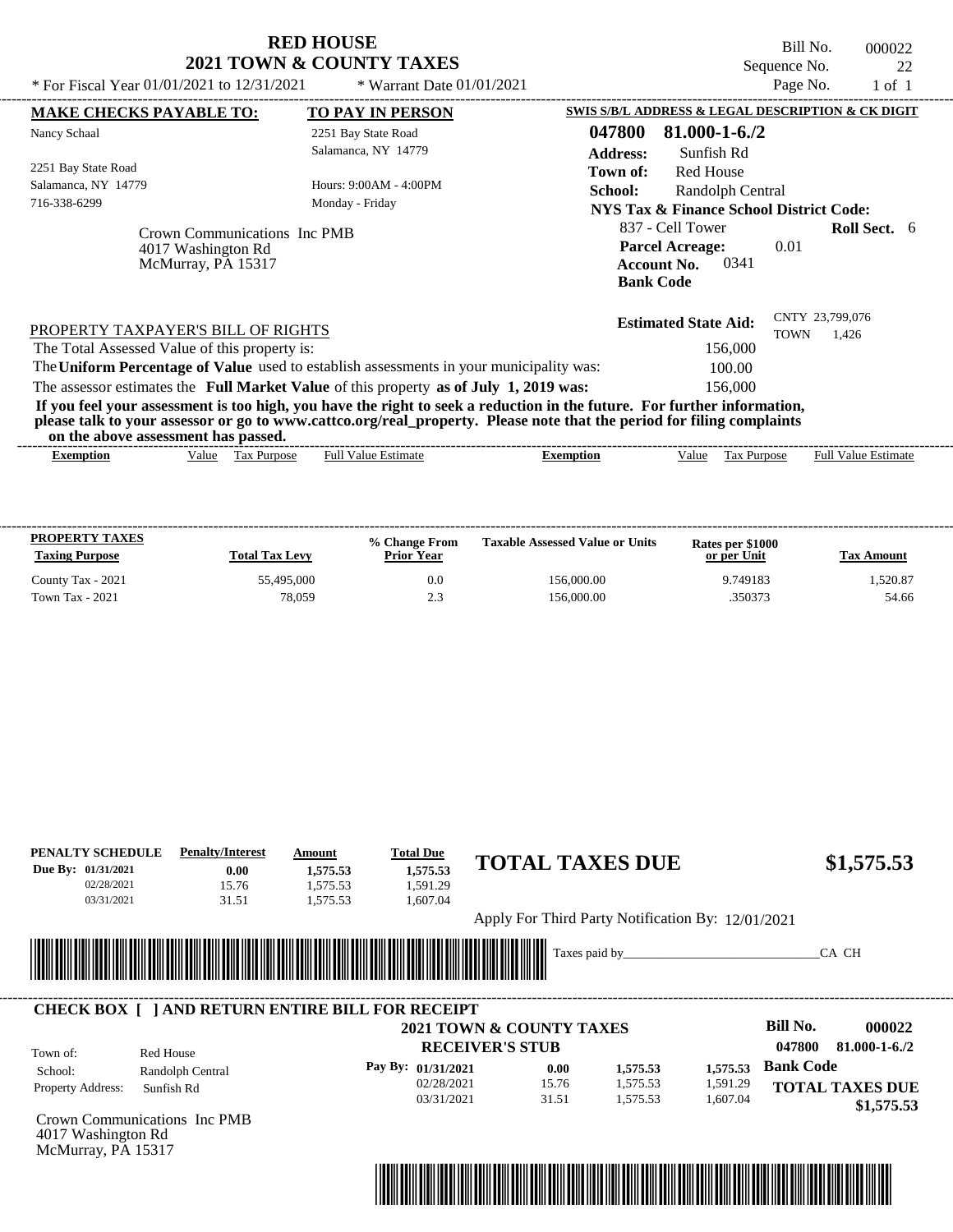| <b>RED HOUSE</b>         |
|--------------------------|
| 2021 TOWN & COUNTY TAXES |

Bill No. 000023 Sequence No. 23<br>Page No. 23<br>1 of 1

| * For Fiscal Year 01/01/2021 to 12/31/2021                                                                                                                                                                                                       | * Warrant Date $01/01/2021$ |                                                                  |                          | Page No.    | $1$ of $1$               |  |
|--------------------------------------------------------------------------------------------------------------------------------------------------------------------------------------------------------------------------------------------------|-----------------------------|------------------------------------------------------------------|--------------------------|-------------|--------------------------|--|
| <b>MAKE CHECKS PAYABLE TO:</b>                                                                                                                                                                                                                   | <b>TO PAY IN PERSON</b>     | SWIS S/B/L ADDRESS & LEGAL DESCRIPTION & CK DIGIT                |                          |             |                          |  |
| Nancy Schaal                                                                                                                                                                                                                                     | 2251 Bay State Road         | 047800                                                           | 678.000-9913-123.710/200 |             |                          |  |
|                                                                                                                                                                                                                                                  | Salamanca, NY 14779         | <b>Address:</b>                                                  | Transmission             |             |                          |  |
| 2251 Bay State Road                                                                                                                                                                                                                              |                             | Town of:                                                         | <b>Red House</b>         |             |                          |  |
| Salamanca, NY 14779                                                                                                                                                                                                                              | Hours: 9:00AM - 4:00PM      | School:                                                          | Randolph Central         |             |                          |  |
| 716-338-6299                                                                                                                                                                                                                                     | Monday - Friday             | <b>NYS Tax &amp; Finance School District Code:</b>               |                          |             |                          |  |
|                                                                                                                                                                                                                                                  |                             | 883 - Gas Trans Im                                               |                          |             | <b>Roll Sect.</b> 6      |  |
| National Fuel Gas Supply Co<br><b>Real Property Tax Service</b><br>6363 Main St<br><b>Buffalo, NY 14221</b>                                                                                                                                      |                             | <b>Parcel Acreage:</b><br><b>Account No.</b><br><b>Bank Code</b> | 0348                     | 0.01        |                          |  |
| PROPERTY TAXPAYER'S BILL OF RIGHTS                                                                                                                                                                                                               |                             | <b>Estimated State Aid:</b>                                      |                          | <b>TOWN</b> | CNTY 23,799,076<br>1,426 |  |
| The Total Assessed Value of this property is:                                                                                                                                                                                                    |                             |                                                                  | 5,369,926                |             |                          |  |
| The Uniform Percentage of Value used to establish assessments in your municipality was:                                                                                                                                                          |                             |                                                                  | 100.00                   |             |                          |  |
| The assessor estimates the Full Market Value of this property as of July 1, 2019 was:                                                                                                                                                            |                             |                                                                  | 5,369,926                |             |                          |  |
| If you feel your assessment is too high, you have the right to seek a reduction in the future. For further information,<br>please talk to your assessor or go to www.cattco.org/real_property. Please note that the period for filing complaints |                             |                                                                  |                          |             |                          |  |
| on the above assessment has passed.                                                                                                                                                                                                              |                             |                                                                  |                          |             |                          |  |

| <b>PROPERTY TAXES</b><br><b>Taxing Purpose</b> |       | <b>Total Tax Levy</b> | % Change From<br><b>Prior Year</b> | <b>Taxable Assessed Value or Units</b> | Rates per \$1000<br>or per Unit | Tax Amount |
|------------------------------------------------|-------|-----------------------|------------------------------------|----------------------------------------|---------------------------------|------------|
| County Tax - 2021                              |       | 55,495,000            | 0.0                                | 5369.926.00                            | 9.749183                        | 52,352.39  |
| <b>Town Tax - 2021</b>                         |       | 78.059                | 2.3                                | 5369,926.00                            | .350373                         | 1.881.48   |
| Fire Protection                                | TOTAL | 9.000                 | $-18.2$                            | 5369,926.00                            | .040694                         | 218.52     |

| Property description(s): 888888<br>PENALTY SCHEDULE<br>Due By: 01/31/2021<br>02/28/2021<br>03/31/2021 | <b>Penalty/Interest</b><br>0.00<br>544.52<br>1,089.05   | 1.0000 Randolph<br>Amount<br>54,452.39<br>54,452.39<br>54,452.39                                                      | Gas transmission<br><b>Total Due</b><br>54,452.39<br>54,996.91<br>55,541.44 | <b>TOTAL TAXES DUE</b>   |                        |                                                   |                  | \$54,452.39                           |
|-------------------------------------------------------------------------------------------------------|---------------------------------------------------------|-----------------------------------------------------------------------------------------------------------------------|-----------------------------------------------------------------------------|--------------------------|------------------------|---------------------------------------------------|------------------|---------------------------------------|
|                                                                                                       |                                                         |                                                                                                                       |                                                                             |                          |                        | Apply For Third Party Notification By: 12/01/2021 |                  |                                       |
|                                                                                                       | <b>CHECK BOX [ ] AND RETURN ENTIRE BILL FOR RECEIPT</b> | <u> Tanzania di Baratta di Baratta di Baratta di Baratta di Baratta di Baratta di Baratta di Baratta di Baratta d</u> |                                                                             | 2021 TOWN & COUNTY TAXES |                        |                                                   | <b>Bill No.</b>  | CA CH<br>000023                       |
| Town of:<br>School:                                                                                   | Red House<br>Randolph Central                           |                                                                                                                       | Pay By: 01/31/2021                                                          | <b>RECEIVER'S STUB</b>   | 0.00<br>54,452.39      | 047800<br>54,452.39                               | <b>Bank Code</b> | 678.000-9913-123.710/200              |
| Property Address:                                                                                     | Transmission                                            |                                                                                                                       | 02/28/2021<br>03/31/2021                                                    | 544.52<br>1,089.05       | 54,452.39<br>54,452.39 | 54,996.91<br>55,541.44                            |                  | <b>TOTAL TAXES DUE</b><br>\$54,452.39 |
| National Fuel Gas Supply Co<br>Real Property Tax Service<br>6363 Main St                              |                                                         |                                                                                                                       |                                                                             |                          |                        |                                                   |                  |                                       |

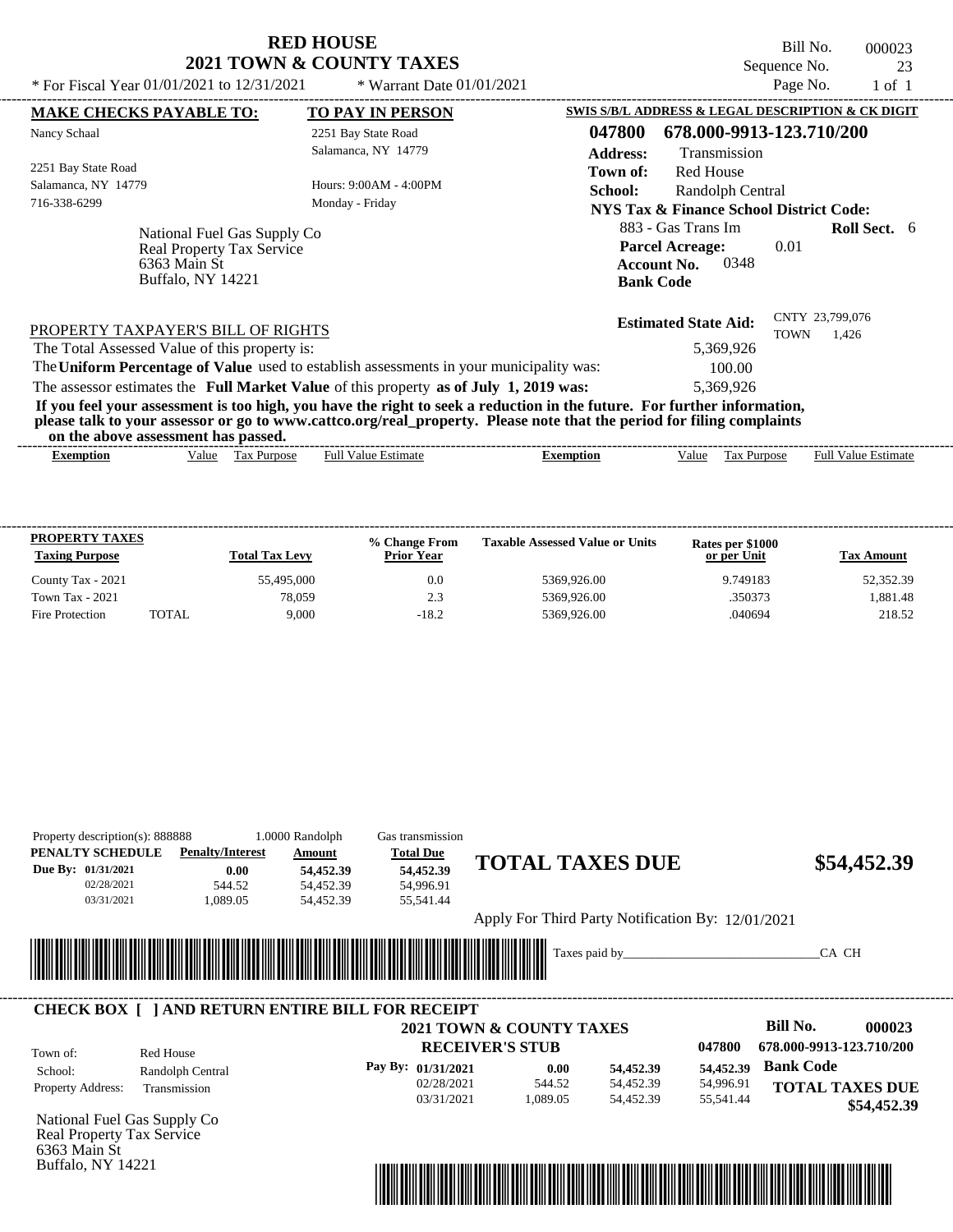| <b>RED HOUSE</b>                    |
|-------------------------------------|
| <b>2021 TOWN &amp; COUNTY TAXES</b> |

Bill No. 000024 Sequence No. 24<br>Page No. 24<br>1 of 1 \* For Fiscal Year  $01/01/2021$  to  $12/31/2021$  \* Warrant Date  $01/01/2021$  Page No. 1 of 1

| <b>MAKE CHECKS PAYABLE TO:</b>                                                          |                                  | <b>TO PAY IN PERSON</b>    |                                                                                                                                                                                                                                                  | SWIS S/B/L ADDRESS & LEGAL DESCRIPTION & CK DIGIT                 |                    |                            |
|-----------------------------------------------------------------------------------------|----------------------------------|----------------------------|--------------------------------------------------------------------------------------------------------------------------------------------------------------------------------------------------------------------------------------------------|-------------------------------------------------------------------|--------------------|----------------------------|
| Nancy Schaal                                                                            |                                  | 2251 Bay State Road        | 047800                                                                                                                                                                                                                                           | 678.000-9913-123.710/201                                          |                    |                            |
|                                                                                         |                                  | Salamanca, NY 14779        | <b>Address:</b>                                                                                                                                                                                                                                  | <b>Outside Plant</b>                                              |                    |                            |
| 2251 Bay State Road                                                                     |                                  |                            | Town of:                                                                                                                                                                                                                                         | Red House                                                         |                    |                            |
| Salamanca, NY 14779                                                                     |                                  | Hours: 9:00 AM - 4:00 PM   | School:                                                                                                                                                                                                                                          | Randolph Central                                                  |                    |                            |
| 716-338-6299                                                                            |                                  | Monday - Friday            |                                                                                                                                                                                                                                                  | NYS Tax & Finance School District Code:                           |                    |                            |
|                                                                                         | National Fuel Gas Supply Co      |                            |                                                                                                                                                                                                                                                  | 873 - Gas Meas Sta                                                |                    | <b>Roll Sect.</b> 6        |
| 6363 Main St<br>Buffalo, NY 14221                                                       | <b>Real Property Tax Service</b> |                            |                                                                                                                                                                                                                                                  | <b>Parcel Acreage:</b><br>0347<br>Account No.<br><b>Bank Code</b> | 0.01               |                            |
| PROPERTY TAXPAYER'S BILL OF RIGHTS                                                      |                                  |                            |                                                                                                                                                                                                                                                  | <b>Estimated State Aid:</b>                                       | <b>TOWN</b>        | CNTY 23,799,076<br>1.426   |
| The Total Assessed Value of this property is:                                           |                                  |                            |                                                                                                                                                                                                                                                  | 118,442                                                           |                    |                            |
| The Uniform Percentage of Value used to establish assessments in your municipality was: |                                  |                            |                                                                                                                                                                                                                                                  | 100.00                                                            |                    |                            |
| The assessor estimates the Full Market Value of this property as of July 1, 2019 was:   |                                  |                            |                                                                                                                                                                                                                                                  | 118,442                                                           |                    |                            |
| on the above assessment has passed.                                                     |                                  |                            | If you feel your assessment is too high, you have the right to seek a reduction in the future. For further information,<br>please talk to your assessor or go to www.cattco.org/real_property. Please note that the period for filing complaints |                                                                   |                    |                            |
|                                                                                         | Tax Purpose<br>Value             | <b>Full Value Estimate</b> |                                                                                                                                                                                                                                                  | Value                                                             | <b>Tax Purpose</b> | <b>Full Value Estimate</b> |

| <b>PROPERTY TAXES</b><br><b>Taxing Purpose</b> |       | <b>Total Tax Levy</b> | % Change From<br><b>Prior Year</b> | <b>Taxable Assessed Value or Units</b> | Rates per \$1000<br>or per Unit | Tax Amount |
|------------------------------------------------|-------|-----------------------|------------------------------------|----------------------------------------|---------------------------------|------------|
| County Tax - 2021                              |       | 55,495,000            | 0.0                                | 118,442.00                             | 9.749183                        | 1.154.71   |
| <b>Town Tax - 2021</b>                         |       | 78.059                | 2.3                                | 118.442.00                             | .350373                         | 41.50      |
| Fire Protection                                | TOTAL | 9.000                 | $-18.2$                            | 118.442.00                             | .040694                         | 4.82       |

| Property description(s): 888888<br>PENALTY SCHEDULE      | <b>Penalty/Interest</b> |       | 1.0000 Randolph<br>Amount   | <b>Measure Regulating</b><br><b>Total Due</b> |                        |                                     |                                                   |          |                          |                        |
|----------------------------------------------------------|-------------------------|-------|-----------------------------|-----------------------------------------------|------------------------|-------------------------------------|---------------------------------------------------|----------|--------------------------|------------------------|
| Due By: 01/31/2021                                       |                         | 0.00  | 1,201.03                    | 1,201.03                                      |                        |                                     | <b>TOTAL TAXES DUE</b>                            |          |                          | \$1,201.03             |
| 02/28/2021                                               |                         | 12.01 | 1,201.03                    | 1,213.04                                      |                        |                                     |                                                   |          |                          |                        |
| 03/31/2021                                               |                         | 24.02 | 1,201.03                    | 1,225.05                                      |                        |                                     |                                                   |          |                          |                        |
|                                                          |                         |       |                             |                                               |                        |                                     | Apply For Third Party Notification By: 12/01/2021 |          |                          |                        |
|                                                          |                         |       |                             |                                               |                        |                                     |                                                   |          |                          |                        |
|                                                          |                         |       | <u> Tanzania (h. 1888).</u> |                                               |                        | Taxes paid by                       |                                                   |          |                          | CA CH                  |
|                                                          |                         |       |                             |                                               |                        |                                     |                                                   |          |                          |                        |
|                                                          |                         |       |                             |                                               |                        |                                     |                                                   |          |                          |                        |
|                                                          |                         |       |                             |                                               |                        |                                     |                                                   |          |                          |                        |
|                                                          |                         |       |                             |                                               |                        |                                     |                                                   |          |                          |                        |
| <b>CHECK BOX [ ] AND RETURN ENTIRE BILL FOR RECEIPT</b>  |                         |       |                             |                                               |                        |                                     |                                                   |          |                          |                        |
|                                                          |                         |       |                             |                                               |                        | <b>2021 TOWN &amp; COUNTY TAXES</b> |                                                   |          | Bill No.                 | 000024                 |
| Town of:                                                 | Red House               |       |                             |                                               | <b>RECEIVER'S STUB</b> |                                     |                                                   | 047800   | 678.000-9913-123.710/201 |                        |
| School:                                                  |                         |       |                             | Pay By: 01/31/2021                            |                        | 0.00                                | 1,201.03                                          | 1,201.03 | <b>Bank Code</b>         |                        |
|                                                          | Randolph Central        |       |                             | 02/28/2021                                    |                        | 12.01                               | 1,201.03                                          | 1,213.04 |                          |                        |
| Property Address:                                        | <b>Outside Plant</b>    |       |                             | 03/31/2021                                    |                        | 24.02                               | 1,201.03                                          | 1,225.05 |                          |                        |
|                                                          |                         |       |                             |                                               |                        |                                     |                                                   |          |                          | \$1,201.03             |
| National Fuel Gas Supply Co<br>Real Property Tax Service |                         |       |                             |                                               |                        |                                     |                                                   |          |                          | <b>TOTAL TAXES DUE</b> |

Buffalo, NY 14221

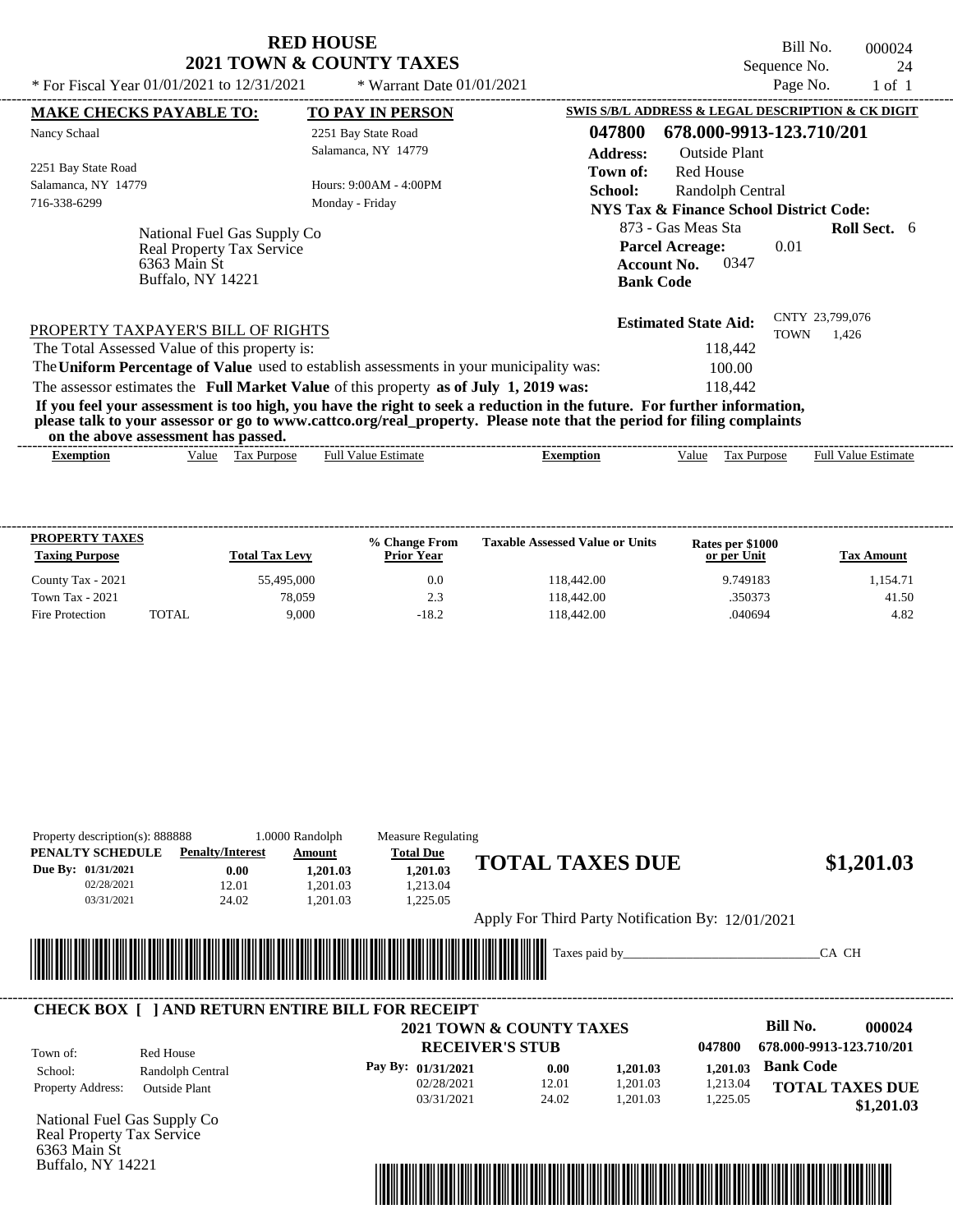| <b>RED HOUSE</b>                           |                             | Bill No.     | 000025 |
|--------------------------------------------|-----------------------------|--------------|--------|
| <b>2021 TOWN &amp; COUNTY TAXES</b>        |                             | Sequence No. |        |
| * For Fiscal Year 01/01/2021 to 12/31/2021 | * Warrant Date $01/01/2021$ | Page No.     | 1 of 1 |

| <b>MAKE CHECKS PAYABLE TO:</b>                                                                                                                                                                                                                                                          |             |                            |                  |                                                                                                |                    |                                                   |
|-----------------------------------------------------------------------------------------------------------------------------------------------------------------------------------------------------------------------------------------------------------------------------------------|-------------|----------------------------|------------------|------------------------------------------------------------------------------------------------|--------------------|---------------------------------------------------|
|                                                                                                                                                                                                                                                                                         |             | <b>TO PAY IN PERSON</b>    |                  |                                                                                                |                    | SWIS S/B/L ADDRESS & LEGAL DESCRIPTION & CK DIGIT |
| Nancy Schaal                                                                                                                                                                                                                                                                            |             | 2251 Bay State Road        | 047800           | 678.000-9913-132.350/100                                                                       |                    |                                                   |
|                                                                                                                                                                                                                                                                                         |             | Salamanca, NY 14779        | <b>Address:</b>  | Elec Tran Lines                                                                                |                    |                                                   |
| 2251 Bay State Road                                                                                                                                                                                                                                                                     |             |                            | Town of:         | Red House                                                                                      |                    |                                                   |
| Salamanca, NY 14779                                                                                                                                                                                                                                                                     |             | Hours: $9:00AM - 4:00PM$   | School:          | Randolph Central                                                                               |                    |                                                   |
| 716-338-6299                                                                                                                                                                                                                                                                            |             | Monday - Friday            |                  | NYS Tax & Finance School District Code:                                                        |                    |                                                   |
| Niagara Mohawk Power Corp<br>300 Erie Blyd West<br>Syracuse, NY 13202                                                                                                                                                                                                                   |             |                            |                  | 884 - Elec Dist Ou<br><b>Parcel Acreage:</b><br>0336<br><b>Account No.</b><br><b>Bank Code</b> | 0.01               | <b>Roll Sect.</b> 6                               |
| PROPERTY TAXPAYER'S BILL OF RIGHTS                                                                                                                                                                                                                                                      |             |                            |                  | <b>Estimated State Aid:</b>                                                                    | <b>TOWN</b>        | CNTY 23,799,076<br>1.426                          |
| The Total Assessed Value of this property is:                                                                                                                                                                                                                                           |             |                            |                  | 121,274                                                                                        |                    |                                                   |
| The Uniform Percentage of Value used to establish assessments in your municipality was:                                                                                                                                                                                                 |             |                            |                  | 100.00                                                                                         |                    |                                                   |
| The assessor estimates the Full Market Value of this property as of July 1, 2019 was:                                                                                                                                                                                                   |             |                            |                  | 121,274                                                                                        |                    |                                                   |
| If you feel your assessment is too high, you have the right to seek a reduction in the future. For further information,<br>please talk to your assessor or go to www.cattco.org/real_property. Please note that the period for filing complaints<br>on the above assessment has passed. |             |                            |                  |                                                                                                |                    |                                                   |
|                                                                                                                                                                                                                                                                                         | Tax Purpose | <b>Full Value Estimate</b> | <b>Exemption</b> | Value                                                                                          | <b>Tax Purpose</b> | <b>Full Value Estimate</b>                        |

| <b>PROPERTY TAXES</b><br><b>Taxing Purpose</b> |              | <b>Total Tax Levy</b> | % Change From<br><b>Prior Year</b> | <b>Taxable Assessed Value or Units</b> | Rates per \$1000<br>or per Unit | <b>Tax Amount</b> |
|------------------------------------------------|--------------|-----------------------|------------------------------------|----------------------------------------|---------------------------------|-------------------|
| County Tax - 2021                              |              | 55,495,000            | 0.0                                | 121.274.00                             | 9.749183                        | 1.182.32          |
| <b>Town Tax - 2021</b>                         |              | 78.059                | 2.3                                | 121.274.00                             | .350373                         | 42.49             |
| Fire Protection                                | <b>TOTAL</b> | 9.000                 | $-18.2$                            | 121.274.00                             | .040694                         | 4.94              |

| Property description(s): Loc #712132<br>PENALTY SCHEDULE | <b>Penalty/Interest</b>                                 | 1.0000-Randolph<br>Amount       | Fal-Homer City 153 & 154<br><b>Total Due</b> |                                                   |          |                          |
|----------------------------------------------------------|---------------------------------------------------------|---------------------------------|----------------------------------------------|---------------------------------------------------|----------|--------------------------|
| Due By: 01/31/2021                                       | 0.00                                                    | 1,229.75                        | 1,229.75                                     | <b>TOTAL TAXES DUE</b>                            |          | \$1,229.75               |
| 02/28/2021                                               | 12.30                                                   | 1,229.75                        | 1,242.05                                     |                                                   |          |                          |
| 03/31/2021                                               | 24.60                                                   | 1,229.75                        | 1,254.35                                     |                                                   |          |                          |
|                                                          |                                                         |                                 |                                              | Apply For Third Party Notification By: 12/01/2021 |          |                          |
|                                                          |                                                         |                                 |                                              |                                                   |          |                          |
|                                                          |                                                         |                                 |                                              |                                                   |          | CA CH                    |
|                                                          |                                                         |                                 |                                              | Taxes paid by                                     |          |                          |
|                                                          |                                                         | <u> Maria Maria Maria III (</u> |                                              |                                                   |          |                          |
|                                                          |                                                         |                                 |                                              |                                                   |          |                          |
|                                                          | <b>CHECK BOX [ ] AND RETURN ENTIRE BILL FOR RECEIPT</b> |                                 |                                              |                                                   |          |                          |
|                                                          |                                                         |                                 |                                              | <b>2021 TOWN &amp; COUNTY TAXES</b>               |          | Bill No.<br>000025       |
|                                                          | Red House                                               |                                 |                                              | <b>RECEIVER'S STUB</b>                            | 047800   | 678.000-9913-132.350/100 |
| School:                                                  |                                                         |                                 | Pay By: 01/31/2021                           | 0.00<br>1,229.75                                  | 1,229.75 | <b>Bank Code</b>         |
|                                                          | Randolph Central                                        |                                 | 02/28/2021                                   | 12.30<br>1,229.75                                 | 1,242.05 |                          |
| Town of:<br>Property Address:                            | Elec Tran Lines                                         |                                 | 03/31/2021                                   | 24.60<br>1,229.75                                 | 1,254.35 | <b>TOTAL TAXES DUE</b>   |
| Niagara Mohawk Power Corp                                |                                                         |                                 |                                              |                                                   |          | \$1,229.75               |

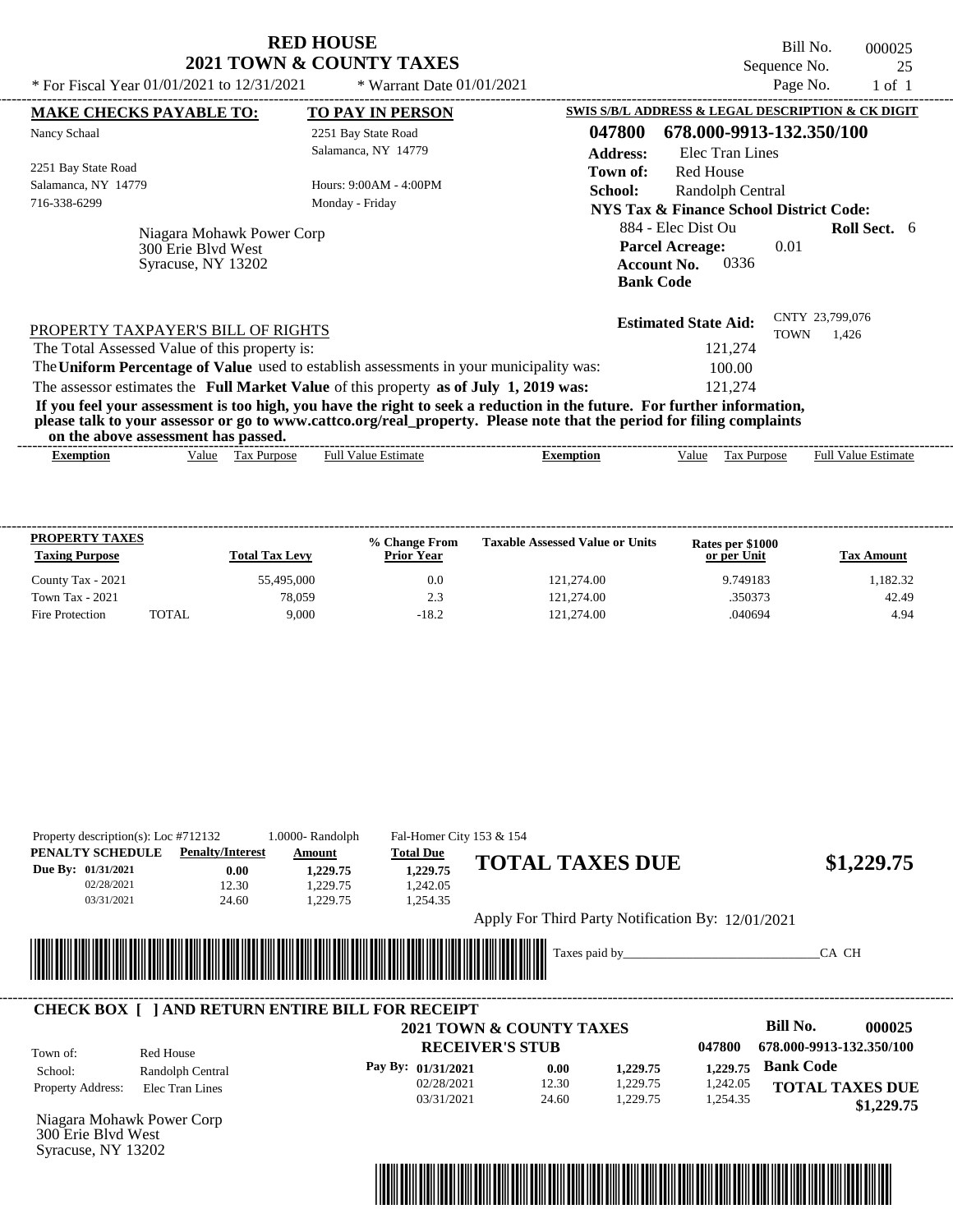| * For Fiscal Year 01/01/2021 to 12/31/2021                                                                                                                                                                                                       | <b>RED HOUSE</b><br><b>2021 TOWN &amp; COUNTY TAXES</b><br>* Warrant Date $01/01/2021$ | Sequence No.                                                                                   | Bill No.<br>000026<br>26<br>Page No.<br>$1$ of $1$ |
|--------------------------------------------------------------------------------------------------------------------------------------------------------------------------------------------------------------------------------------------------|----------------------------------------------------------------------------------------|------------------------------------------------------------------------------------------------|----------------------------------------------------|
| <b>MAKE CHECKS PAYABLE TO:</b>                                                                                                                                                                                                                   | <b>TO PAY IN PERSON</b>                                                                | SWIS S/B/L ADDRESS & LEGAL DESCRIPTION & CK DIGIT<br>047800                                    |                                                    |
| Nancy Schaal                                                                                                                                                                                                                                     | 2251 Bay State Road<br>Salamanca, NY 14779                                             | 678.000-9913-132.350/101<br><b>Address:</b><br>Elec Tran Line                                  |                                                    |
| 2251 Bay State Road                                                                                                                                                                                                                              |                                                                                        | Town of:<br>Red House                                                                          |                                                    |
| Salamanca, NY 14779                                                                                                                                                                                                                              | Hours: 9:00AM - 4:00PM                                                                 | <b>School:</b><br>Randolph Central                                                             |                                                    |
| 716-338-6299                                                                                                                                                                                                                                     | Monday - Friday                                                                        | <b>NYS Tax &amp; Finance School District Code:</b>                                             |                                                    |
| Niagara Mohawk Power Corp<br>300 Erie Blyd West<br>Syracuse, NY 13202                                                                                                                                                                            |                                                                                        | 884 - Elec Dist Ou<br><b>Parcel Acreage:</b><br>0337<br><b>Account No.</b><br><b>Bank Code</b> | <b>Roll Sect.</b> 6<br>0.00                        |
| PROPERTY TAXPAYER'S BILL OF RIGHTS                                                                                                                                                                                                               |                                                                                        | <b>Estimated State Aid:</b>                                                                    | CNTY 23,799,076<br><b>TOWN</b><br>1,426            |
| The Total Assessed Value of this property is:                                                                                                                                                                                                    |                                                                                        | 70.476                                                                                         |                                                    |
| The Uniform Percentage of Value used to establish assessments in your municipality was:                                                                                                                                                          |                                                                                        | 100.00                                                                                         |                                                    |
| The assessor estimates the Full Market Value of this property as of July 1, 2019 was:                                                                                                                                                            |                                                                                        | 70.476                                                                                         |                                                    |
| If you feel your assessment is too high, you have the right to seek a reduction in the future. For further information,<br>please talk to your assessor or go to www.cattco.org/real_property. Please note that the period for filing complaints |                                                                                        |                                                                                                |                                                    |

**on the above assessment has passed.** ----------------------------------------------------------------------------------------------------------------------------------------------------------------------------------------------------

**% Change From Taxable Assessed Value or Units**

County Tax - 2021 55,495,000 687.08 687.08 687.08 687.08 687.08 Town Tax - 2021 2.69 2.3 24.69 2.3 2.3 2.469 2.3 2.69 2.3 2.469 2.3 2.469 2.3 2.469 2.3 2.469 2.469 2.3 2.469 2.50373 Fire Protection TOTAL 9,000 -18.2 70,476.00 .040694 2.87

----------------------------------------------------------------------------------------------------------------------------------------------------------------------------------------------------

Full Value Estimate

**or per Unit Rates per \$1000**

**Exemption** Value Tax Purpose Full Value Estimate

**Tax Amount**

| Property description(s): Loc #712384 |                                                         | $1.0000 - Random$                                           | Coldspring-W Sal #804 |                                                   |        |        |                          |          |
|--------------------------------------|---------------------------------------------------------|-------------------------------------------------------------|-----------------------|---------------------------------------------------|--------|--------|--------------------------|----------|
| PENALTY SCHEDULE                     | <b>Penalty/Interest</b>                                 | Amount                                                      | <b>Total Due</b>      | <b>TOTAL TAXES DUE</b>                            |        |        |                          |          |
| Due By: 01/31/2021                   | 0.00                                                    | 714.64                                                      | 714.64                |                                                   |        |        |                          | \$714.64 |
| 02/28/2021                           | 7.15                                                    | 714.64                                                      | 721.79                |                                                   |        |        |                          |          |
| 03/31/2021                           | 14.29                                                   | 714.64                                                      | 728.93                |                                                   |        |        |                          |          |
|                                      |                                                         |                                                             |                       | Apply For Third Party Notification By: 12/01/2021 |        |        |                          |          |
|                                      |                                                         |                                                             |                       |                                                   |        |        |                          |          |
|                                      |                                                         |                                                             |                       | Taxes paid by                                     |        |        | CA CH                    |          |
|                                      |                                                         | <u> 1989 - Johann Stoff, Amerikaansk politiker († 1958)</u> |                       |                                                   |        |        |                          |          |
|                                      |                                                         |                                                             |                       |                                                   |        |        |                          |          |
|                                      | <b>CHECK BOX     AND RETURN ENTIRE BILL FOR RECEIPT</b> |                                                             |                       |                                                   |        |        |                          |          |
|                                      |                                                         |                                                             |                       | 2021 TOWN & COUNTY TAXES                          |        |        | Bill No.                 | 000026   |
|                                      |                                                         |                                                             |                       | <b>RECEIVER'S STUB</b>                            |        | 047800 | 678.000-9913-132.350/101 |          |
| Town of:<br>School:                  | Red House                                               |                                                             | Pay By: 01/31/2021    | 0.00                                              | 714.64 | 714.64 | <b>Bank Code</b>         |          |
| Property Address:                    | Randolph Central<br>Elec Tran Line                      |                                                             | 02/28/2021            | 7.15                                              | 714.64 | 721.79 | <b>TOTAL TAXES DUE</b>   |          |

Niagara Mohawk Power Corp 300 Erie Blvd West Syracuse, NY 13202

**Exemption** Value Tax Purpose

**Taxing Purpose Total Tax Levy Prior Year** 

**PROPERTY TAXES**

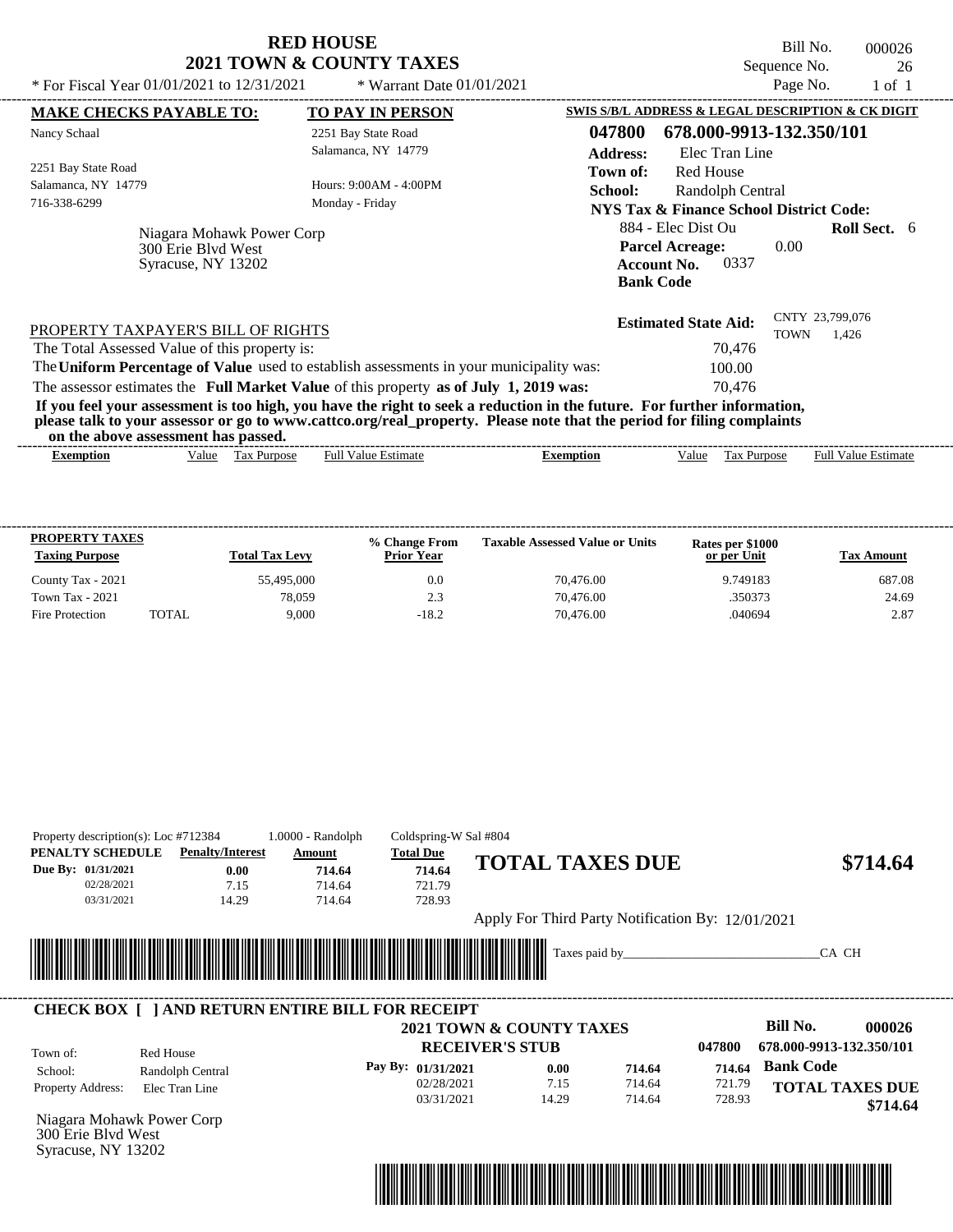|                                                                                                                         | <b>RED HOUSE</b><br>2021 TOWN & COUNTY TAXES |                                                                                                | Bill No.<br>Sequence No.       | 000027<br>27        |
|-------------------------------------------------------------------------------------------------------------------------|----------------------------------------------|------------------------------------------------------------------------------------------------|--------------------------------|---------------------|
| * For Fiscal Year $01/01/2021$ to $12/31/2021$                                                                          | * Warrant Date $01/01/2021$                  |                                                                                                | Page No.                       | $1$ of $1$          |
| <b>MAKE CHECKS PAYABLE TO:</b>                                                                                          | <b>TO PAY IN PERSON</b>                      | SWIS S/B/L ADDRESS & LEGAL DESCRIPTION & CK DIGIT                                              |                                |                     |
| Nancy Schaal                                                                                                            | 2251 Bay State Road                          | 047800<br>678.000-9913-132.350/188                                                             |                                |                     |
|                                                                                                                         | Salamanca, NY 14779                          | <b>Outside Plant</b><br><b>Address:</b>                                                        |                                |                     |
| 2251 Bay State Road                                                                                                     |                                              | <b>Red House</b><br>Town of:                                                                   |                                |                     |
| Salamanca, NY 14779                                                                                                     | Hours: $9:00AM - 4:00PM$                     | School:<br>Randolph Central                                                                    |                                |                     |
| 716-338-6299                                                                                                            | Monday - Friday                              | NYS Tax & Finance School District Code:                                                        |                                |                     |
| Niagara Mohawk Power Corp<br>300 Erie Blyd West<br>Syracuse, NY 13202                                                   |                                              | 882 - Elec Trans I<br><b>Parcel Acreage:</b><br>0299<br><b>Account No.</b><br><b>Bank Code</b> | 0.00                           | <b>Roll Sect.</b> 6 |
| PROPERTY TAXPAYER'S BILL OF RIGHTS                                                                                      |                                              | <b>Estimated State Aid:</b>                                                                    | CNTY 23,799,076<br><b>TOWN</b> | 1,426               |
| The Total Assessed Value of this property is:                                                                           |                                              | 161,172                                                                                        |                                |                     |
| The Uniform Percentage of Value used to establish assessments in your municipality was:                                 |                                              | 100.00                                                                                         |                                |                     |
| The assessor estimates the Full Market Value of this property as of July 1, 2019 was:                                   |                                              | 161,172                                                                                        |                                |                     |
| If you feel your assessment is too high, you have the right to seek a reduction in the future. For further information, |                                              |                                                                                                |                                |                     |

**please talk to your assessor or go to www.cattco.org/real\_property. Please note that the period for filing complaints**

| or | assessment<br>the<br>. adov | has   | passed       |                 |       |      |                                          |                             |
|----|-----------------------------|-------|--------------|-----------------|-------|------|------------------------------------------|-----------------------------|
|    | *xemption                   | √alue | аx<br>.rdose | Estimate<br>Ful | mtıon | alue | $\sim$<br>$v_{\text{UfDO}}$<br>151<br>__ | Full $V$<br>Estimate<br>alu |
|    |                             |       |              |                 |       |      |                                          |                             |

| <b>PROPERTY TAXES</b><br><b>Taxing Purpose</b> |              | <b>Total Tax Levy</b> | % Change From<br><b>Prior Year</b> | <b>Taxable Assessed Value or Units</b> | Rates per \$1000<br>or per Unit | <b>Tax Amount</b> |
|------------------------------------------------|--------------|-----------------------|------------------------------------|----------------------------------------|---------------------------------|-------------------|
| County Tax - 2021                              |              | 55,495,000            | 0.0                                | 161.172.00                             | 9.749183                        | 1.571.30          |
| <b>Town Tax - 2021</b>                         |              | 78.059                | 2.3                                | 161.172.00                             | .350373                         | 56.47             |
| Fire Protection                                | <b>TOTAL</b> | 9.000                 | $-18.2$                            | 161.172.00                             | .040694                         | 6.56              |

| Property description(s): 888888 |                                          |                         | $1.0000 - Random$ | Elect Dist                                                    |                                                   |          |          |                          |                        |
|---------------------------------|------------------------------------------|-------------------------|-------------------|---------------------------------------------------------------|---------------------------------------------------|----------|----------|--------------------------|------------------------|
| PENALTY SCHEDULE                |                                          | <b>Penalty/Interest</b> | Amount            | <b>Total Due</b>                                              |                                                   |          |          |                          |                        |
| Due By: 01/31/2021              |                                          | 0.00                    | 1,634.33          | 1,634.33                                                      | <b>TOTAL TAXES DUE</b>                            |          |          |                          | \$1,634.33             |
| 02/28/2021                      |                                          | 16.34                   | 1,634.33          | 1,650.67                                                      |                                                   |          |          |                          |                        |
| 03/31/2021                      |                                          | 32.69                   | 1,634.33          | 1,667.02                                                      |                                                   |          |          |                          |                        |
|                                 |                                          |                         |                   |                                                               | Apply For Third Party Notification By: 12/01/2021 |          |          |                          |                        |
|                                 |                                          |                         |                   |                                                               |                                                   |          |          |                          |                        |
|                                 |                                          |                         |                   |                                                               |                                                   |          |          | CA CH                    |                        |
|                                 |                                          |                         |                   |                                                               |                                                   |          |          |                          |                        |
|                                 |                                          |                         |                   | <u> 1989 - Andrea Stadt British, fransk politik (d. 1989)</u> |                                                   |          |          |                          |                        |
|                                 |                                          |                         |                   |                                                               |                                                   |          |          |                          |                        |
|                                 |                                          |                         |                   | <b>CHECK BOX     AND RETURN ENTIRE BILL FOR RECEIPT</b>       |                                                   |          |          |                          |                        |
|                                 |                                          |                         |                   |                                                               | <b>2021 TOWN &amp; COUNTY TAXES</b>               |          |          | Bill No.                 | 000027                 |
| Town of:                        | Red House                                |                         |                   |                                                               | <b>RECEIVER'S STUB</b>                            |          | 047800   | 678.000-9913-132.350/188 |                        |
| School:                         |                                          |                         |                   | Pay By: 01/31/2021                                            | 0.00                                              | 1,634.33 | 1,634.33 | <b>Bank Code</b>         |                        |
| Property Address:               | Randolph Central<br><b>Outside Plant</b> |                         |                   | 02/28/2021                                                    | 16.34                                             | 1,634.33 | 1,650.67 |                          | <b>TOTAL TAXES DUE</b> |



300 Erie Blvd West Syracuse, NY 13202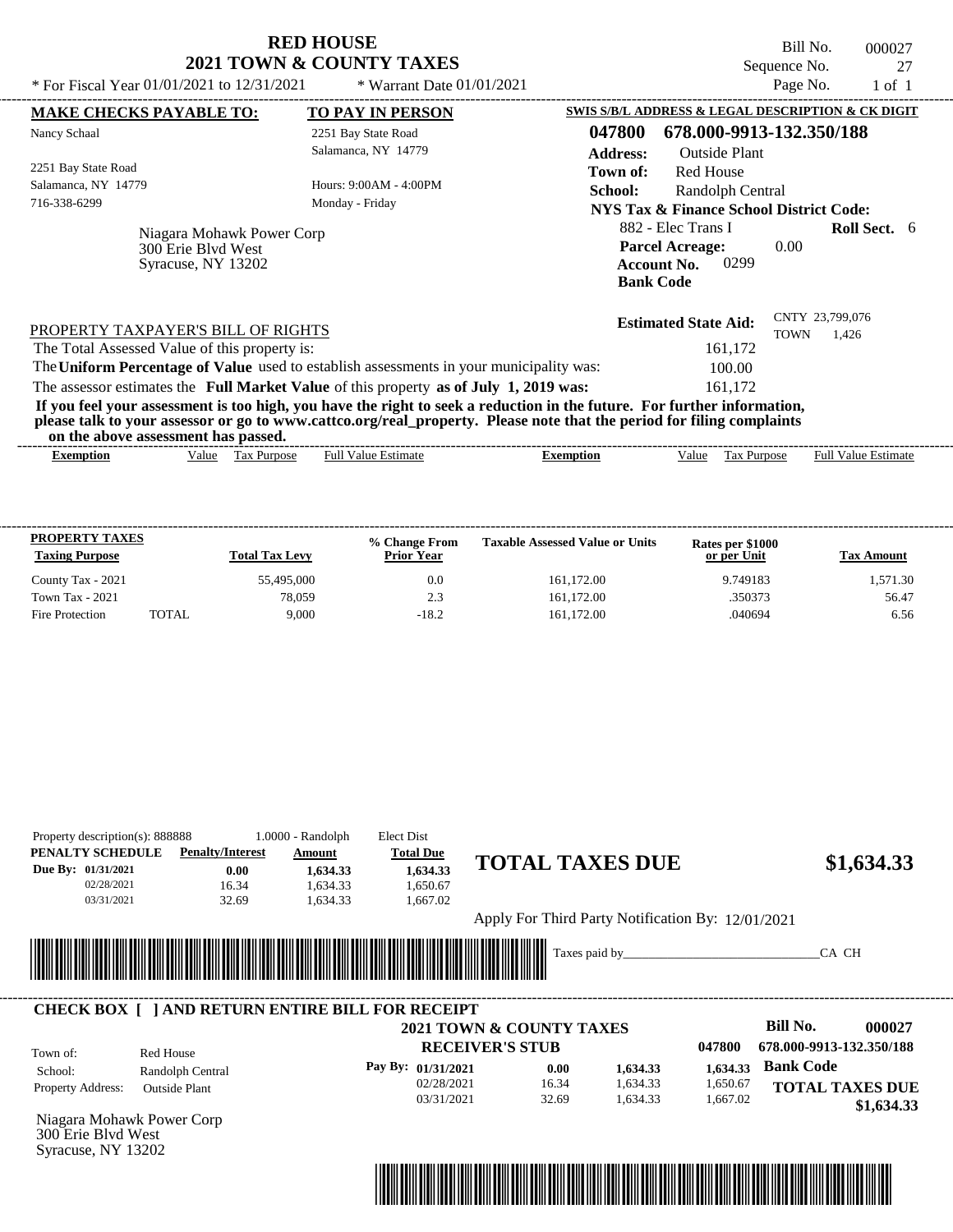Bill No. 000028 Sequence No. 28<br>Page No. 28<br>1 of 1

| * For Fiscal Year $01/01/2021$ to $12/31/2021$                                        | * Warrant Date $01/01/2021$                                                                                                                                                                                                                      |                                        |                                                                                     | Page No.                | 1 of 1              |  |
|---------------------------------------------------------------------------------------|--------------------------------------------------------------------------------------------------------------------------------------------------------------------------------------------------------------------------------------------------|----------------------------------------|-------------------------------------------------------------------------------------|-------------------------|---------------------|--|
| <b>MAKE CHECKS PAYABLE TO:</b>                                                        | <b>TO PAY IN PERSON</b>                                                                                                                                                                                                                          |                                        | SWIS S/B/L ADDRESS & LEGAL DESCRIPTION & CK DIGIT                                   |                         |                     |  |
| Nancy Schaal                                                                          | 2251 Bay State Road<br>Salamanca, NY 14779                                                                                                                                                                                                       | 047800<br><b>Address:</b>              | 678.000-9913-629./188<br>Outside Plant                                              |                         |                     |  |
| 2251 Bay State Road<br>Salamanca, NY 14779<br>716-338-6299                            | Hours: 9:00AM - 4:00PM<br>Monday - Friday                                                                                                                                                                                                        | Town of:<br><b>School:</b>             | Red House<br>Randolph Central<br><b>NYS Tax &amp; Finance School District Code:</b> |                         |                     |  |
| Windstream New York Inc<br>$c$ Duff & Phelps, LLC<br>PO Box 2629<br>Addison, TX 75001 |                                                                                                                                                                                                                                                  | <b>Account No.</b><br><b>Bank Code</b> | 836 - Telecom. eq.<br><b>Parcel Acreage:</b><br>0302                                | 0.01                    | <b>Roll Sect.</b> 6 |  |
| PROPERTY TAXPAYER'S BILL OF RIGHTS<br>The Total Assessed Value of this property is:   |                                                                                                                                                                                                                                                  |                                        | <b>Estimated State Aid:</b><br>38,139                                               | CNTY 23,799,076<br>TOWN | 1,426               |  |
|                                                                                       | The Uniform Percentage of Value used to establish assessments in your municipality was:                                                                                                                                                          |                                        | 100.00                                                                              |                         |                     |  |
|                                                                                       | The assessor estimates the Full Market Value of this property as of July 1, 2019 was:                                                                                                                                                            |                                        | 38,139                                                                              |                         |                     |  |
| on the above assessment has passed.                                                   | If you feel your assessment is too high, you have the right to seek a reduction in the future. For further information,<br>please talk to your assessor or go to www.cattco.org/real_property. Please note that the period for filing complaints |                                        |                                                                                     |                         |                     |  |

| vn me above assessment nas basseu. |                                   |                                 |           |       |                          |                               |
|------------------------------------|-----------------------------------|---------------------------------|-----------|-------|--------------------------|-------------------------------|
| Exemption                          | Value<br>$\sim$<br>rax<br>Purpose | <b>Estimate</b><br>ەئتا<br>Full | ∠xemption | Value | $\sim$<br>Purpose<br>Гaх | <b>Full Value</b><br>Estimate |
| <b>CONTINUES</b><br>Mass<br>Telec  | CO/TOWN/SCH<br>392<br>20          | 20,392                          |           |       |                          |                               |
|                                    |                                   |                                 |           |       |                          |                               |

| <b>PROPERTY TAXES</b><br><b>Taxing Purpose</b> |       | <b>Total Tax Levy</b> | % Change From<br><b>Prior Year</b> | <b>Taxable Assessed Value or Units</b> | Rates per \$1000<br>or per Unit | <b>Tax Amount</b> |
|------------------------------------------------|-------|-----------------------|------------------------------------|----------------------------------------|---------------------------------|-------------------|
| County Tax - 2021                              |       | 55,495,000            | 0.0                                | 17.747.00                              | 9.749183                        | 173.02            |
| <b>Town Tax - 2021</b>                         |       | 78,059                | 2.3                                | 17,747.00                              | .350373                         | 6.22              |
| Fire Protection                                | TOTAL | 9.000                 | $-18.2$                            | 38,139.00                              | .040694                         | . . 55            |

| PENALTY SCHEDULE        | <b>Penalty/Interest</b>                                | Amount                      | <b>Total Due</b>         | <b>TOTAL TAXES DUE</b> |                                                   |        |                  | \$180.79               |
|-------------------------|--------------------------------------------------------|-----------------------------|--------------------------|------------------------|---------------------------------------------------|--------|------------------|------------------------|
| Due By: 01/31/2021      | 0.00                                                   | 180.79                      | 180.79                   |                        |                                                   |        |                  |                        |
| 02/28/2021              | 1.81                                                   | 180.79                      | 182.60                   |                        |                                                   |        |                  |                        |
| 03/31/2021              | 3.62                                                   | 180.79                      | 184.41                   |                        |                                                   |        |                  |                        |
|                         |                                                        |                             |                          |                        | Apply For Third Party Notification By: 12/01/2021 |        |                  |                        |
|                         |                                                        |                             |                          |                        |                                                   |        |                  |                        |
|                         |                                                        |                             |                          |                        |                                                   |        |                  | CA CH                  |
|                         |                                                        |                             |                          |                        |                                                   |        |                  |                        |
|                         |                                                        | <u> Tanzania (h. 1888).</u> |                          |                        |                                                   |        |                  |                        |
|                         |                                                        |                             |                          |                        |                                                   |        |                  |                        |
|                         | <b>CHECK BOX   JAND RETURN ENTIRE BILL FOR RECEIPT</b> |                             |                          |                        |                                                   |        |                  |                        |
|                         |                                                        |                             | 2021 TOWN & COUNTY TAXES |                        |                                                   |        | Bill No.         | 000028                 |
|                         |                                                        |                             | <b>RECEIVER'S STUB</b>   |                        |                                                   | 047800 |                  | 678.000-9913-629./188  |
| Town of:                | Red House                                              |                             | Pay By: 01/31/2021       | 0.00                   | 180.79                                            | 180.79 | <b>Bank Code</b> |                        |
| School:                 | Randolph Central                                       |                             | 02/28/2021               | 1.81                   | 180.79                                            | 182.60 |                  |                        |
| Property Address:       | <b>Outside Plant</b>                                   |                             | 03/31/2021               | 3.62                   | 180.79                                            | 184.41 |                  | <b>TOTAL TAXES DUE</b> |
| Windstream New York Inc |                                                        |                             |                          |                        |                                                   |        |                  | \$180.79               |

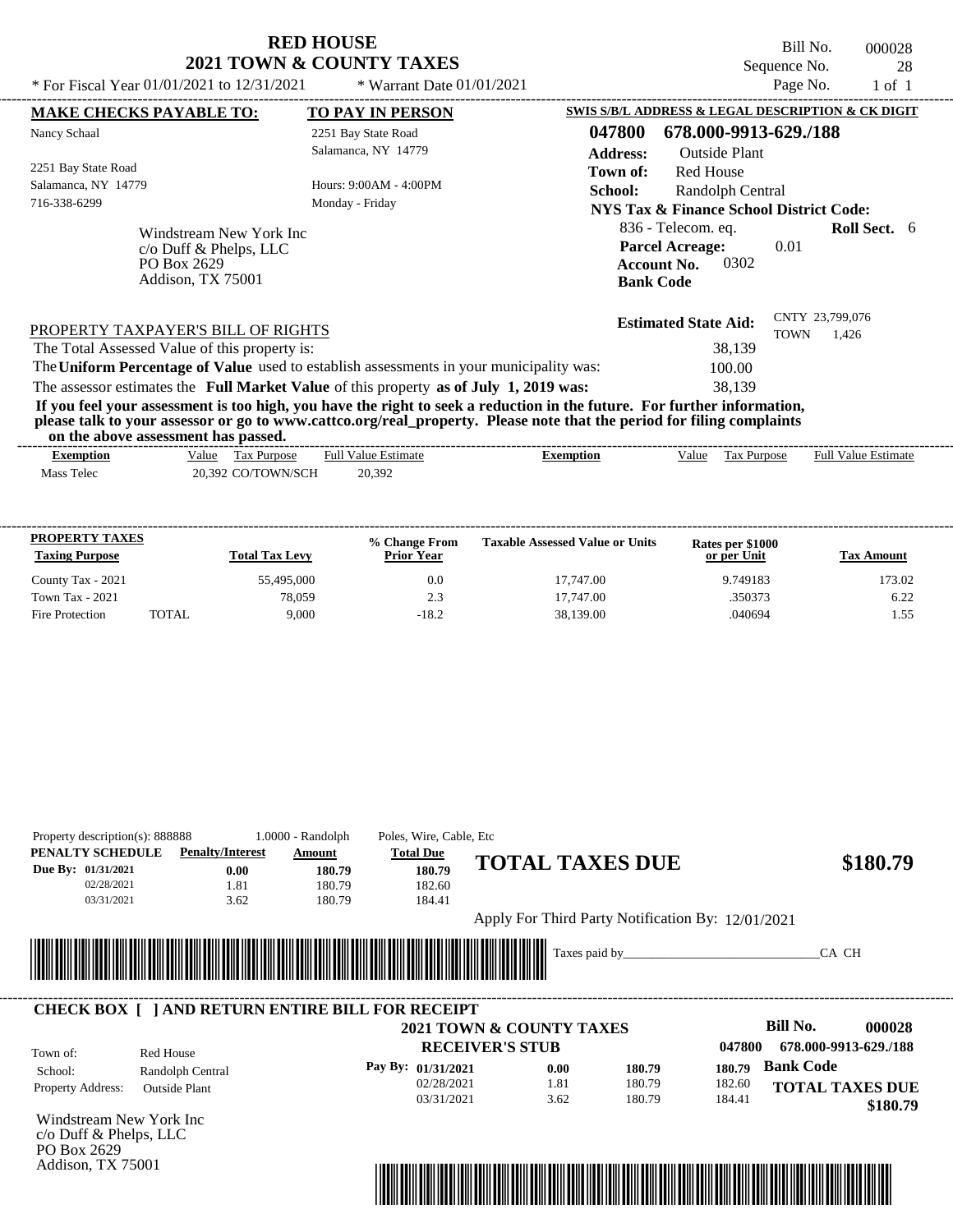| <b>RED HOUSE</b>                    |
|-------------------------------------|
| <b>2021 TOWN &amp; COUNTY TAXES</b> |

Bill No. 000029 Sequence No. 29<br>Page No. 1 of 1

| * For Fiscal Year 01/01/2021 to 12/31/2021                                                                                                                                                                                                                              |                                | * Warrant Date 01/01/2021  |                                                                                                                         |                                                                 | Page No.    | $1$ of $1$                 |  |
|-------------------------------------------------------------------------------------------------------------------------------------------------------------------------------------------------------------------------------------------------------------------------|--------------------------------|----------------------------|-------------------------------------------------------------------------------------------------------------------------|-----------------------------------------------------------------|-------------|----------------------------|--|
| <b>MAKE CHECKS PAYABLE TO:</b>                                                                                                                                                                                                                                          |                                | <b>TO PAY IN PERSON</b>    |                                                                                                                         | SWIS S/B/L ADDRESS & LEGAL DESCRIPTION & CK DIGIT               |             |                            |  |
| Nancy Schaal                                                                                                                                                                                                                                                            |                                | 2251 Bay State Road        | 047800                                                                                                                  | $91,000 - 2 - 12,79$                                            |             |                            |  |
|                                                                                                                                                                                                                                                                         |                                | Salamanca, NY 14779        | <b>Address:</b>                                                                                                         | Asp 2                                                           |             |                            |  |
| 2251 Bay State Road                                                                                                                                                                                                                                                     |                                |                            | Town of:                                                                                                                | <b>Red House</b>                                                |             |                            |  |
| Salamanca, NY 14779                                                                                                                                                                                                                                                     |                                | Hours: 9:00AM - 4:00PM     | School:                                                                                                                 | Randolph Central                                                |             |                            |  |
| 716-338-6299                                                                                                                                                                                                                                                            |                                | Monday - Friday            |                                                                                                                         | NYS Tax & Finance School District Code:                         |             |                            |  |
|                                                                                                                                                                                                                                                                         | National Fuel Gas Supply Co    |                            |                                                                                                                         | 736 - Storage well                                              |             | <b>Roll Sect.</b> 6        |  |
|                                                                                                                                                                                                                                                                         | Attn: Real Property Tax Servic |                            |                                                                                                                         | <b>Parcel Acreage:</b>                                          | 0.01        |                            |  |
| 6363 Main St                                                                                                                                                                                                                                                            |                                |                            |                                                                                                                         | 0014<br><b>Account No.</b>                                      |             |                            |  |
|                                                                                                                                                                                                                                                                         | Buffalo, NY 14221              |                            |                                                                                                                         | <b>Bank Code</b>                                                |             |                            |  |
| PROPERTY TAXPAYER'S BILL OF RIGHTS<br>The Total Assessed Value of this property is:<br>The Uniform Percentage of Value used to establish assessments in your municipality was:<br>The assessor estimates the Full Market Value of this property as of July 1, 2019 was: |                                |                            | If you feel your assessment is too high, you have the right to seek a reduction in the future. For further information, | <b>Estimated State Aid:</b><br>2,835,653<br>100.00<br>2,835,653 | <b>TOWN</b> | CNTY 23,799,076<br>1.426   |  |
| on the above assessment has passed.                                                                                                                                                                                                                                     |                                |                            | please talk to your assessor or go to www.cattco.org/real_property. Please note that the period for filing complaints   |                                                                 |             |                            |  |
| <b>Exemption</b>                                                                                                                                                                                                                                                        | Value Tax Purpose              | <b>Full Value Estimate</b> | <b>Exemption</b>                                                                                                        | Value<br>Tax Purpose                                            |             | <b>Full Value Estimate</b> |  |
| PROPERTY TAXES                                                                                                                                                                                                                                                          |                                | % Change From              | <b>Taxable Assessed Value or Units</b>                                                                                  | Rates per \$1000                                                |             |                            |  |
| <b>Taxing Purpose</b>                                                                                                                                                                                                                                                   | <b>Total Tax Levy</b>          | <b>Prior Year</b>          |                                                                                                                         | or per Unit                                                     |             | <b>Tax Amount</b>          |  |

County Tax - 2021 55,495,000 55,495,000 0.0 2835,653.00 9.749183 27,645.30 Town Tax - 2021 2835,653.00 2.3 2835,653.00 2.3 2835,653.00 350373 993.54 Fire Protection TOTAL 9,000 -18.2 2835,653.00 040694 115.39

|                                                                    | Property description(s): Loc $\#180854$ Fac $\#70$  | $1.0000 - Random$                                       | 25 Gas Storage Wells                                    |                                                   |               |           |                           |
|--------------------------------------------------------------------|-----------------------------------------------------|---------------------------------------------------------|---------------------------------------------------------|---------------------------------------------------|---------------|-----------|---------------------------|
| PENALTY SCHEDULE<br>Due By: 01/31/2021<br>02/28/2021<br>03/31/2021 | <b>Penalty/Interest</b><br>0.00<br>287.54<br>575.08 | Amount<br>28,754.23<br>28,754.23<br>28,754.23           | <b>Total Due</b><br>28,754.23<br>29,041.77<br>29,329.31 | <b>TOTAL TAXES DUE</b>                            |               |           | \$28,754.23               |
|                                                                    |                                                     |                                                         |                                                         | Apply For Third Party Notification By: 12/01/2021 |               |           |                           |
|                                                                    |                                                     |                                                         |                                                         |                                                   | Taxes paid by |           | CA CH                     |
|                                                                    |                                                     |                                                         |                                                         |                                                   |               |           |                           |
|                                                                    |                                                     | <b>CHECK BOX [ ] AND RETURN ENTIRE BILL FOR RECEIPT</b> |                                                         | <b>2021 TOWN &amp; COUNTY TAXES</b>               |               |           | <b>Bill No.</b><br>000029 |
|                                                                    |                                                     |                                                         |                                                         | <b>RECEIVER'S STUB</b>                            |               |           | 047800<br>91.000-2-12./9  |
| Town of:<br>School:                                                | Red House<br>Randolph Central                       |                                                         | Pay By: 01/31/2021                                      | 0.00                                              | 28,754.23     | 28,754.23 | <b>Bank Code</b>          |

Attn: Real Property Tax Servic 6363 Main St Buffalo, NY 14221